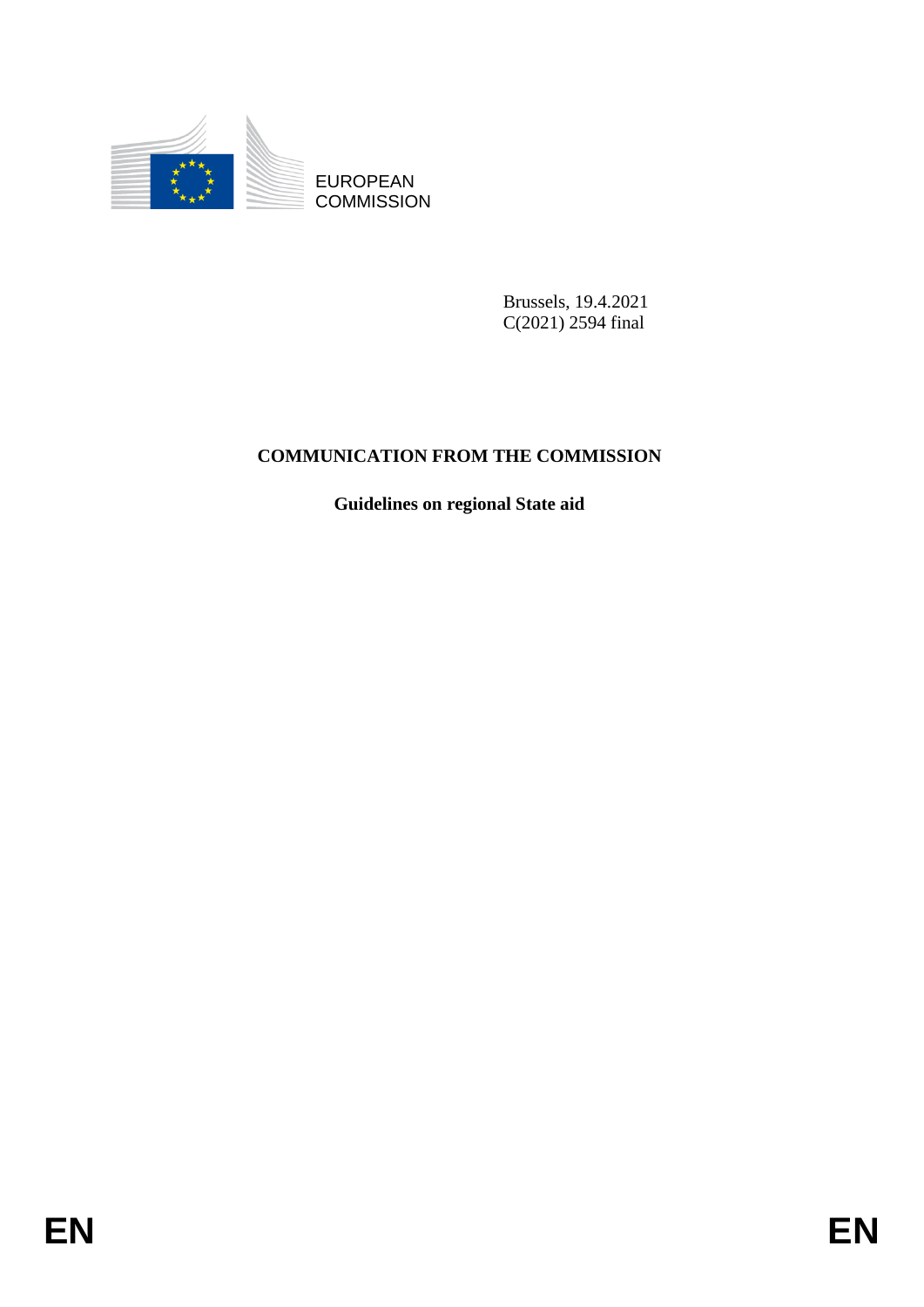# **COMMUNICATION FROM THE COMMISSION**

# Guidelines on regional State aid

# **Table of Contents**

| 1.               |                                                                            |  |
|------------------|----------------------------------------------------------------------------|--|
| 2.               |                                                                            |  |
| 2.1.             |                                                                            |  |
| 2.2.             |                                                                            |  |
| 3.               |                                                                            |  |
| $\overline{4}$ . |                                                                            |  |
| 4.1.             |                                                                            |  |
| 4.1.1.           |                                                                            |  |
| 4.1.2.           |                                                                            |  |
| 4.2.             |                                                                            |  |
| 5.               |                                                                            |  |
| 5.1.             | Contribution to regional development and territorial cohesion  15          |  |
| 5.1.1.           |                                                                            |  |
| 5.1.2.           |                                                                            |  |
| 5.1.3.           |                                                                            |  |
| 5.2.             |                                                                            |  |
| 5.2.1.           |                                                                            |  |
| 5.2.2.           |                                                                            |  |
| 5.3.             |                                                                            |  |
| 5.4.             |                                                                            |  |
| 5.4.1.           |                                                                            |  |
| 5.4.2.           |                                                                            |  |
| 5.5.             | Proportionality of the aid amount (limiting aid to the minimum needed)  23 |  |
| 5.5.1.           |                                                                            |  |
| 5.5.2.           |                                                                            |  |
| 5.6.             |                                                                            |  |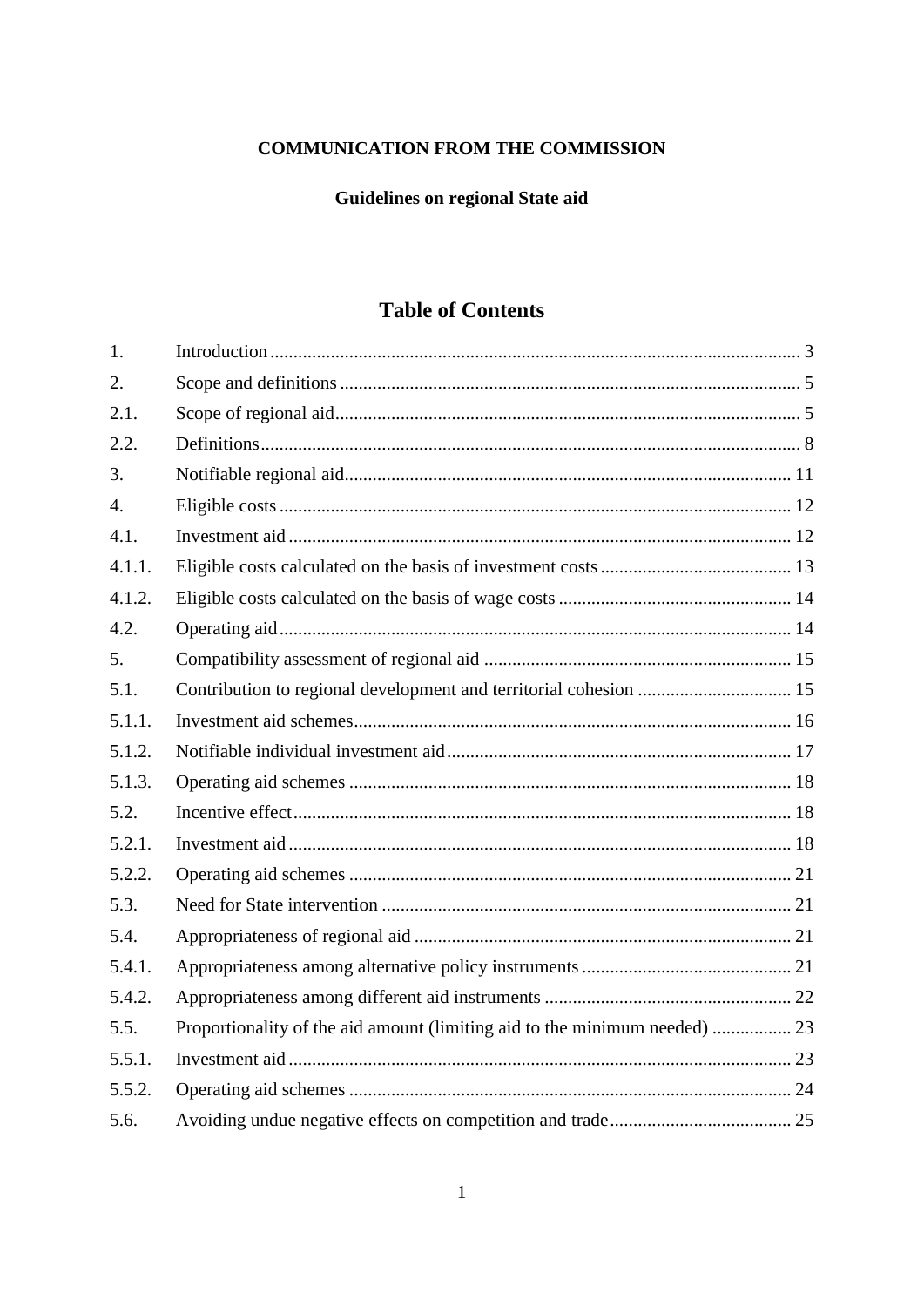| 5.6.1. |                                                                                   |  |
|--------|-----------------------------------------------------------------------------------|--|
| 5.6.2. |                                                                                   |  |
| 5.6.3. |                                                                                   |  |
| 5.6.4. |                                                                                   |  |
| 5.6.5. |                                                                                   |  |
| 5.7.   |                                                                                   |  |
| 6.     |                                                                                   |  |
| 7.     |                                                                                   |  |
| 7.1.   |                                                                                   |  |
| 7.2.   |                                                                                   |  |
| 7.3.   |                                                                                   |  |
| 7.3.1. |                                                                                   |  |
| 7.3.2. |                                                                                   |  |
| 7.4.   |                                                                                   |  |
| 7.4.1. |                                                                                   |  |
| 7.4.2. |                                                                                   |  |
| 7.4.3. |                                                                                   |  |
| 7.4.4. | Increased aid intensities for territories identified for support from the JTF  40 |  |
| 7.4.5. | Increased aid intensities for regions experiencing population loss 40             |  |
| 7.5.   |                                                                                   |  |
| 7.6.   |                                                                                   |  |
| 7.6.1. |                                                                                   |  |
| 7.6.2. |                                                                                   |  |
| 8.     | Amendment of the Guidelines on regional State aid for 2014-2020  41               |  |
| 9.     |                                                                                   |  |
| 10.    |                                                                                   |  |
| 11.    |                                                                                   |  |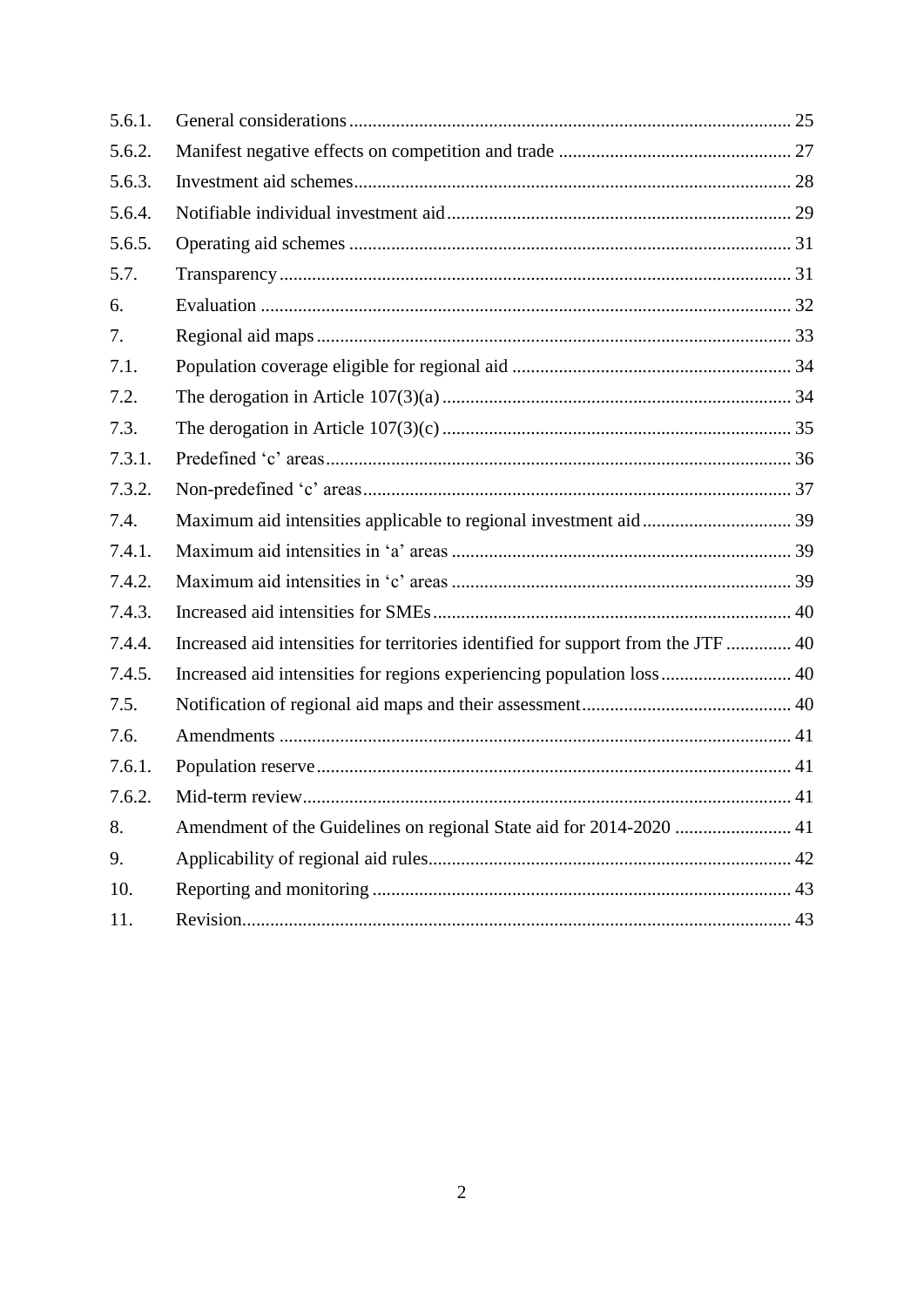## <span id="page-3-0"></span>**1. INTRODUCTION**

- 1. The Commission may consider the following types of State aid compatible with the internal market, on the basis of Article 107(3)(a) and (c) of the Treaty on the Functioning of the European Union:
- a) State aid to promote the economic development of areas where the standard of living is abnormally low or where there is serious underemployment, and to promote the development of the regions referred to in Article 349 of the Treaty; and
- b) State aid to facilitate the development of certain economic areas in the European  $Union<sup>1</sup>$ .

These types of State aid are known as regional aid.

- 2. These Guidelines set out the conditions under which regional aid may be considered to be compatible with the internal market. They also set out the criteria for identifying the areas that fulfil the conditions of compatibility under Article 107(3)(a) and (c) of the Treaty.
- 3. The primary objective of State aid control in the field of regional aid is to ensure that aid for regional development and territorial cohesion<sup>2</sup> does not to an undue extent adversely affect trading conditions between Member States<sup>3</sup>. In particular, it aims at preventing subsidy races that may occur when Member States seek to attract or retain businesses in assisted areas of the EU, and to limit the effects of regional aid on trade and competition to the minimum necessary.
- 4. The objective of regional development and territorial cohesion distinguishes regional aid from other forms of aid, such as aid for research, development and innovation, employment, training, energy or for environmental protection, which pursue other objectives of economic development under Article 107(3) of the Treaty. In some circumstances, higher aid intensities may be allowed for those other types of aid when granted to undertakings established in assisted areas, in recognition of the specific difficulties they face in these areas<sup>4</sup>.
- 5. Regional aid can only play an effective role if it is used sparingly and proportionately and is focused on assisted areas in the  $EU<sup>5</sup>$ . In particular, the permissible aid ceilings should reflect the extent of the problems affecting the development of the areas concerned. The advantages of the aid in terms of the development of an assisted area

<sup>1</sup> Areas eligible for regional aid under Article 107(3)(a) of the Treaty, commonly referred to as 'a' areas, tend to be the most disadvantaged in the EU in terms of economic development. Areas eligible under Article 107(3)(c) of the Treaty, referred to as 'c' areas, also tend to be disadvantaged, but to a lesser extent.

<sup>&</sup>lt;sup>2</sup> Under Article 174(1) and (2) of the Treaty *"In order to promote its overall harmonious development, the Union shall develop and pursue its actions leading to the strengthening of its economic, social and territorial cohesion. In particular, the Union shall aim at reducing disparities between the levels of development of the various regions and the backwardness of the least favoured regions."*

<sup>3</sup> For the purpose of these Guidelines, when mentioning "Member States" the Commission includes the territory of Northern Ireland as agreed within the "Protocol on Ireland/Northern Ireland" annexed to the Agreement on the withdrawal of the United Kingdom of Great Britain and Northern Ireland from the European Union and the European Atomic Energy Community.

<sup>4</sup> Regional top-ups for aid granted for such purposes are therefore not considered as regional aid.

<sup>5</sup> Member States can identify these areas in a regional aid map, following the conditions laid down in Section 7.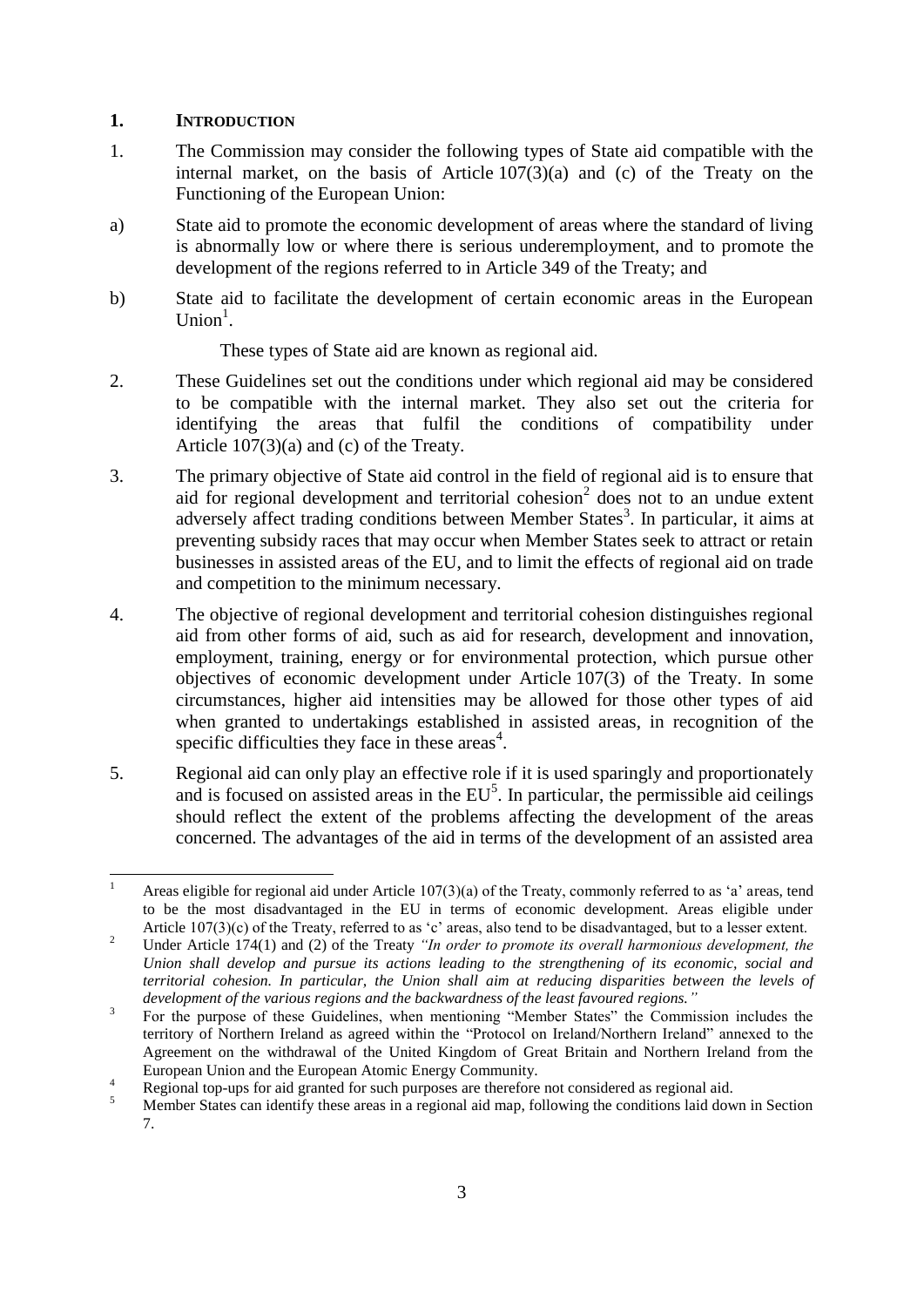must outweigh the distortion of competition and trade that it may result in $<sup>6</sup>$ . The</sup> weight given to the positive effects of the aid is likely to vary according to the derogation under Article 107(3) of the Treaty, which means that a greater distortion of competition can be accepted in the most disadvantaged areas covered by Article  $107(3)(a)$  than in areas covered by Article  $107(3)(c)^7$ .

- 6. Furthermore, regional aid can only be effective in promoting or facilitating the economic development of assisted areas, provided that it is awarded to stimulate additional investment or economic activity in those areas. In certain very limited, well-identified cases, the obstacles faced by these areas in attracting or maintaining economic activity may be so severe or permanent that investment aid may not be sufficient to enable the area to develop. In this situation may regional investment aid be supplemented by regional operating aid.
- 7. In 2019, the Commission launched an evaluation of the regional aid framework to assess whether the regional aid guidelines were still fit for purpose. The results  $8$ showed that, in principle, the rules work well, but they require some improvements to reflect economic developments. In addition, the 'European Green Deal'<sup>9</sup>, the 'A new industrial strategy for Europe<sup>'10</sup> and 'Shaping Europe's digital future<sup>11</sup>', may be taken into account by the Commission when assessing the impact of regional aid, which require making some amendments to the rules. In this context, also other State aid rules are undergoing a revision process and the Commission is paying particular attention to the scope of each of the thematic guidelines and also to the possibilities to potentially combine different kinds of aid for the same investment. As such, support for initial investments for new environmentally friendly technologies that contribute to the decarbonisation of production processes in industry, including energy-intensive industries such as steel, can be assessed, depending on their exact features, in particular under the State aid rules for research, development and innovation or for environmental protection and energy. Regional aid can also be combined with other types of aid. It is possible, for example, for the same investment project, to combine regional aid with support under the State aid rules for environmental protection and energy if that investment project facilitates the development of an assisted area and at the same time increases the level of environmental protection to an extent that the investment or part of it qualifies for support under both thematic rules and the provisions of both sets of rules are

 $\frac{1}{6}$ See judgment of 17 September 1980, *Philip Morris Holland BV v Commission of the European Communities*, Case 730/79, EU:C:1980:209, paragraph 17, and judgment of 14 January 1997, *Spain v Commission*, C-169/95, EU:C:1997:10, paragraph 20.

<sup>7</sup> See judgment of 12 December 1996, *AIUFFASS and AKT v Commission*, T-380/94, EU:T:1996:195, paragraph 54.

<sup>8</sup> See the Commission staff working document on the results of the Fitness Check of 30 October 2020 – SWD(2020) 257 final.

<sup>&</sup>lt;sup>9</sup> Communication from the Commission to the European Parliament, the European Council, the Council, the European Economic and Social Committee and the Committee of the Regions of 11 December 2019 – COM (2019) 640 final.

<sup>&</sup>lt;sup>10</sup> Communication from the Commission to the European Parliament, the European Council, the Council, the European Economic and Social Committee and the Committee of the Regions of 10 March 2020 – COM (2020) 102 final.

<sup>&</sup>lt;sup>11</sup> Communication from the Commission to the European Parliament, the Council, the European Economic and Social Committee and the Committee of the Regions of 19 February 2020 – COM (2020) 67 final.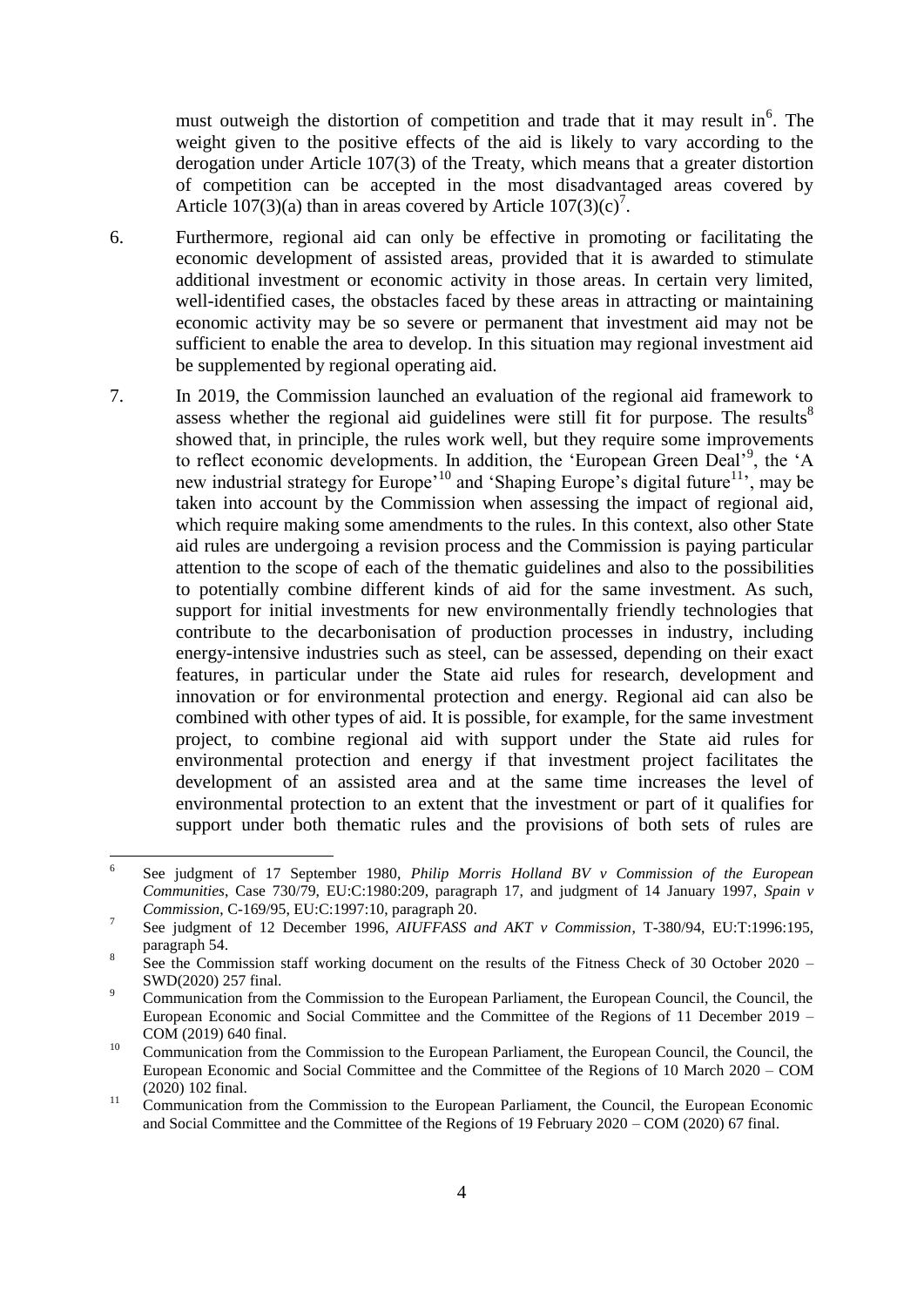complied with. In this way, Member States can incentivise reaching both objectives in an optimal way, while avoiding overcompensation. The Commission also included in these guidelines specific provisions to facilitate support in the context of the Just Transition Fund (JTF) in line with cohesion principles. The JTF is one of the pillars of the Just Transition Mechanism to be implemented under cohesion policy<sup>12</sup> to contribute to addressing the social, economic and environmental consequences that may accompany the ambitious objective of the transition towards a climate neutral Union by 2050. The aims of the JTF are to mitigate the adverse effects of the climate transition by supporting the most affected territories and workers concerned and to promote a balanced socio-economic transition.

8. In response to the economic disturbance created by the COVID-19 pandemic, the Commission has put in place targeted instruments, such as the Temporary Framework for State aid measures<sup>13</sup>. The pandemic may have more long-lasting effects in certain areas than in others. At this point in time, it is too early to predict the impact of the pandemic over the mid- to long- term and to identify which areas will be particularly affected. The Commission therefore plans a mid-term review of the regional aid maps in 2023, which will take into account the latest available statistics.

#### <span id="page-5-0"></span>**2. SCOPE AND DEFINITIONS**

#### <span id="page-5-1"></span>**2.1. Scope of regional aid**

- 9. The compatibility conditions set out in these Guidelines are applicable both to notifiable regional aid schemes and notifiable individual aid.
- 10. These Guidelines do not cover State aid granted to the steel<sup>14</sup>, lignite<sup>15</sup> and coal<sup>16</sup> sectors.
- 11. The Commission will apply the principles set out in these Guidelines to regional aid in all other sectors of economic activity, apart from sectors that are subject to specific State aid rules, in particular, in fisheries and aquaculture<sup>17</sup>, agriculture<sup>18</sup>, transport<sup>19</sup>,

 $12$ Proposal for a Regulation of the European Parliament and of the Council establishing the Just Transition Fund - COM (2020) 22 final.

 $^{13}$  OJ C 91I, 20.3.2020, p. 1–9.

<sup>&</sup>lt;sup>14</sup> As defined in Annex VI.

<sup>15</sup> 'Lignite' means low-rank C or Ortho-lignite and low-rank B or Meta lignite as defined by the international codification system for coal established by the United Nations Economic Commission for Europe.

<sup>&</sup>lt;sup>16</sup> 'Coal' means high-grade, medium grade and low grade category A and B coal as defined by the international codification system for coal established by the United Nations Economic Commission for Europe and clarified in the Council decision of 10 December 2010 on State aid to facilitate the closure of uncompetitive coal mines ( OJ L 336, 21.12.2010, p. 24–29).

<sup>&</sup>lt;sup>17</sup> As covered by Regulation (EU) No 1379/2013 of the European Parliament and of the Council of 11 December 2013 on the common organisation of the markets in fishery and aquaculture products, amending Council Regulations (EC) No 1184/2006 and (EC) No 1224/2009 and repealing Council Regulation (EC) No 104/2000 (OJ L 354, 28.12.2013, p. 1).

<sup>&</sup>lt;sup>18</sup> State aid for the primary production, processing and marketing of agricultural products resulting in agricultural products listed in Annex I to the Treaty and forestry is subject to rules laid down in the Guidelines for State aid in the agricultural sector (OJ C 204, 1.7.2014, p. 1–97).

<sup>&</sup>lt;sup>19</sup> Transport means the transport of passengers by aircraft, maritime transport, road, railway and by inland waterway or freight transport services for hire or reward. Transport infrastructure covered by specific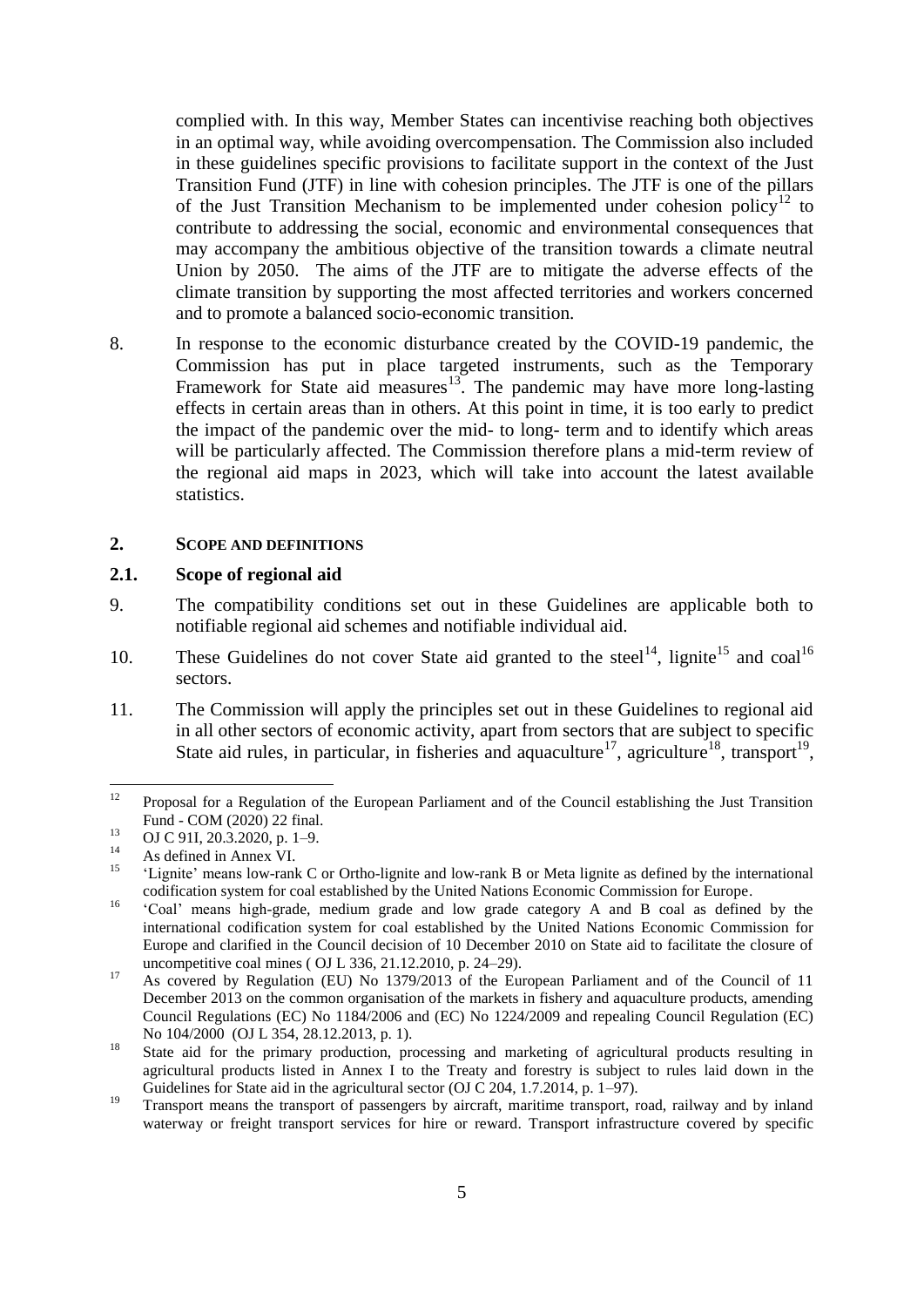broadband<sup>20</sup>, and energy<sup>21</sup>, save where State aid is granted in those sectors as part of a horizontal regional operating aid scheme.

- 12. The Commission will apply the principles set out in these Guidelines in respect of processing and marketing of agricultural products into non-agricultural products and in respect of aid measures that support activities outside the scope of Article 42 of the Treaty but are either co-financed by the European Agriculture Fund for Rural Development  $(BAFRD)^{22}$  or are granted as additional national financing to such cofinanced measures, unless the sectoral rules state otherwise.
- 13. Large enterprises tend to be less affected than small and medium sized enterprises (SMEs) by regional constraints to investing or maintaining economic activity in an assisted area. Firstly, large enterprises can more easily obtain capital and credit on global markets and are less constrained by the more limited offer of financial services in assisted areas. Secondly, investments by large enterprises can produce economies of scale that reduce location-specific initial costs and, in many respects, are not tied to the area in which the investment takes place. Thirdly, large enterprises that plan investments usually have considerable bargaining power vis-à-vis the authorities, which may lead to aid being awarded without need or due justification. Lastly, large enterprises are more likely to be significant players on the market concerned and, as a result, the investment for which the aid is awarded may distort competition and trade on the internal market.
- 14. Since regional aid to large enterprises for their investments is unlikely to have an incentive effect, as a rule it cannot be considered as compatible with the internal market under Article 107(3)(c) of the Treaty, unless it is granted for initial investments that create new economic activities in these 'c' areas in line with the criteria laid down in these guidelines. However, in the territories most affected by the climate transition, the structural advantages available to large enterprises might not be sufficient to reach the level of investment vital to ensure a balanced socioeconomic transition and offer sufficient employment opportunities to offset job losses stemming from the closure of economic activities triggered by the transition. Therefore, by way of derogation<sup>23</sup> to the first sentence of this paragraph, regional aid to large enterprises can also be considered as compatible with the internal market in line with the criteria of these guidelines, if it is granted for the diversification of the output of an establishment into products not previously produced in the establishment or for a fundamental change in the overall production process of the product(s) concerned by the investment in the establishment, provided (1) that it

1

guidelines, such as airports, is also excluded from these Guidelines (see the Communication from the Commission — [Guidelines on State aid to airports and airlines,](http://eur-lex.europa.eu/legal-content/EN/TXT/PDF/?uri=OJ:C:2014:099:FULL&from=EN) OJ C 99, 4.4.2014, p. 3.).

<sup>&</sup>lt;sup>20</sup> EU Guidelines for the application of State aid rules in relation to the rapid deployment of broadband networks (OJ C25, 26.01.2013, p.1).

<sup>&</sup>lt;sup>21</sup> The Commission will assess the compatibility of State aid to the energy sector on the basis of the Guidelines on State aid for environmental protection and energy 2014-2020 (OJ C 200, 28.6.2014, p. 1– 55).

 $22$  Covered by Regulation (EU) No 1305/2013 of the European Parliament and of the Council of 17 December 2013 on support for rural development by the European Agricultural Fund for Rural Development (EARDF), OJ L347 of 20.12.2013.

<sup>&</sup>lt;sup>23</sup> This derogation will only apply if a regulation is adopted following the Commission's proposal referred to in footnote 12 and is temporary for the duration of the JTF.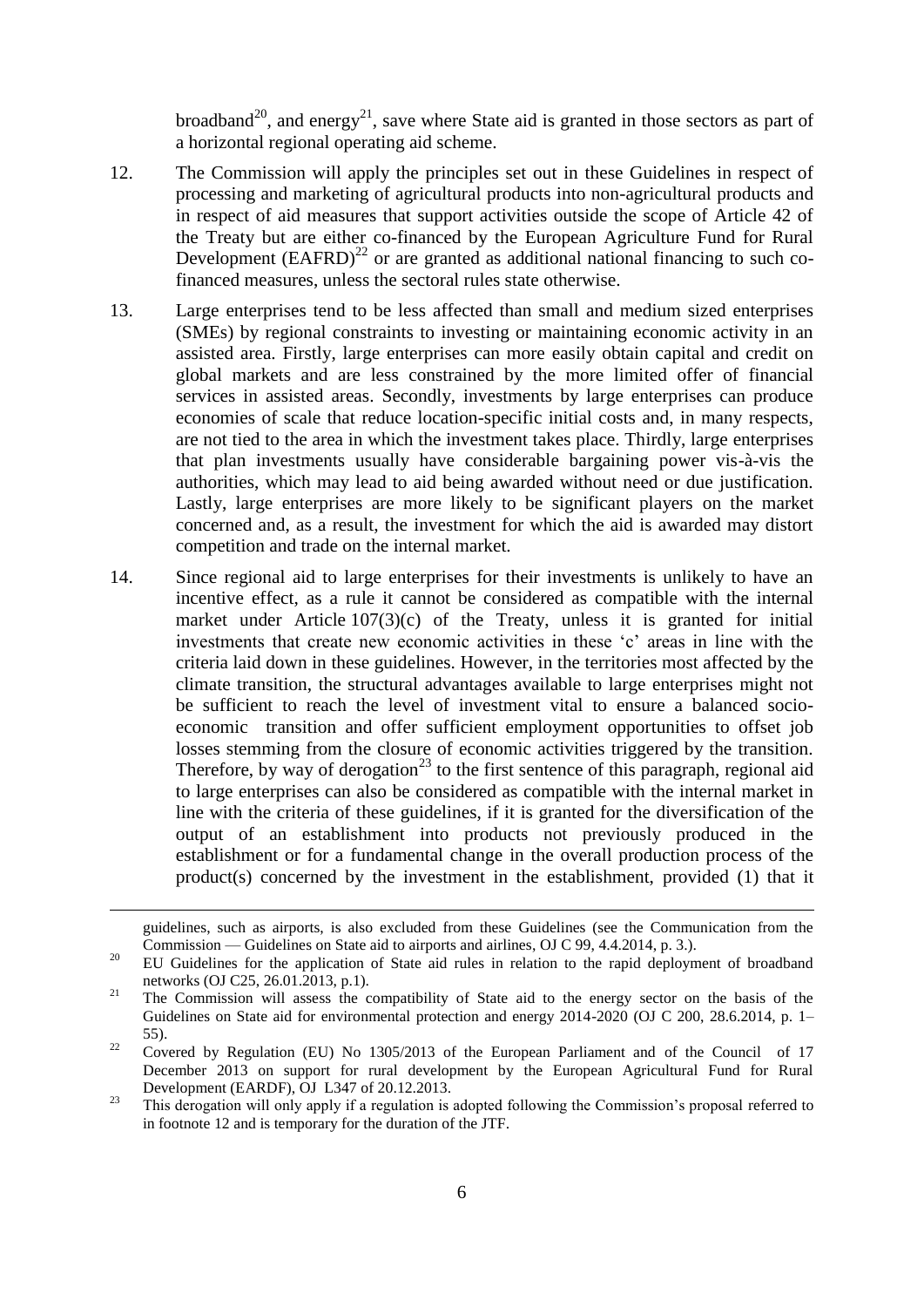concerns an initial investment in a territory identified for co-financed support from the JTF in a 'c' area that has a GDP per capita below 100% of the EU27 average; (2) that the investment and the beneficiary are identified in the territorial just transition plan<sup>24</sup> of a Member State approved by the Commission; and (3) that the State aid for the investment is covered by the JTF to the maximum allowed.

- 15. Regional aid aimed at reducing the current expenses of an undertaking constitutes operating aid. Operating aid may be considered compatible only if it can be shown that it is necessary for the development of the area, for instance if it aims to reduce certain specific difficulties faced by SMEs in the most disadvantaged areas (under Article 107(3)(a) of the Treaty), if it compensates for additional costs incurred in pursuing an economic activity in outermost regions, or if it prevents or reduces depopulation in sparsely and very sparsely populated areas.
- 16. These Guidelines do not cover operating aid awarded to undertakings whose principal activity falls under Section K 'Financial and insurance activities' of the NACE Rev. 2 statistical classification of economic activities<sup>25</sup> or to undertakings that perform intra-group activities and whose principal activity falls under classes 70.10 'Activities of head offices' or 70.22 'Business and other management consultancy activities' of NACE Rev. 2.
- 17. Regional aid may not be awarded to undertakings in difficulty, as defined for the purpose of these Guidelines by the Guidelines on State aid for rescuing and  $r$ estructuring non-financial undertakings in difficulty<sup>26</sup>.
- 18. When assessing regional aid awarded to an undertaking that is subject to an outstanding recovery order following a previous Commission decision declaring an aid illegal and incompatible with the internal market, the Commission will take account of any aid still to be recovered<sup>27</sup>.

#### <span id="page-7-0"></span>**2.2. Definitions**

- 19. For the purposes of these Guidelines, the following definitions apply:
- (1) ''a' areas' mean areas designated in a regional aid map in accordance with Article 107(3)(a) of the Treaty and ''c' areas' mean areas designated in a regional aid map in accordance with Article 107(3)(c) of the Treaty;
- (2) 'ad hoc aid' means aid that is not awarded on the basis of a scheme;

<sup>24</sup> It should be demonstrated in the territorial just transition plan that investments in these enterprises are necessary to compensate for the loss of jobs due to the transition that cannot be compensated by the creation of jobs in SMEs.

<sup>&</sup>lt;sup>25</sup> Regulation (EC) No 1893/2006 of the European Parliament and of the Council of 20 December 2006 establishing the statistical classification of economic activities NACE Revision 2 and amending Council Regulation (EEC) No 3037/90 as well as certain EC Regulations on specific statistical domains (OJ L 393, 30.12.2006, p. 1).

<sup>&</sup>lt;sup>26</sup> Guidelines on State aid for rescuing and restructuring non-financial undertakings in difficulty OJ C 249, 31.7.2014, p. 1–28. As explained in point 23 of those guidelines, given that its very existence is in danger, an undertaking in difficulty cannot be considered an appropriate vehicle for promoting other public policy objectives until such time as its viability is assured.

<sup>&</sup>lt;sup>27</sup> See judgment of 13 September 1995, *TWD Textilwerke Deggendorf GmbH v Commission of the European Communities*, Joined cases T-244/93 and T-486/93, EU:T:1995:160, paragraph 56.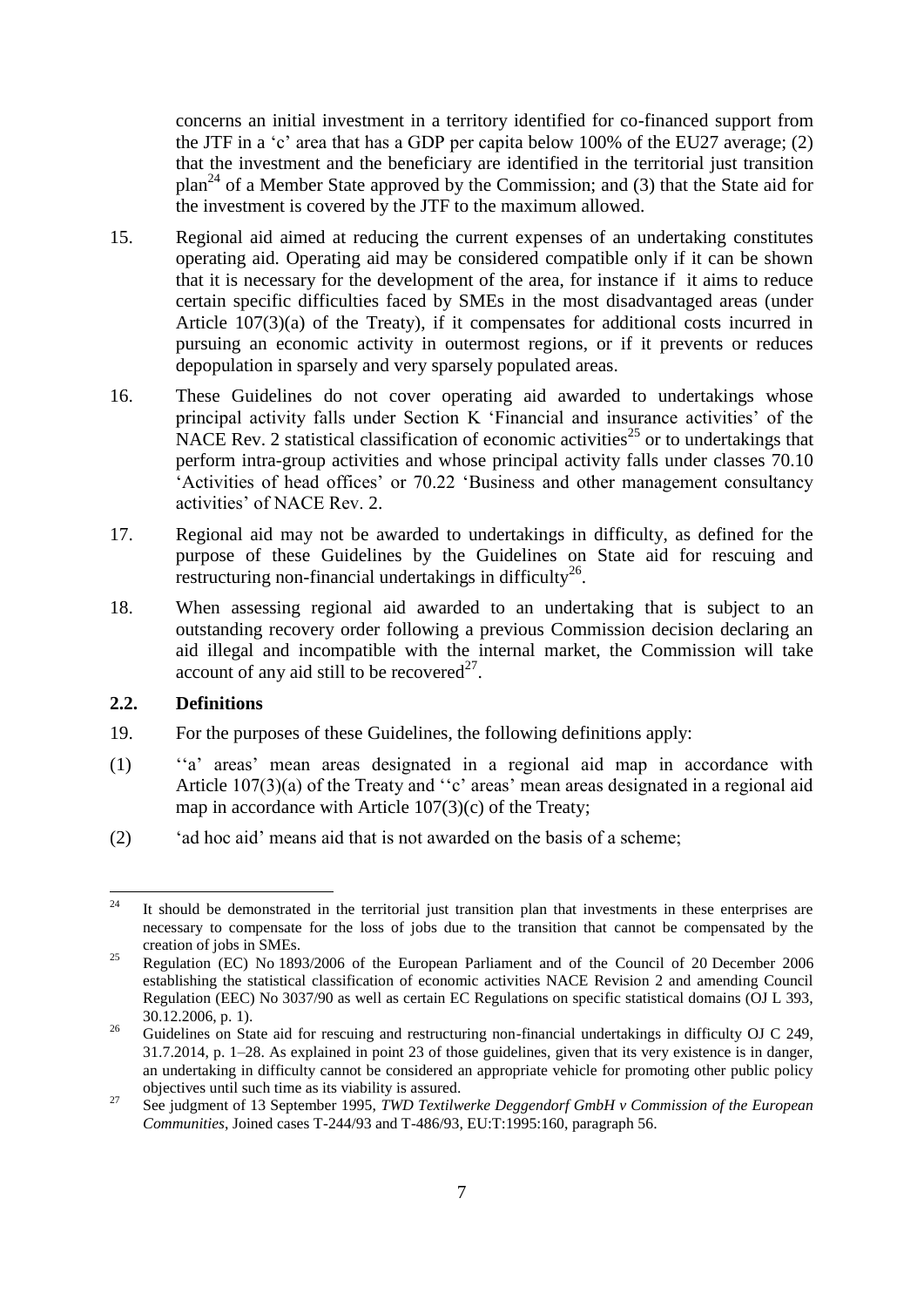- (3) 'adjusted aid amount' means the maximum permissible aid amount for a large investment project, calculated according to the following formula:
	- 3.1. adjusted aid amount =  $R \times (A + 0.50 \times B + 0.34 \times C)$
	- 3.2. where: R is the maximum aid intensity applicable in the area concerned, excluding the increased aid intensity for SMEs. A is the part of eligible costs equal to EUR 50 million, B is the part of eligible costs between EUR 50 million and EUR 100 million, and C is the part of eligible costs above EUR 100 million;
- (4) 'aid intensity' means the gross grant equivalent expressed as a percentage of the eligible costs;
- (5) 'assisted area' means either an 'a' area' or a 'c' area';
- (6) 'completion of the investment' means the moment when the investment is considered by the national authorities as completed or three years after the start of works, whichever is earlier;
- (7) 'date of award of the aid' means the date when the legal right to receive the aid is conferred on the aid beneficiary under the applicable national legal regime;
- (8) 'EU27' means all 27 Member States (excluding Northern Ireland);
- (9) 'evaluation plan' means a document covering one or more aid schemes and containing at least the following minimum aspects: the objectives to be evaluated, the evaluation questions, the result indicators, the envisaged method to conduct the evaluation, the data collection requirements, the proposed timing of the evaluation including the date of submission of the interim and the final evaluation reports, the description of the independent body that will carry out the evaluation or the criteria that will be used for its selection and the modalities for making the evaluation publicly available;
- (10) 'gross grant equivalent' means the discounted amount of the aid equivalent to what it would amount to if provided in the form of a grant to the aid beneficiary, before taxes or other charges, as calculated at the date of award of the aid or at the time the aid is notified to the Commission, whichever is earlier, on the basis of the reference rate applicable on that date;
- (11) 'horizontal regional operating aid scheme' means an act on the basis of which, without further implementing measures, individual operating aid may be granted to undertakings defined in the act in a general and abstract manner. For the purpose of this definition, a sectoral aid scheme cannot be considered as a horizontal regional operating aid scheme;
- (12) 'individual aid' means ad hoc aid or awards of aid to individual beneficiaries on the basis of an aid scheme;
- (13) 'initial investment' means:
	- a) an investment in tangible and intangible assets related to one or more of the following:
		- the setting-up of a new establishment;
		- the extension of the capacity of an existing establishment;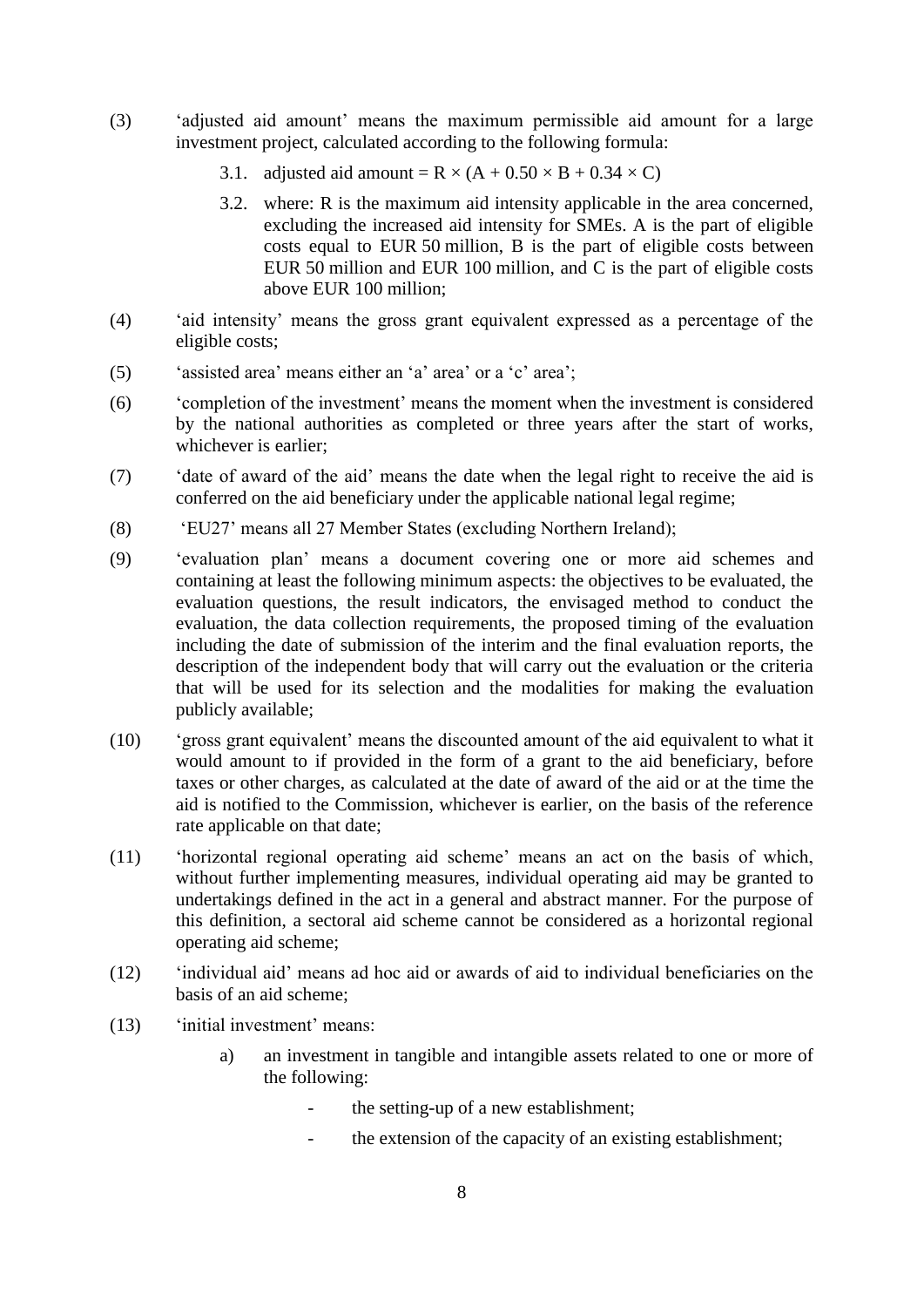- the diversification of the output of an establishment into products<sup>28</sup> not previously produced in the establishment; or
- a fundamental change in the overall production process of the product(s) concerned by the investment in the establishment; or
- b) an acquisition of assets belonging to an establishment that has closed or would have closed had it not been purchased. Sole acquisition of the shares of an undertaking does not qualify as initial investment.

Replacement investment thus does not constitute initial investment.

- (14) 'initial investment that creates a new economic activity' means:
	- a) an investment in tangible and intangible assets related to one or more of the following:
		- the setting up of a new establishment; or
		- the diversification of the activity of an establishment, under the condition that the new activity is not the same or a similar activity to the activity previously performed in the establishment; or
	- b) an acquisition of assets belonging to an establishment that has closed or would have closed had it not been purchased, provided that the new activity to be carried out using the acquired assets is not the same or a similar activity than the one carried out in the establishment before the acquisition. Sole acquisition of the shares of an undertaking does not qualify as initial investment that creates a new economic activity.
- (15) 'intangible assets' means assets that do not have a physical or financial embodiment such as patent rights, licences, know-how or other intellectual property;
- (16) 'job creation' means a net increase in the number of employees in the establishment concerned compared with the average over the previous 12 months, after deducting from the number of jobs created, any job losses that occurred during that period, expressed in annual labour units;
- (17) 'large enterprises' means undertakings that do not fulfill the conditions to qualify as SMEs in accordance with point (28);
- (18) 'large investment project' means an initial investment with eligible costs exceeding EUR 50 million;
- (19) 'maximum aid intensity' means the aid intensity reflected in the regional aid maps set out in subsection 7.4, including the increased aid intensity for SMEs;
- (20) 'number of employees' means the number of annual labour units, namely the numbers of persons employed full-time in one year; persons working part-time or employed in seasonal work are counted in annual labour unit fractions;
- (21) 'outermost regions' means the regions referred to in Article 349 of the Treaty<sup>29</sup>;

<sup>28</sup> The concept of product also covers services in the context of these Guidelines.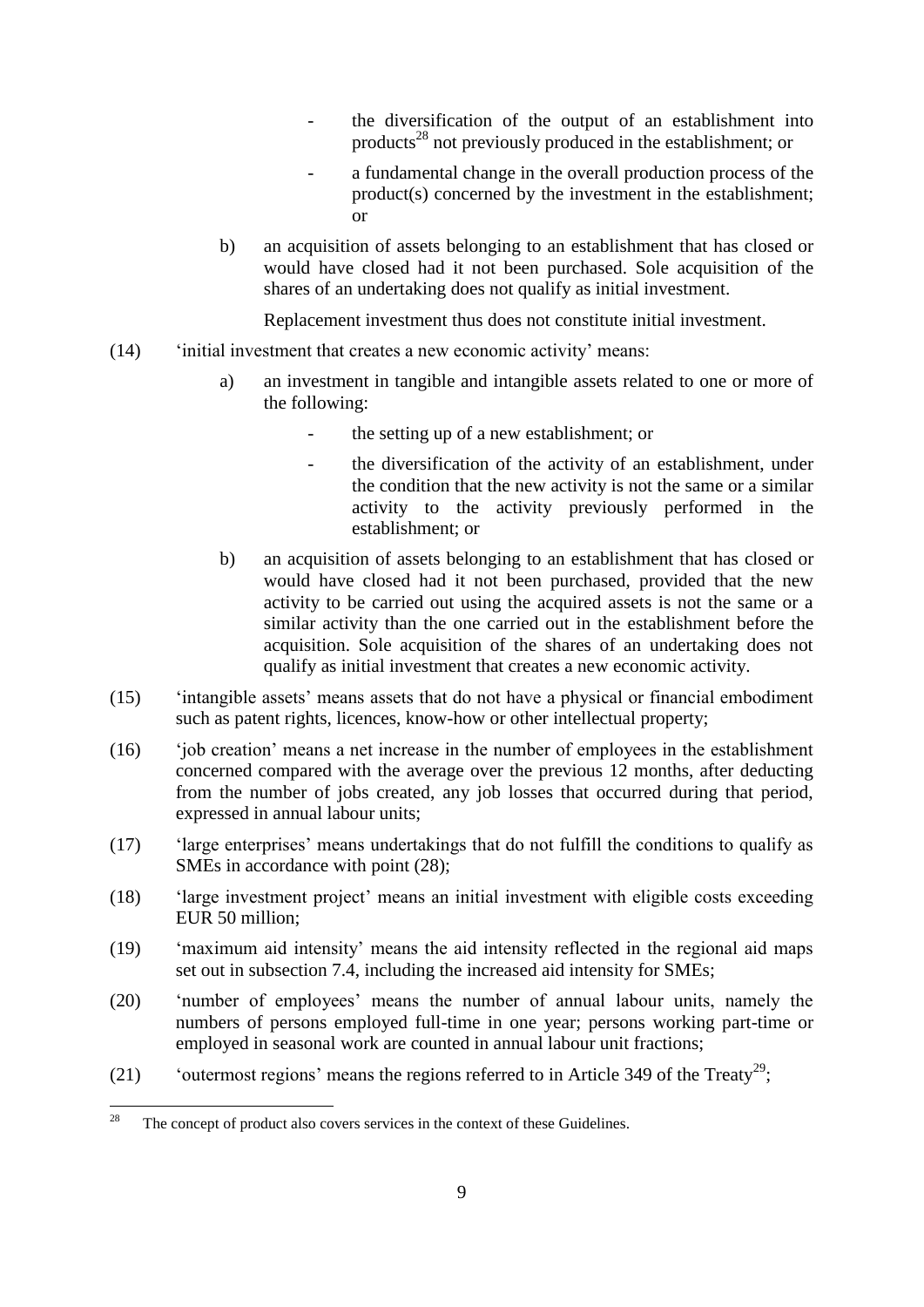- (22) 'operating aid' means aid aimed to reduce an undertaking's current expenditure, including categories such as personnel costs, materials, contracted services, communications, energy, maintenance, rent and administration, but excluding depreciation charges and the costs of financing if these have been included in the eligible costs when granting regional investment aid;
- (23) 'regional aid map' means the list of areas designated by a Member State in line with the conditions laid down in these Guidelines and approved by the Commission;
- (24) 'relocation' means a transfer of the same or a similar activity or part thereof from an establishment in one contracting party to the EEA Agreement (initial establishment) to the establishment in which the aided investment takes place in another contracting party to the EEA Agreement (aided establishment). There is a transfer if the product in the initial and in the aided establishments serves at least partly the same purposes and meets the demands or needs of the same type of customers and jobs are lost in the same or similar activity in one of the initial establishments of the aid beneficiary in the EEA;
- (25) 'same or a similar activity' means an activity in the same class (four-digit numerical code) of the NACE Rev. 2 statistical classification of economic activities;
- (26) 'sectoral aid scheme' means a scheme that covers activities falling within the scope of fewer than five classes (four-digit numerical code) of the NACE Rev.2 statistical classification;
- (27) 'single investment project' means any initial investment related to the same or a similar activity started by the aid beneficiary at group level within three years of the date of start of works on another aided investment in the same NUTS  $3^{30}$  region:
- (28) 'SMEs' means undertakings that fulfil the conditions laid down in Commission Recommendation of 6 May 2003 concerning the definition of micro, small and medium-sized enterprises $^{31}$ ;
- (29) 'start of works' means either the start of construction works relating to the investment, or the first legally binding commitment to order equipment or any other commitment that makes the investment irreversible, whichever is earlier. Buying land and preparatory works such as obtaining permits and conducting preliminary feasibility studies are not considered as start of works. For takeovers, 'start of works' means the date when the assets directly linked to the acquired establishment were acquired;
- (30) 'sparsely populated areas' mean the areas designated by the Member State concerned in line with paragraph 169;

 $29$ <sup>29</sup> Currently: Guadeloupe, French Guiana, Martinique, Mayotte, Réunion, Saint-Martin, the Azores, Madeira and the Canary Islands (OJ C 202, 7.6.2016, p. 195.). Saint-Martin is not included in the NUTS 2021.

<sup>&</sup>lt;sup>30</sup> Regulation (EC) No 1059/2003 of the European Parliament and of the Council on the establishment of a common classification of territorial units for statistics (NUTS) as amended by the [Commission Delegated](https://eur-lex.europa.eu/legal-content/EN/TXT/?qid=1571919890809&uri=CELEX:32019R1755)  [Regulation 2019/1755 of 8 August 2019,](https://eur-lex.europa.eu/legal-content/EN/TXT/?qid=1571919890809&uri=CELEX:32019R1755) (OJ L 270, 24.10.2019). The data used in these Guidelines are based on this NUTS 2021 nomenclature.

<sup>&</sup>lt;sup>31</sup> Commission Recommendation of 6 May 2003 concerning the definition of micro, small and mediumsized enterprises (OJ L 124, 20.5.2003, p. 36).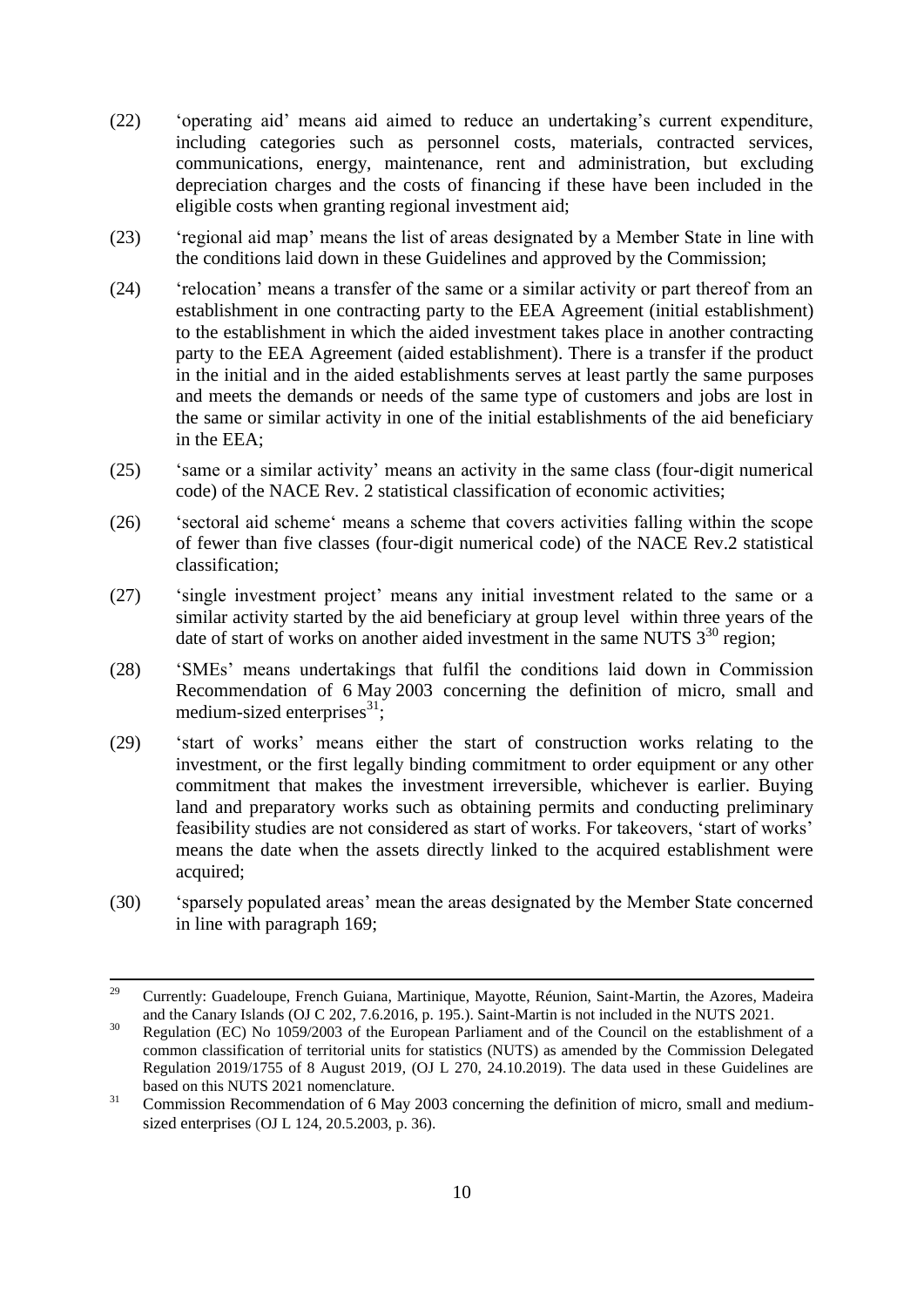- (31) 'tangible assets' means assets such as land, buildings, and plant, machinery and equipment;
- (32) 'very sparsely populated areas' mean the NUTS 2 regions with fewer than eight inhabitants per  $km<sup>2</sup>$  or parts of NUTS 2 regions designated by the Member State concerned in line with paragraph 169;
- (33) 'wage costs' means the total amount actually payable by the aid beneficiary in respect of the employment concerned, comprising gross wages before tax and compulsory contributions such as social security, child care and parent care costs over a defined period of time.

### <span id="page-11-0"></span>**3. NOTIFIABLE REGIONAL AID**

- 20. In principle, Member States must notify regional aid under Article 108(3) of the Treaty, with the exception of measures that fulfil the conditions laid down in a Block Exemption Regulation adopted by the Commission under Article 1 of Council Regulation (EU)  $2015/1588^{32}$ .
- 21. The Commission will apply these Guidelines to notifiable regional aid schemes and notifiable individual regional aid.
- 22. Individual aid granted under a notified scheme remains subject to the notification obligation under Article 108(3) of the Treaty if the aid from all sources exceeds the individual notification threshold laid down in the General Block Exemption Regulation<sup>33</sup> ("GBER") for regional investment aid.
- 23. Individual aid granted under a notified scheme also remains subject to the notification obligation under Article 108(3) of the Treaty unless the beneficiary:
- a) has confirmed that in the 2 years preceding the application for aid, it has not carried out a relocation to the establishment in which the aided initial investment is to take place, and
- b) has committed not to carry out such relocation up to a period of two years after completion of the initial investment.

#### <span id="page-11-1"></span>**4. ELIGIBLE COSTS**

# <span id="page-11-2"></span>**4.1. Investment aid**

- 24. The eligible costs are as follows:
- 1) investment costs in tangible and intangible assets; or
- 2) the estimated wage costs arising from job creation as a result of an initial investment, calculated over two years; or

 $32$ <sup>32</sup> Council Regulation (EU) 2015/1588 of 13 July 2015 on the application of Articles 107 and 108 of the Treaty on the Functioning of the European Union to certain categories of horizontal State aid (OJ L 248, 24.9.2015, p. 1).

<sup>&</sup>lt;sup>33</sup> Commission Regulation (EU) No 651/2014 of 17 June 2014 declaring certain categories of aid compatible with the internal market in application of Articles 107 and 108 of the Treaty (OJ L 187 26.6.2014, p. 1).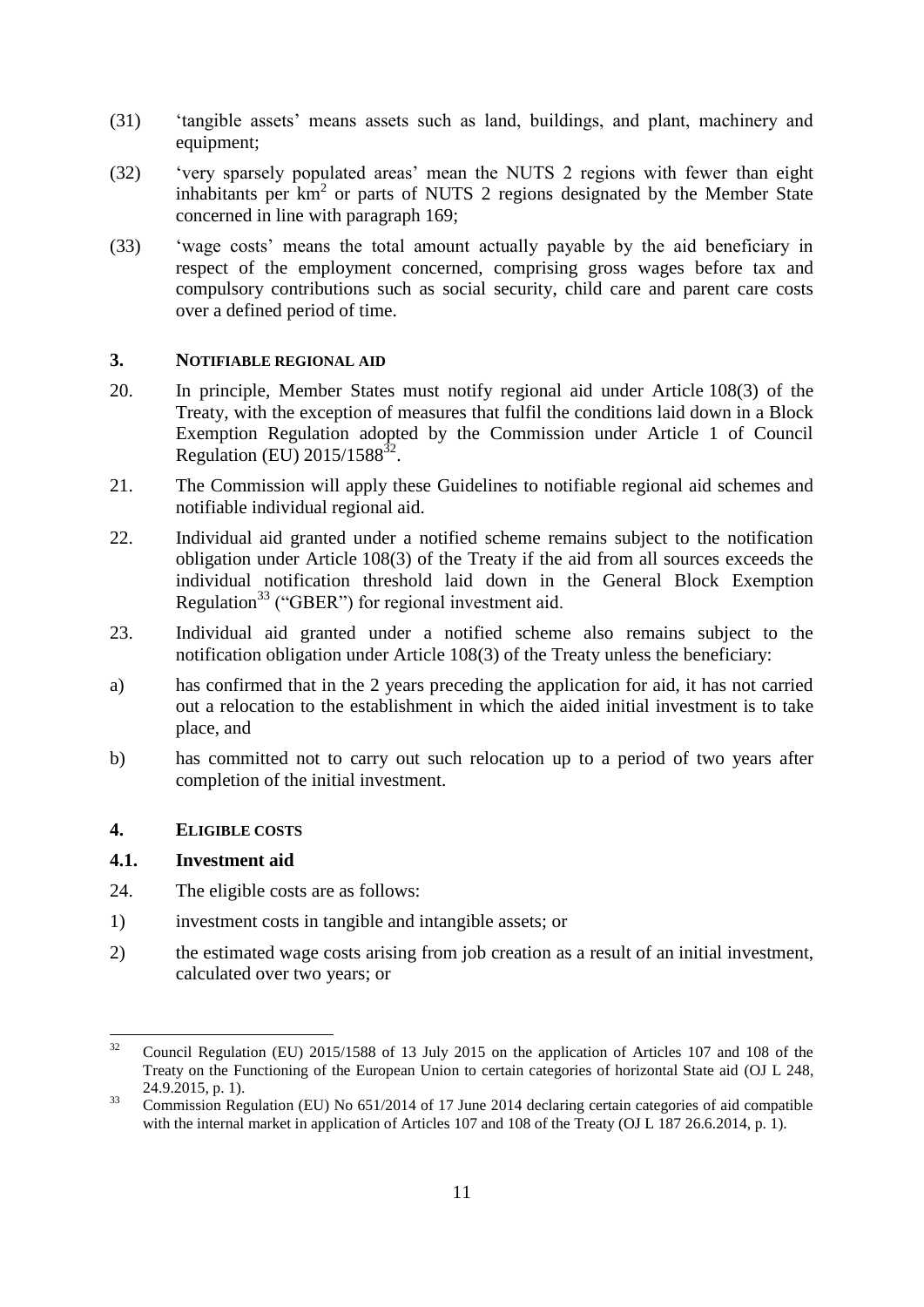- 3) a combination of part of the costs referred to in point 1) and 2) but not exceeding the amount of 1) or 2), whichever is higher.
- 25. If the eligible costs are drawn up on the basis of investment costs in tangible and intangible assets, only the costs of assets that form part of the initial investment in the establishment of the aid beneficiary located in the targeted assisted area are eligible.
- 26. By way of derogation from the condition in paragraph 25, vendor tooling<sup>34</sup> assets can be included in the eligible costs of the undertaking that acquired (or produced) them if they are used over the full minimum maintenance period of five years for large enterprises, and three years for SMEs, for a processing or assembly operation of the aid beneficiary directly linked to a production process based on the aided initial investment of the aid beneficiary. This derogation is applicable provided the supplier's establishment is located in an assisted area, the supplier itself does not receive regional investment aid or investment aid for SMEs pursuant to Article 17 GBER for the assets concerned, and the aid intensity does not exceed the relevant maximum aid intensity applicable to the location of the supplier's establishment. Any adjustment of the aid intensity for large investment projects also applies to the aid calculated for the costs of the vendor tooling assets, which are considered to form part of the overall investment cost of the initial investment.
- <span id="page-12-0"></span>*4.1.1. Eligible costs calculated on the basis of investment costs*
- 27. The assets acquired must be new, except for SMEs or for the acquisition of an establishment<sup>35</sup>.
- 28. For SMEs, up to 50% of the costs of preparatory studies or consultancy costs linked to the investment may also be considered as eligible costs.
- 29. For aid granted to large enterprises for a fundamental change in the production process, the eligible costs must exceed the depreciation of the assets linked to the activity to be modernised over the preceding three fiscal years.
- 30. For aid awarded for a diversification of an existing establishment, the eligible costs must exceed by at least 200% the book value of the reused assets, as registered in the fiscal year preceding the start of works.
- 31. Costs related to the lease of tangible assets may be taken into account under the following conditions:

 $34$ Vendor tooling is the acquisition (or auto-production) of machines, tools or equipment and related software by an undertaking (at group level), which are acquired (or produced) not for use on one of its premises (at group level), but made available to selected suppliers for the production of products to be manufactured on the supplier's premises, which will serve as intermediary products for the production process of the undertaking. Vendor tooling assets remain the property of the acquiring undertaking, but are made available to the supplier for the tasks and under the conditions defined in a supply contract or similar agreement. They are linked to well-defined processing or assembly operations in one or several of the undertaking's (at group level) premises, and may have to be returned to the owner after completion of the order, or expiry or termination of a framework contract.

 $35$  Defined in paragraph 19 (13) and (14).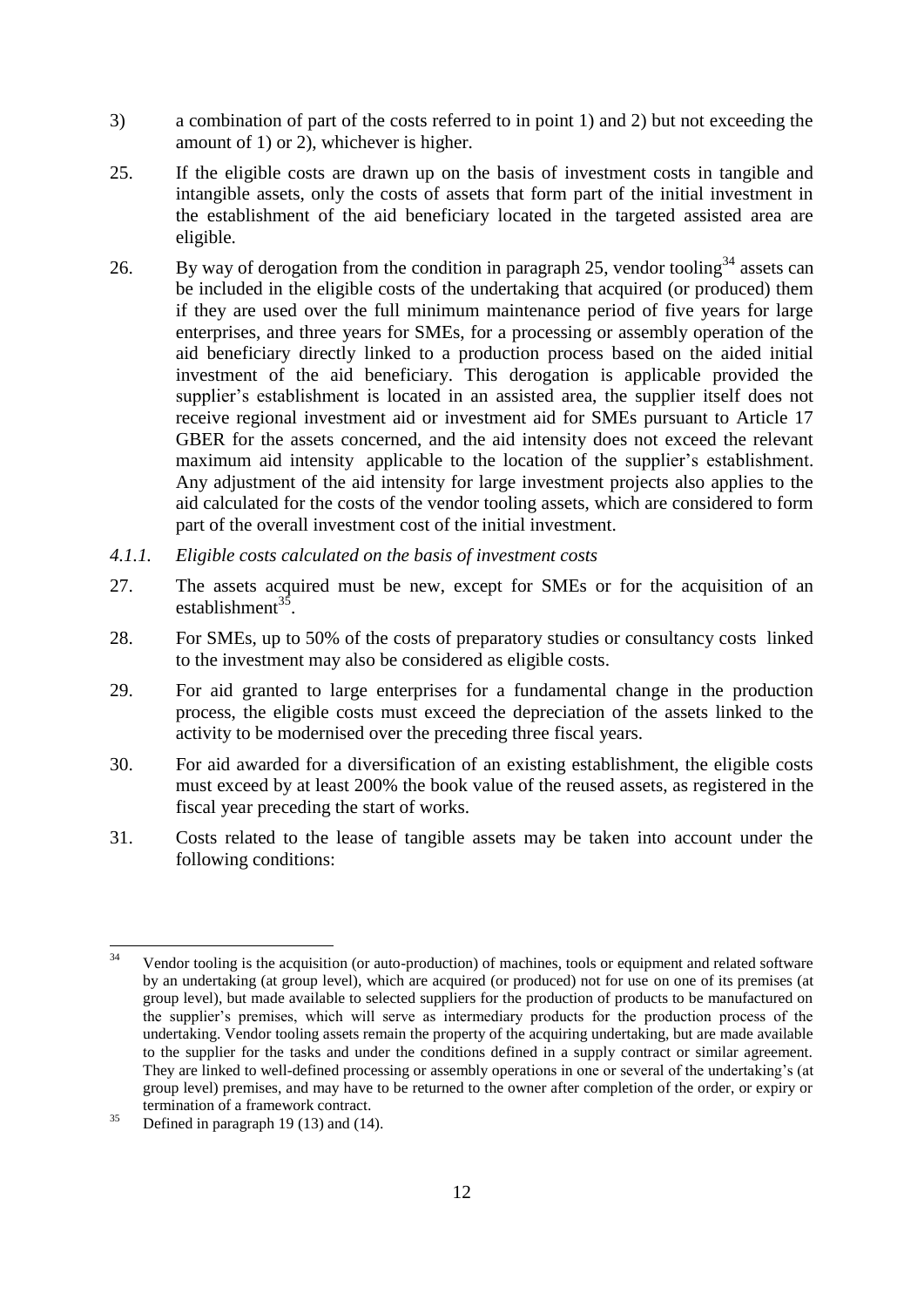- 1) for land and buildings, the lease must continue for at least five years after the expected date of completion of the investment for large enterprises, and three years for SMEs;
- 2) for plant or machinery, the lease must take the form of financial leasing and must contain an obligation for the aid beneficiary to purchase the asset at the expiry of the term of the lease.
- 32. In case of an initial investment as referred to in paragraph 19(13)(b) or 19(14)(b), in principle only the costs of buying the assets from third parties unrelated to the buyer should be taken into consideration. However, if a member of the family of the original owner, or an employee, takes over a small enterprise, the condition that the assets must be bought from third parties unrelated to the buyer does not apply. The transaction must take place under market conditions. If the acquisition of the assets of an establishment is accompanied by an additional investment eligible for regional aid, the eligible costs of that additional investment should be added to the cost of acquisition of the assets of the establishment.
- 33. For large enterprises, the costs of intangible assets are eligible only up to 50% of the total eligible investment costs for the initial investment. For SMEs, 100% of the costs of intangible assets are eligible.
- 34. Intangible assets that can be taken into account for the calculation of the investment costs must remain associated with the area concerned and must not be transferred to other areas. To this end, the intangible assets must fulfil the following conditions:
- 1) they must be used exclusively in the establishment receiving the aid;
- 2) they must be amortisable;
- 3) they must be purchased under market conditions from third parties unrelated to the buyer;
- 4) they must be included in the assets of the undertaking that receives the aid and must remain associated with the project for which the aid is awarded for at least five years (three years for SMEs).
- <span id="page-13-0"></span>*4.1.2. Eligible costs calculated on the basis of wage costs*
- 35. Regional aid may also be calculated by reference to the estimated wage costs arising from job creation as a result of an initial investment. The aid may compensate only the wage costs related to job creation, calculated over two years, and the resulting aid intensity must not exceed the maximum applicable aid intensity in the area concerned.
- 36. Where eligible costs are calculated by reference to the estimated wage costs as referred to in paragraph 35, the following conditions must be fulfilled:
- 1) the investment project must lead to job creation;
- 2) each post must be filled within three years of the completion of the investment;
- 3) each job created through the investment must be maintained in the area concerned for at least five years from the date the post was first filled, or three years for SMEs.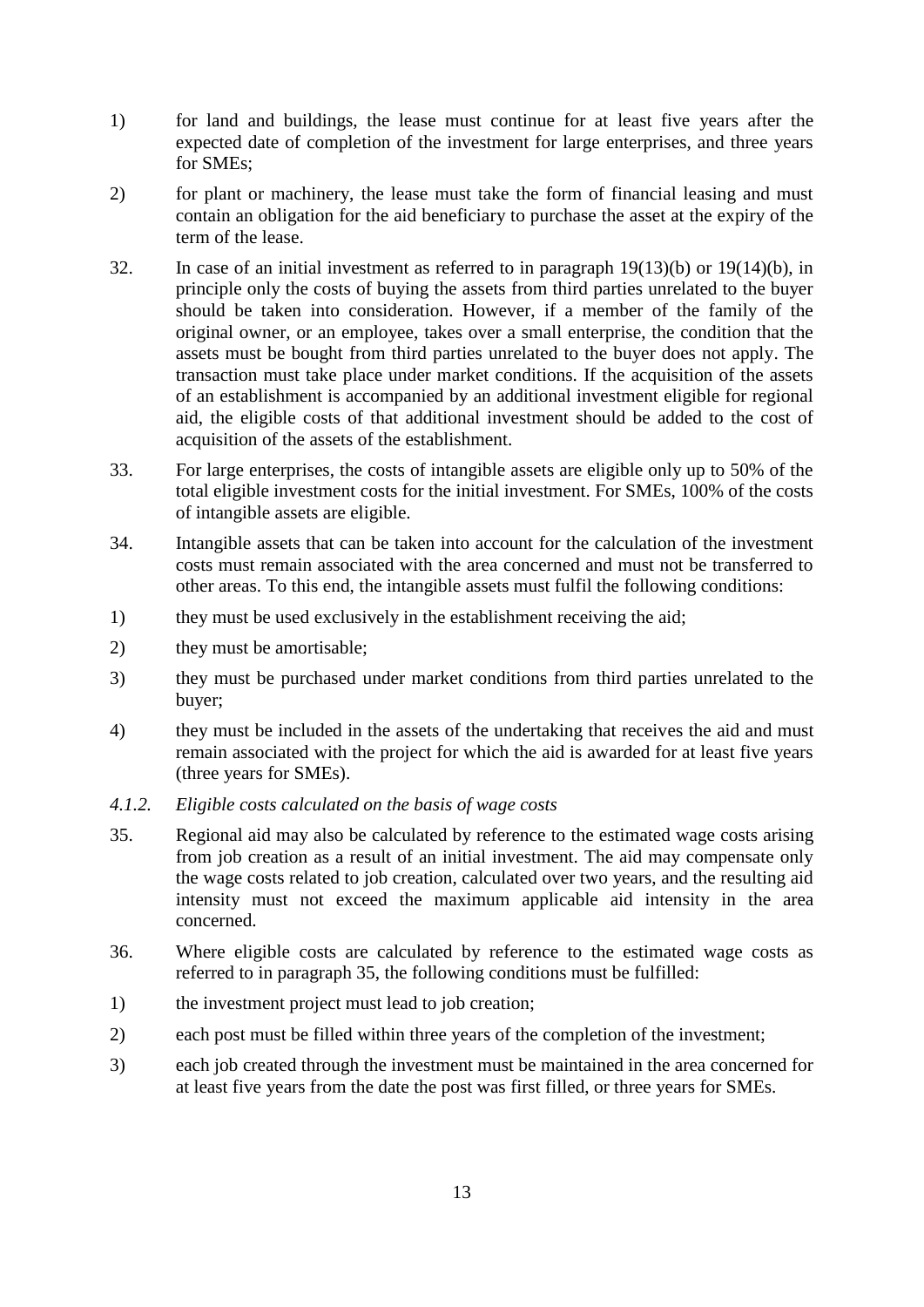# <span id="page-14-0"></span>**4.2. Operating aid**

- 37. Eligible costs for operating aid schemes must be predefined and fully attributable to the problems that the aid is intended to address, as demonstrated by the Member State.
- 38. In outermost regions, the operating aid schemes can compensate for the additional operating costs incurred in those regions as a direct result of one or several of the permanent constraints mentioned in Article 349 of the Treaty. These additional costs must be quantified and compared with the cost incurred by similar undertakings established in other regions of the Member State concerned.

#### <span id="page-14-1"></span>**5. COMPATIBILITY ASSESSMENT OF REGIONAL AID**

- 39. The Commission will consider a regional aid measure compatible with Article 107(3) of the Treaty only if the aid contributes to regional development and cohesion. The aim must be either to promote the economic development of 'a' areas or to facilitate the development of 'c' areas (Section 5.1) and in addition it must meet each of the following criteria:
- 1) incentive effect: the aid must change the behaviour of the undertakings concerned in such a way that they carry out an additional activity which they would not carry out without the aid or would carry out in a restricted or different manner or location; (Section 5.2)
- 2) need for State intervention: a State aid measure must be targeted towards a situation where aid can bring about a material improvement that the market cannot deliver itself, for example by remedying a market failure or addressing an equity or cohesion concern; (Section 5.3)
- 3) appropriateness of the aid measure: the proposed aid measure must be an appropriate policy instrument to meet its objective; (Section 5.4)
- 4) proportionality of the aid (aid to the minimum): the aid amount must be limited to the minimum needed to stimulate the additional investment or activity in the area concerned; (Section 5.5)
- 5) avoidance of undue negative effects on competition and trade between Member States: the negative effects of the aid on competition and trade must be outweighed by the positive effects; (Section 5.6)
- 6) transparency of the aid: Member States, the Commission, economic operators, and the public, must have easy access to all relevant acts and information on the aid awarded (Section 5.7).
- 40. The overall balance of certain categories of schemes may also be made subject to the requirement to carry out an ex post evaluation, as described in Section 6. In such cases, the Commission may limit the duration of the schemes (typically to four years or less), with the option to re-notify their prolongation afterwards.
- 41. If a State aid measure, the conditions attached to it (including its financing method when the financing method forms an integral part of the State aid measure), or the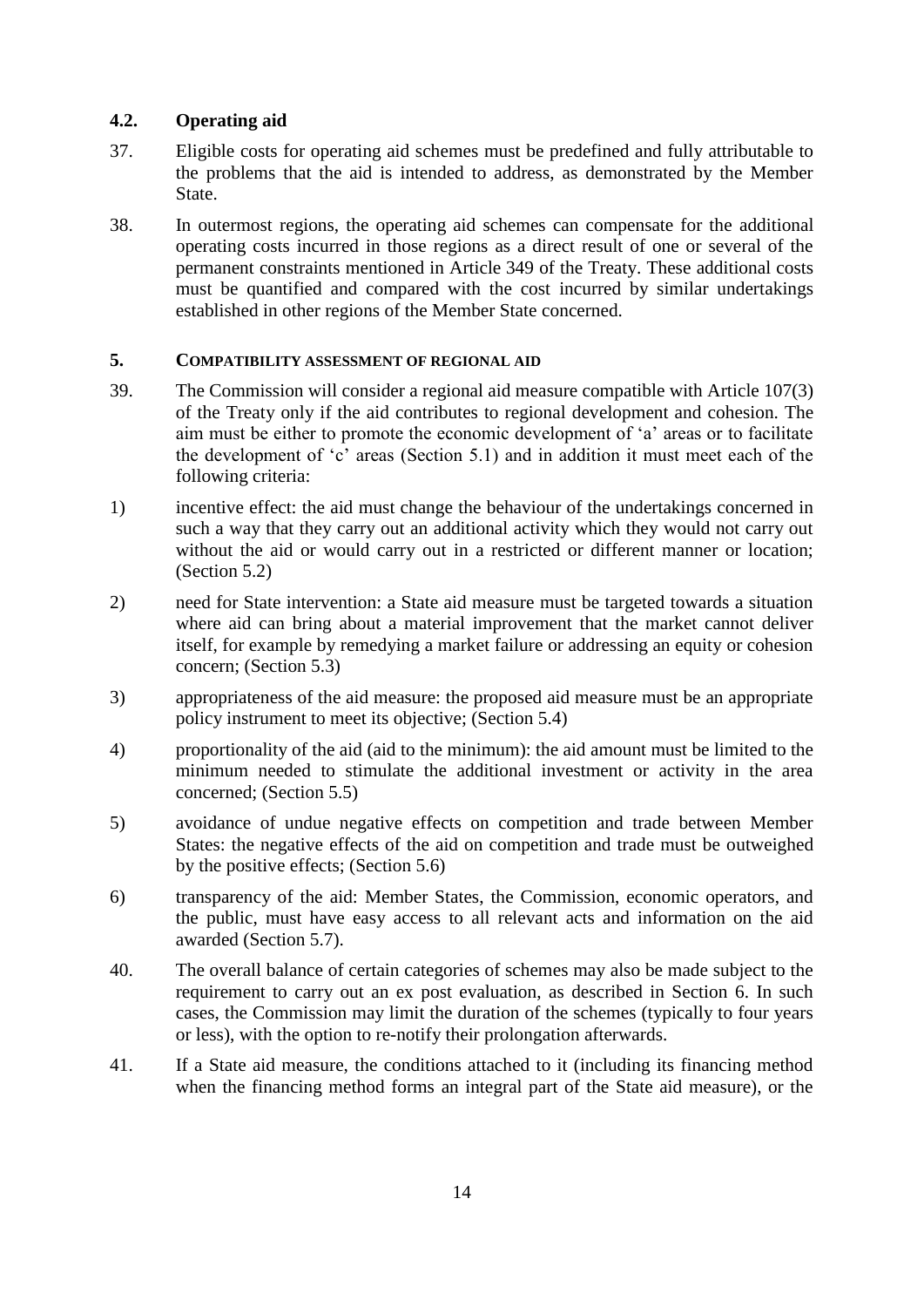activity it finances entail a violation of a relevant provision of EU law, the aid cannot be declared compatible with the internal market  $36$ .

## <span id="page-15-0"></span>**5.1. Contribution to regional development and territorial cohesion**

- 42. The primary objective of regional aid is the economic development of the EU's disadvantaged areas. By promoting and facilitating the sustainable development of assisted areas, the aid contributes to the EU's territorial cohesion policy, which aims to improve economic and social cohesion by reducing disparities in the level of development between areas.
- <span id="page-15-1"></span>*5.1.1. Investment aid schemes*
- 43. Regional aid schemes should form an integral part of a regional development strategy with clearly defined objectives.
- 44. Member States must demonstrate that the scheme is consistent with and contributes to the development strategy of the area concerned. For this purpose, Member States can refer to evaluations of past State aid schemes, impact assessments made by the granting authorities, or expert opinions. To ensure that the aid scheme contributes to the development strategy, it must include a method that enables the granting authorities to prioritise and select the investment projects that meet the objectives of the scheme (for example, by using a formal scoring method).
- 45. Regional aid schemes may be put in place in 'a' areas to support initial investments made by SMEs or large enterprises. In 'c' areas, schemes may be put in place to support initial investments made by SMEs and initial investments that create a new economic activity made by large enterprises.
- 46. When awarding aid to individual investment projects on the basis of a scheme, the granting authority must verify that the selected project will contribute towards the scheme's objective and thus towards the development strategy in the area concerned. For this purpose, Member States should refer to the information provided by the aid applicant in the aid application form describing the positive effects of the investment on the development of the area concerned $^{37}$ .
- 47. To ensure that the investment makes a real and sustained contribution to the development of the area concerned, the investment must be maintained in that area for at least five years, or three years for SMEs, after the completion of the investment $^{38}$ .

 $36$ <sup>36</sup> See the Court judgments of 19 September 2000, *Germany* v *Commission*, C-156/98, EU:C:2000:467, paragraph 78, and of 22 December 2008, *Régie Networks v Rhone Alpes Bourgogne*, C-333/07, EU:C:2008:764, paragraphs 94 to 116.

 $rac{37}{38}$  See Annex VII.

The obligation to maintain the investment in the area concerned for a minimum period of five years (three years for SMEs) should not prevent the replacement of plant or equipment that has become outdated or broken within this period, provided that the economic activity is retained in the area concerned for the minimum period. However, regional aid may not be awarded to replace that plant or equipment.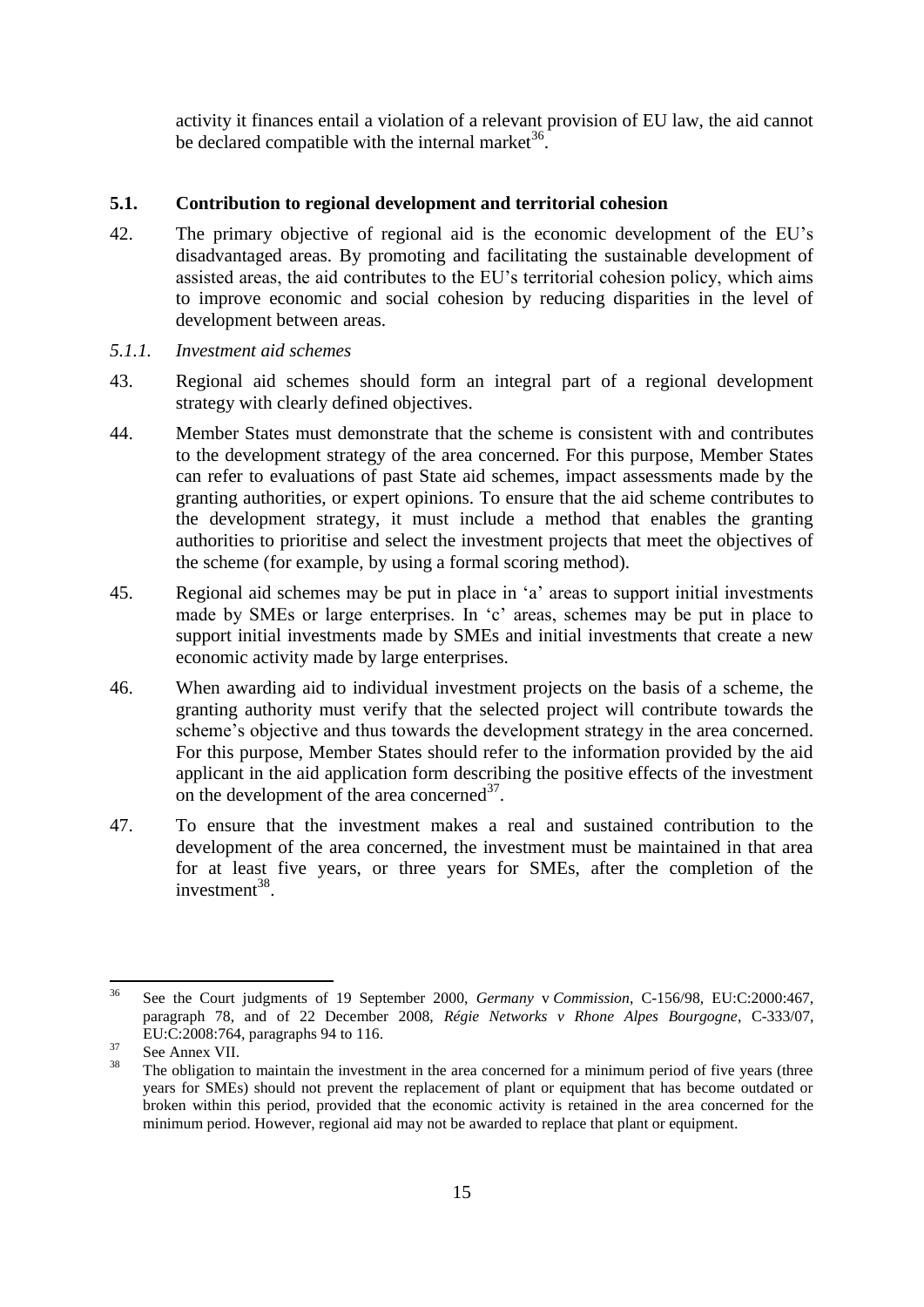- 48. To ensure that the investment is viable, the Member State must ensure that the aid beneficiary provides a financial contribution of at least  $25\%$ <sup>39</sup> of the eligible costs, through its own resources or by external financing, in a form that is free of any public support<sup>40</sup>.
- 49. To avoid State aid measures leading to environmental harm, Member States must also ensure compliance with EU environmental legislation, including in particular the need to carry out an environmental impact assessment when required by law and to obtain all relevant permits.
- <span id="page-16-0"></span>*5.1.2. Notifiable individual investment aid*
- 50. To demonstrate the contribution of notifiable individual investment aid to regional development, Member States may use a variety of indicators such as the ones mentioned below that can be both direct (for example, direct jobs created) and indirect (for example, local innovation):
- 1) The number of direct jobs created by the investment is an important indicator of the contribution to regional development and territorial cohesion. The quality and durability of the jobs created and the required skill level should also be considered.
- 2) An even higher number of new jobs might be created in the local (sub-) supplier network, helping to better integrate the investment in the area concerned and ensuring more widespread spillover effects. The number of indirect jobs created is therefore also an indicator to be taken into account.
- 3) A commitment by the aid beneficiary to enter into widespread training activities to improve the skills (general and specific) of its workforce will be considered as a factor that contributes to regional development and territorial cohesion. Emphasis will also be put on providing traineeships or apprenticeships, especially for young people and on training that improves the knowledge and employability of workers outside the undertaking.
- 4) External economies of scale or other benefits from a regional development viewpoint may arise as a result of proximity (clustering effect). Clustering of undertakings in the same industry allows individual plants to specialise more, which leads to increased efficiency. However, the importance of this indicator in determining the contribution to regional development and territorial cohesion depends on the state of development of the cluster.
- 5) Investments embody technical knowledge and can be the source of a significant transfer of technology (knowledge spillovers). Investments taking place in technology intensive industries are more likely to involve technology transfer to the area concerned. The level and the specificity of the knowledge dissemination are also important in this regard.

<sup>39</sup> <sup>39</sup> The 25% own contribution requirement in paragraph 48 does not apply to investment aid granted for investments in outermost regions insofar as a lower contribution is necessary to fully accommodate the maximum aid intensity.

<sup>&</sup>lt;sup>40</sup> This is not the case for example for subsidised loans, public equity-capital loans or public participations which do not meet the market investor principle, State guarantees containing elements of aid, or public support granted within the scope of the de minimis rule.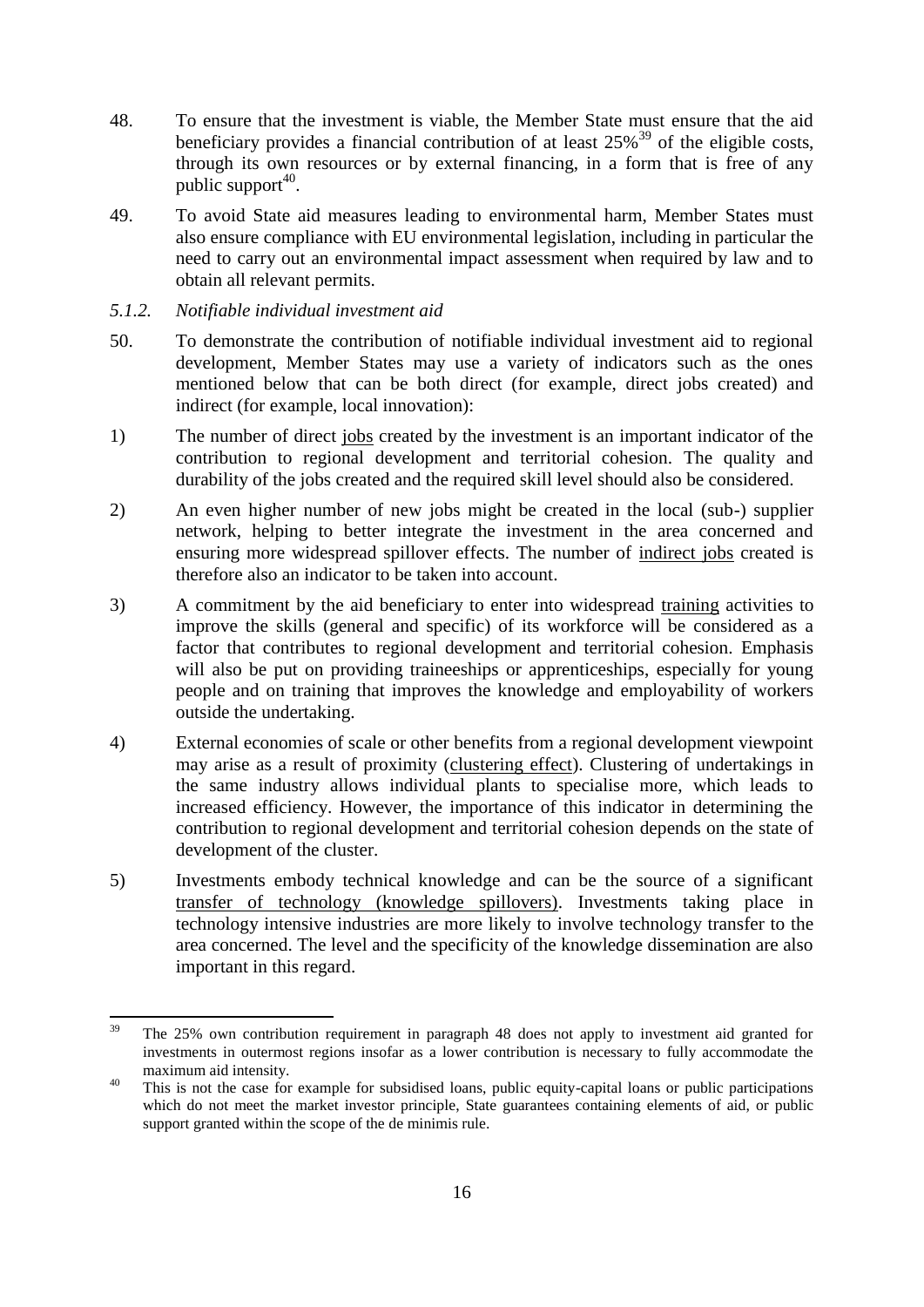- 6) The projects' contribution to the area's ability to create new technology through local innovation can also be considered. Co-operation with local research and knowledgedissemination organisations, such as universities or research institutes can be considered positively in this respect.
- 7) The duration of the investment and possible future follow-on investments are an indication of a durable engagement of an undertaking in the area concerned.
- 51. Member States can refer to the business plan of the aid beneficiary which could provide information on the number of jobs to be created, salaries to be paid (increase in household wealth as spill-over effect), volume of acquisition from local producers, turnover generated by the investment and benefiting the area possibly through additional tax revenues.
- 52. For notifiable individual investment aid, requirements laid down in paragraphs 47 to 49 apply.
- 53. For ad hoc aid<sup>41</sup>, Member States must demonstrate, in addition to the requirements laid down in paragraphs 50 to 52, that the project is coherent with and contributes to the development strategy of the area concerned.
- <span id="page-17-0"></span>*5.1.3. Operating aid schemes*
- 54. Operating aid schemes promote the development of assisted areas only if the challenges that those areas face are clearly identified in advance. The obstacles to attracting or maintaining economic activity may be so severe or permanent that investment aid alone is not sufficient for these areas to develop.
- 55. For aid to reduce certain specific difficulties faced by SMEs in 'a' areas, Member States must demonstrate the existence and scale of those specific difficulties and must demonstrate that an operating aid scheme is needed as those specific difficulties cannot be overcome with investment aid.
- 56. As regards operating aid to offset specific additional costs in the outermost regions, the types of permanent constraints that severely restrain the development of the outermost regions are set out in Article 349 of the Treaty. They include remoteness, insularity, small size, difficult topography and climate, and economic dependence on a few products. Member States must identify the specific additional costs related to these permanent constraints that the operating aid scheme is intended to compensate.
- 57. As regards operating aid to prevent or reduce depopulation in sparsely and very sparsely populated areas, Member States must demonstrate the risk of depopulation in the event that operating aid is not granted.

## <span id="page-17-1"></span>**5.2. Incentive effect**

- <span id="page-17-2"></span>*5.2.1. Investment aid*
- 58. Regional aid can only be found compatible with the internal market if it has an incentive effect. State aid is considered to have an incentive effect when it changes the behaviour of an undertaking in a way that it carries out additional activity

 $41$ <sup>41</sup> Ad hoc aid is subject to the same requirements as individual aid granted on the basis of a scheme, unless otherwise mentioned.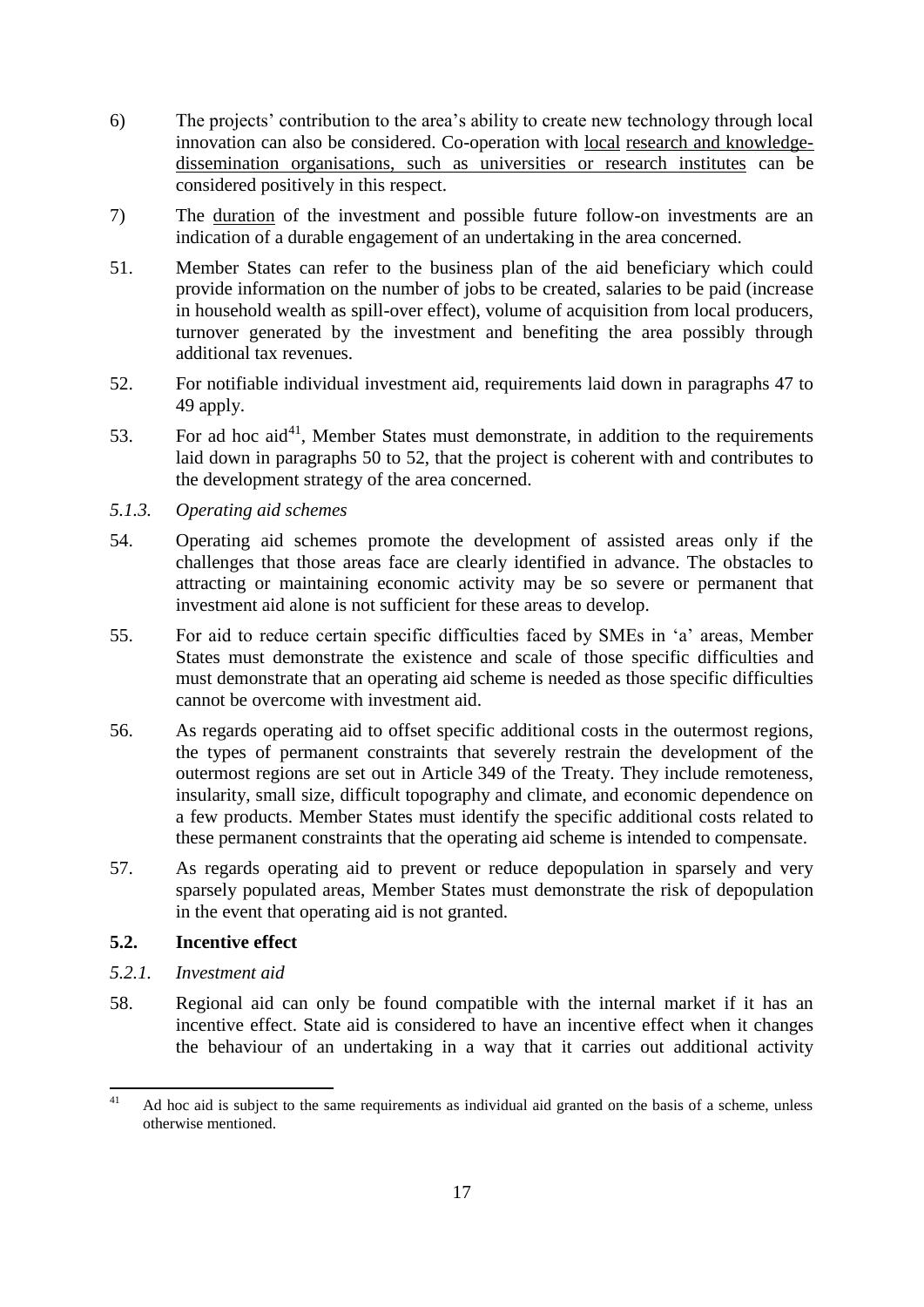contributing to the development of an area that it would not have carried out, or would only have done in a limited or different manner or in another location, if the aid was not granted. The aid must not subsidise the costs of an activity that an undertaking would carry out in any event and must not compensate for the normal business risk of an economic activity.

- 59. The incentive effect can be proven in two ways:
- 1) the aid gives an incentive to take a positive decision to invest in the area concerned because otherwise the investment would not be sufficiently profitable for the aid beneficiary anywhere in the EEA<sup>42</sup> (*scenario 1, investment decision*),
- 2) the aid gives an incentive to locate a planned investment in the area concerned rather than elsewhere because it offsets the net disadvantages and costs of investing in a location in the area concerned (*scenario 2, location decision*).
- 60. If the aid does not change the behaviour of the aid beneficiary by stimulating (additional) initial investment in the area concerned, it can be considered that the same investment would be made in the area even without the aid. The aid therefore lacks an incentive effect to achieve the regional development and territorial cohesion objective and cannot be approved as compatible with the internal market under these Guidelines.
- 61. However, for regional aid awarded through cohesion policy funds or the EAFRD in 'a' areas to investments necessary to achieve standards set by EU law, the aid may be considered to have incentive effect, if in absence of the aid, it would not have been sufficiently profitable for the aid beneficiary to make the investment in the area concerned, leading to the closure of an existing establishment in that area.
- 5.2.1.1. Investment aid schemes
- 62. Works on an individual investment can start only after the application form for aid is submitted.
- 63. If works start before the application form for aid is submitted, any aid awarded for that individual investment will not be considered compatible with the internal market.
- 64. Member States must submit a standard aid application form that contains, as a minimum, all the information listed in Annex VII. In the application form, SMEs and large enterprises must explain counterfactually what would happen if they were not granted aid, indicating the applicable scenario described in paragraph 59.
- 65. In addition, large enterprises must submit documentary evidence to underpin the counterfactual described in the application form. SMEs are not subject to such obligation in respect of non-notifiable aid granted under a scheme.
- 66. The granting authority must carry out a credibility check of the counterfactual and verify that regional aid has the required incentive effect corresponding to one of the scenarios described in paragraph 59. A counterfactual is credible if it is genuine and

<sup>42</sup> Such investments may create the conditions for further investments that are viable without additional aid.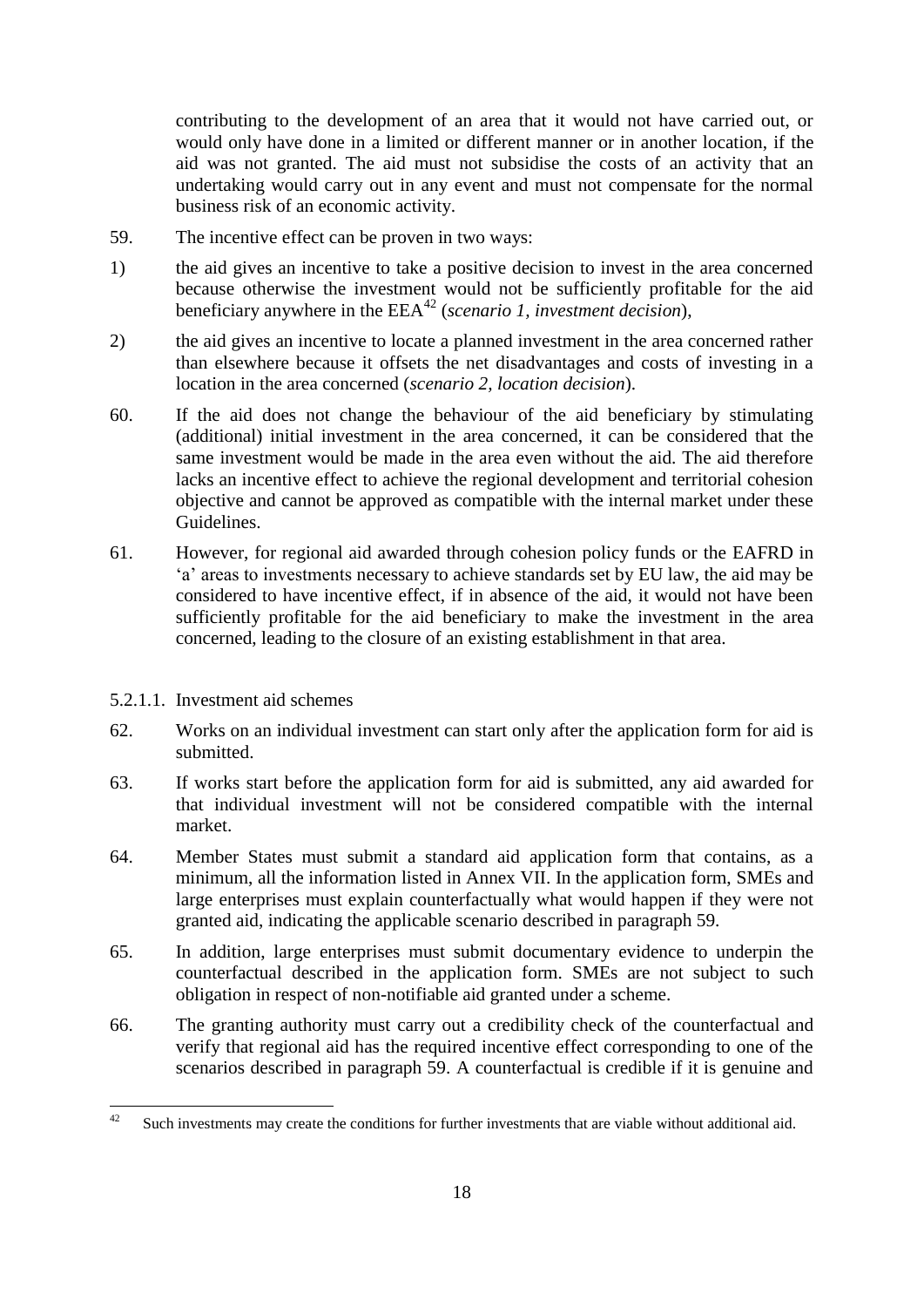relates to the decision-making factors prevalent at the time of the decision by the aid beneficiary regarding the investment.

- 5.2.1.2. Notifiable individual investment aid
- 67. In addition to the requirements of paragraphs 62 to 66, for notifiable individual aid, Member States must provide clear evidence that the aid has an impact on the investment decision or on the choice of location<sup>43</sup>. They must specify which scenario described in paragraph 59 applies. To enable a comprehensive assessment to be made, Member States must provide not only information on the project but also a comprehensive description of the counterfactual scenario, in which the applicant receives no aid from any public authority in the EEA.
- 68. In *scenario 1*, Member States could prove that the aid has an incentive effect by providing the undertaking's documents that show that the investment would not be sufficiently profitable without the aid.
- 69. In *scenario 2*, Member States could prove that the aid has an incentive effect by providing the undertaking's documents showing that a comparison has been made between the costs and benefits of locating in the area concerned and those in alternative area(s). The Commission verifies whether these comparisons are realistic.
- 70. Member States are invited to draw on genuine and official board documents, risk assessments (including the assessment of location-specific risks), financial reports, internal business plans, expert opinions and other studies related to the investment project under assessment. Those documents need to be contemporary to the decision making process concerning the investment or its location. Documents containing information on demand forecasts, cost forecasts, financial forecasts, documents submitted to an investment committee and that elaborate on investment scenarios, or documents provided to the financial institutions could help Member States to demonstrate the incentive effect.
- 71. In this context, and in particular in *scenario 1*, the level of profitability can be evaluated by using methods that are standard practice in the given industry, which may include methods to evaluate the net present value of the project  $(NPV)^{44}$ , the internal rate of return  $\text{IRR}^{\text{45}}$  or the average return on capital employed (ROCE). The profitability of the project is to be compared with normal rates of return applied by the beneficiary in other investment projects of a similar kind. Where these rates are not available, the profitability of the project must be compared with the cost of capital of the beneficiary as a whole or with the rates of return commonly observed in the industry concerned.
- 72. If the aid does not change the behaviour of the aid beneficiary by stimulating (additional) investment in the area, there is no positive effect for the area. Therefore,

 $43$ <sup>43</sup> The counterfactual scenarios are described in paragraph 64.

The NPV of a project is the difference between the positive and negative cash flows over the lifetime of the investment, discounted to their current value (typically using the cost of capital).

<sup>&</sup>lt;sup>45</sup> The IRR is not based on accounting earnings in a given year, but takes into account the stream of future cash flows that the investor expects to receive over the entire lifetime of the investment. It is defined as the discount rate for which the NPV of a stream of cash flows equals zero.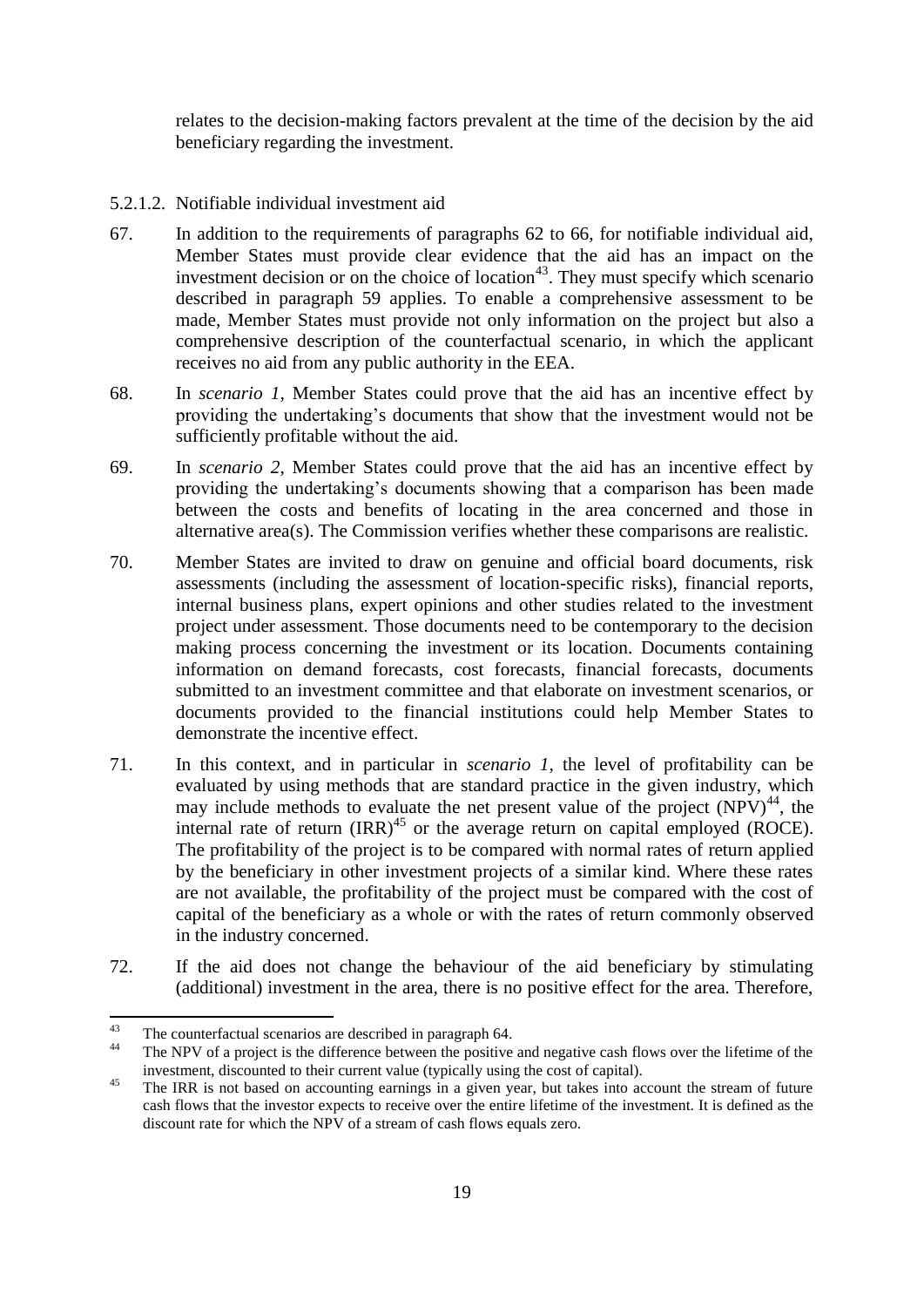aid will not be considered compatible with the internal market if it appears that the same investment would be made in the area even without aid being granted.

#### <span id="page-20-0"></span>*5.2.2. Operating aid schemes*

- 73. For operating aid schemes, the aid is considered to have an incentive effect if it is likely that, in the absence of aid, the level of economic activity in the area concerned would be significantly reduced due to the problems that the aid aims to tackle.
- 74. The Commission will therefore consider that the operating aid provides an incentive to additional economic activity in the area, if the Member State has demonstrated the existence and substantial nature of those problems in that area (see paragraphs 54 to 57).

# <span id="page-20-1"></span>**5.3. Need for State intervention**

- 75. To assess whether State aid is necessary to achieve the objective of regional development and territorial cohesion, it is necessary first to diagnose the problem. State aid should be targeted to situations where aid can bring about a material improvement that the market cannot deliver. This is especially important in a context of scarce public resources.
- 76. State aid measures can, under certain conditions, correct market failures and thereby contribute to the efficient functioning of markets and boost competitiveness. Where markets do provide efficient outcomes but such outcomes are deemed unsatisfactory in terms of equity or cohesion, State aid may be used to obtain a more desirable, equitable market outcome.
- 77. As regards aid granted for the development of areas included in the regional aid map in line with the rules in section 7 of these Guidelines, the Commission considers that in those areas, the market does not deliver outcomes resulting in a sufficient level of economic development of the region and territorial cohesion without State intervention. Therefore, aid granted in those areas is considered necessary.

# <span id="page-20-2"></span>**5.4. Appropriateness of regional aid**

- 78. The aid measure must be an appropriate policy instrument to address the policy objective concerned. An aid measure will not be considered compatible if other less distortive policy instruments or other less distortive types of aid instrument make it possible to achieve the same positive contribution to regional development and territorial cohesion.
- <span id="page-20-3"></span>*5.4.1. Appropriateness among alternative policy instruments*
- 5.4.1.1. Investment aid
- 79. Regional investment aid is not the only policy instrument available to Member States to boost investment and job creation in assisted areas. Member States can use other measures such as infrastructure development, enhancing the quality of education and training, or improving the business environment.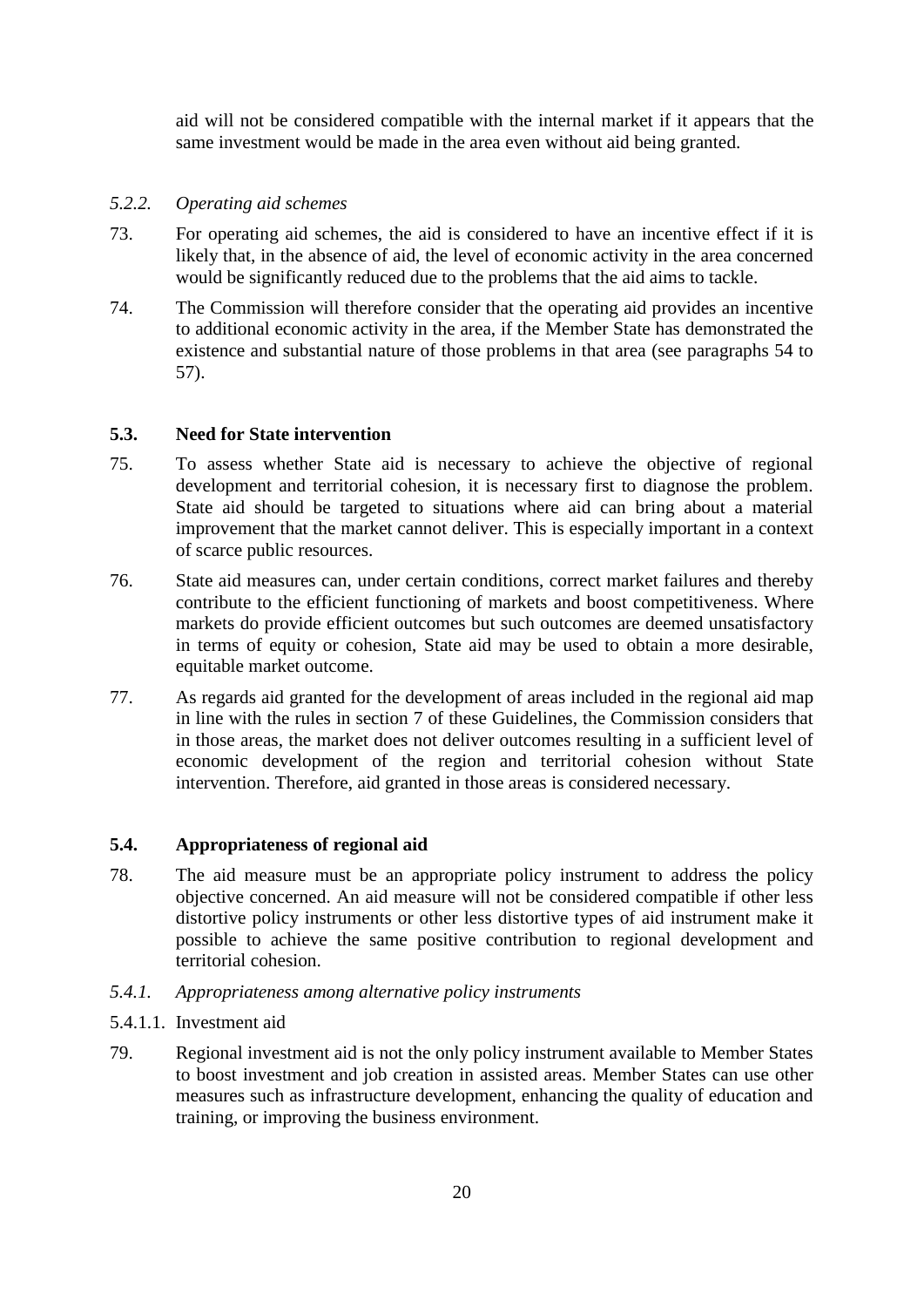- 80. When notifying an investment aid scheme, Member States must indicate why regional aid is an appropriate instrument to help develop the area.
- 81. If a Member State decides to put in place a sectoral aid scheme, it must demonstrate the advantages of doing so instead of using a multi-sectoral scheme or other policy options.
- 82. In particular, the Commission will take account of impact assessments of the proposed aid scheme that Member States make available. Likewise, it may take into account the results of ex post evaluations described in Section 6 to assess the appropriateness of the proposed scheme.
- 83. In the case of ad hoc investment aid, Member States must demonstrate how the aid can better contribute to the development of the area than aid under a scheme or other types of measures.
- 5.4.1.2. Operating aid schemes
- 84. Member States must demonstrate that the aid is appropriate to achieve the objective of the scheme for the problems that the aid aims to address. To demonstrate that the aid is appropriate, Member States may calculate the aid amount *ex ante* as a fixed sum covering the expected additional costs over a given period, to encourage undertakings to contain costs and develop their business in a more efficient manner over time $^{46}$ .
- <span id="page-21-0"></span>*5.4.2. Appropriateness among different aid instruments*
- 85. Regional aid can be awarded in several forms. Member States must however, ensure that the aid is awarded in the form likely to have the lowest impact in distorting trade and competition. If the aid is awarded in forms that provide a direct pecuniary advantage (for example, direct grants, exemptions or reductions in taxes, social security or other compulsory charges, or the supply of land, goods or services at favourable prices), Member States must demonstrate why other potentially less distortive forms of aid such as repayable advances or aid based on debt or equity instruments (for example, low-interest loans or interest rebates, State guarantees, the purchase of a share-holding or an alternative injection of capital on favourable terms) are not appropriate.
- 86. The results of ex post evaluations as described in Section 6 may be taken into account to assess the appropriateness of the proposed aid instrument.

# <span id="page-21-1"></span>**5.5. Proportionality of the aid amount (limiting aid to the minimum needed)**

- <span id="page-21-2"></span>*5.5.1. Investment aid*
- 87. The amount of regional aid must be limited to the minimum needed to stimulate additional investment or activity in the area concerned.

<sup>46</sup> However, where future costs and revenue developments are surrounded by a high degree of uncertainty and there is a strong asymmetry of information, the public authority may also wish to adopt compensation models that are not entirely ex ante, but a mix of ex ante and ex post (for example, using claw backs such as to allow sharing of unanticipated gains).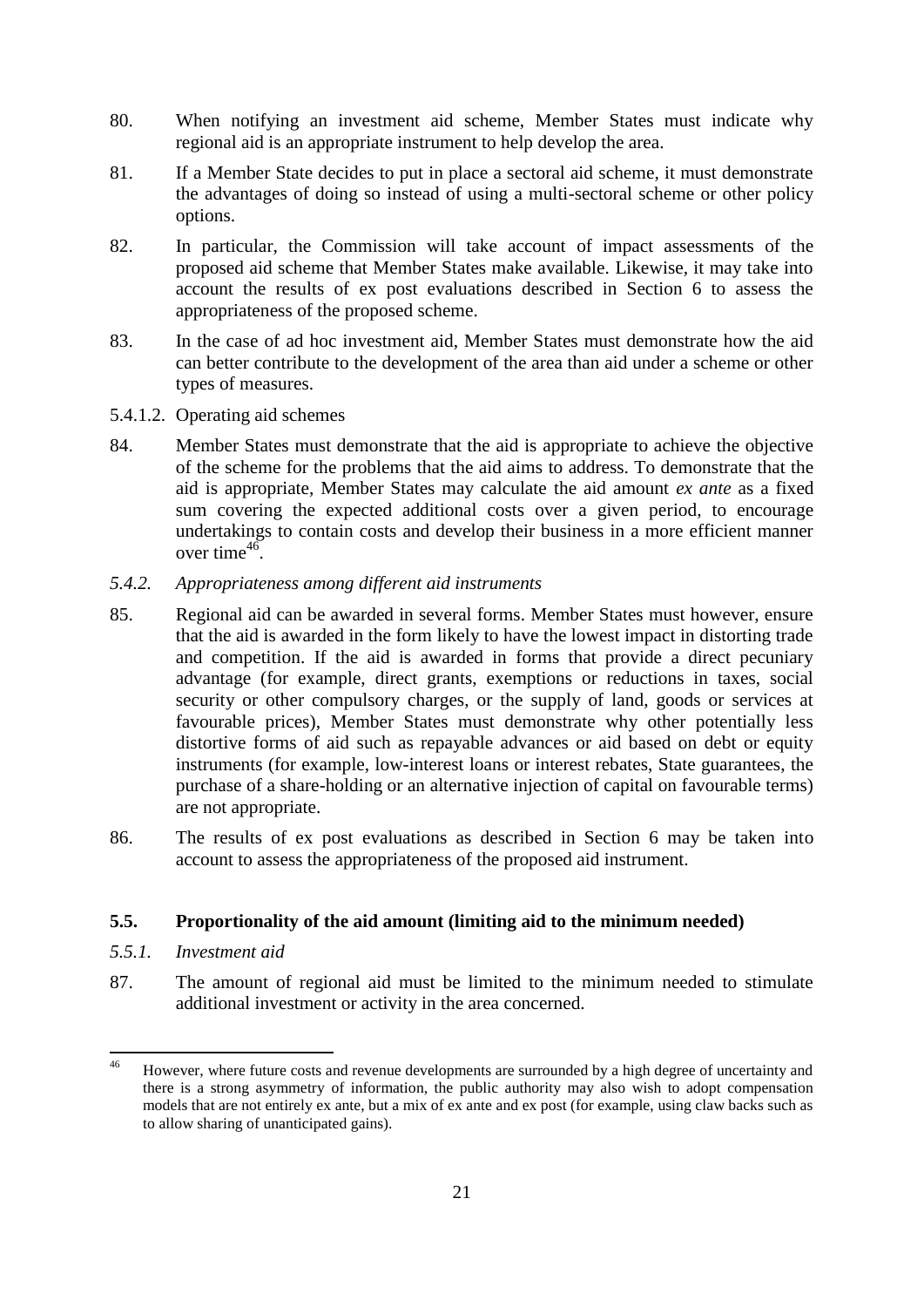- 88. To ensure predictability and a level playing field, the Commission applies maximum aid intensities<sup>47</sup> for investment aid.
- 89. For an initial investment project, the maximum aid intensity and maximum aid amount<sup>48</sup> (adjusted aid amount<sup>49</sup> and the related reduced aid intensity for a large investment project) must be calculated by the granting authority when awarding the aid or notifying the aid to the Commission, whichever is earlier.
- 90. Since large investment projects are likely to give rise to greater distortions of competition and trade, the aid amount for these projects must not exceed the adjusted aid amount.
- 91. Where the initial investment is part of a single investment project and that single investment project is a large investment project, the aid amount for the single investment project must not exceed the adjusted aid amount. The exchange rate and discount rate to be applied for the purpose of this rule are those applicable at the date of award of the aid for the first project in the single investment project.
- 92. The maximum aid intensities serve a dual purpose.
- 93. First, for notifiable schemes, these maximum aid intensities serve as safe harbours for SMEs: provided that the aid intensity remains below the maximum permissible, the aid is deemed proportionate.
- 94. Second, for all other cases, the maximum aid intensities are used as a cap to the netextra costs approach described in paragraphs 95 to 97.
- 95. As a general rule, the Commission will consider notifiable individual aid to be limited to the minimum, if the aid amount corresponds to the net-extra costs of investing in the area concerned, compared to the counterfactual in the absence of  $aid^{50}$ , with maximum aid intensities as a cap. Likewise, for investment aid granted to large enterprises under notifiable schemes, Member States must ensure that the aid amount is limited to the minimum on the basis of a 'net-extra cost approach', with maximum aid intensities as a cap.
- 96. For *scenario 1* situations (investment decisions), the aid amount should therefore not exceed the minimum necessary to render the project sufficiently profitable, for example to increase its IRR above the normal rate applied by the undertaking in other investment projects of a similar kind or, when available, to increase its IRR above the cost of capital of the beneficiary as a whole or above the rates of return commonly achieved in that industry.
- 97. For *scenario 2* situations (location incentives), the aid amount should not exceed the difference between the NPV of the investment in the target area with the NPV in the alternative location. All relevant costs and benefits must be taken into account, including for example administrative costs, transport costs, training costs not covered

 $47$  $^{47}$  See Section 7.4. on regional aid maps.

 $^{48}_{49}$  Expressed as gross grant equivalent.

 $\frac{49}{50}$  Idem.

<sup>50</sup> When comparing counterfactual scenarios, the aid is to be discounted by the same factor as the corresponding investment and counterfactual scenarios.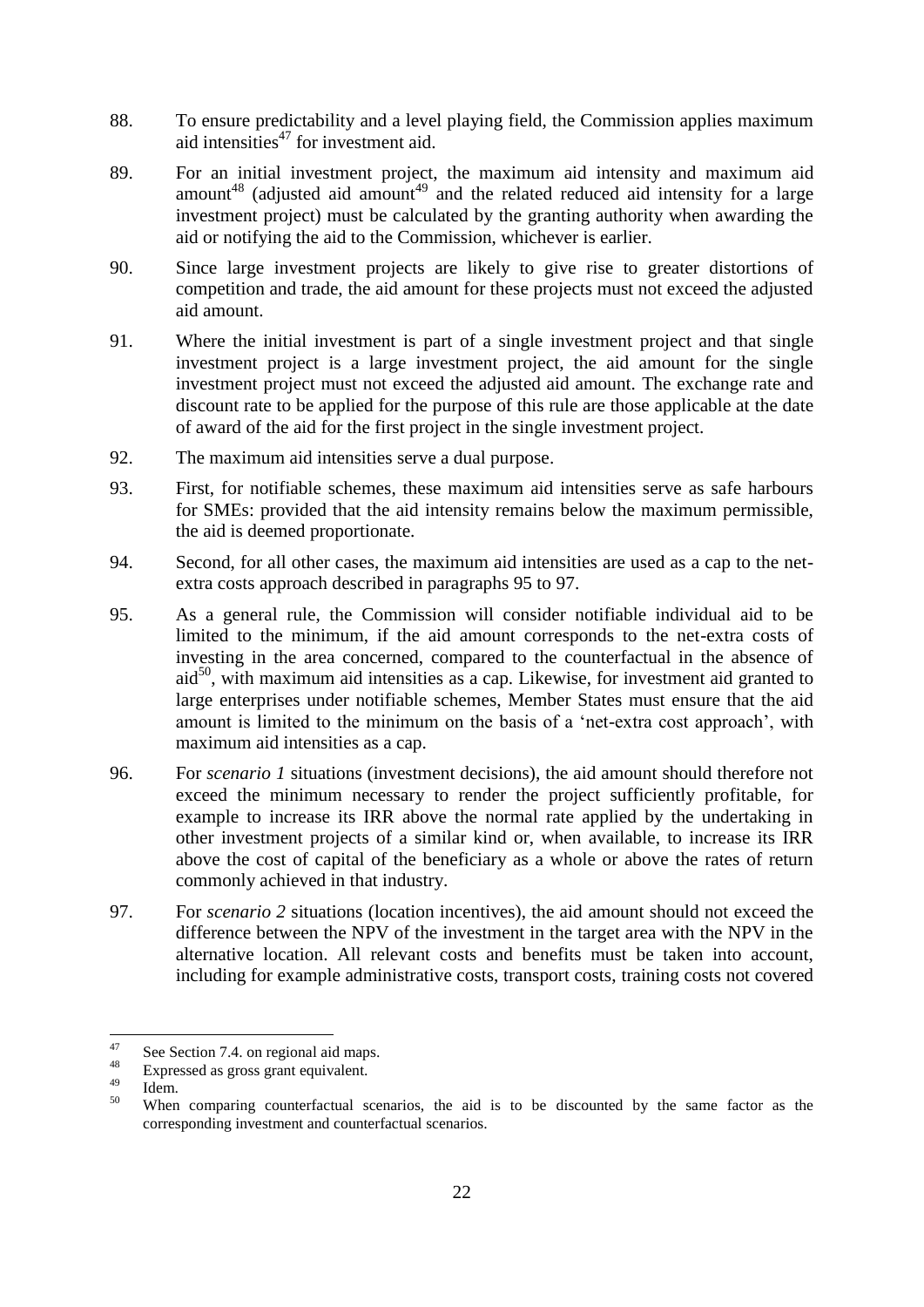by training aid and wage differences. However, if the alternative location is in the EEA, subsidies in that location cannot be taken into account.

- 98. Calculations used to analyse the incentive effect can also be used to assess whether the aid is proportionate. Member States must demonstrate proportionality with documentation, such as that referred to in paragraph 70.
- 99. Investment aid may be awarded concurrently under several regional aid schemes or cumulated with ad hoc regional aid, provided that the total aid from all sources does not exceed the maximum aid intensity per project, which must be calculated in advance by the first granting authority. Any other State aid in relation to the same eligible costs, partly or fully overlapping, may be cumulated only if it does not result in exceeding the highest aid intensity or aid amount applicable to this aid under the applicable thematic rules. Cumulation checks must be carried out both when the aid is granted and when the aid is paid $5<sup>1</sup>$ . If the Member State allows State aid under one scheme to be cumulated with State aid under other schemes, it must specify, for each scheme, the method to ensure compliance with the conditions in this paragraph.
- 100. For an initial investment linked to European Territorial Cooperation (ETC) projects meeting the criteria of the Regulation laying down the specific provisions for the European Terrritorial Cooperation goal (Interreg)<sup>52</sup>, the aid intensity applicable to the area in which the initial investment is located applies to all beneficiaries participating in the project. If the initial investment is located in two or more assisted areas, the maximum aid intensity for the initial investment is the one applicable in the assisted area where the highest amount of the eligible costs is incurred. Initial investments carried out by large enterprises in 'c' areas may only receive regional aid in the context of ETC projects if they are initial investments that create a new economic activity.
- <span id="page-23-0"></span>*5.5.2. Operating aid schemes*
- 101. Member States must demonstrate that the level of the aid is proportionate to the problems that the aid aims to address.
- 102. In particular, Member States must meet the following conditions:
- 1) the aid must be calculated in relation to a predefined set of eligible costs that are fully attributable to the problems that the aid aims to address, as demonstrated by the Member State;
- 2) the aid must be limited to a certain proportion of that predefined set of eligible costs and must not exceed these costs;

 $51$ The requirement that the maximum permissible aid intensity per project must be calculated in advance by the first granting authority does not apply when the aid is granted via automatic aid scheme(s) in the form of a tax advantage. In this situation, cumulation checks are in principle not possible when the aid is granted and should be carried out when the aid is paid out.

<sup>&</sup>lt;sup>52</sup> Regulation (EU) No 1299/2013 of the European Parliament and of the Council of 17 December 2013 on specific provisions for the support from the European Regional Development Fund to the European territorial cooperation goal (OJ L 347, 20.12.2013, p. 259) or a Regulation containing specific provisions for the European territorial cooperation goal (Interreg) applicable to the 2021-2027 programming period, whichever applies to a given initial investment.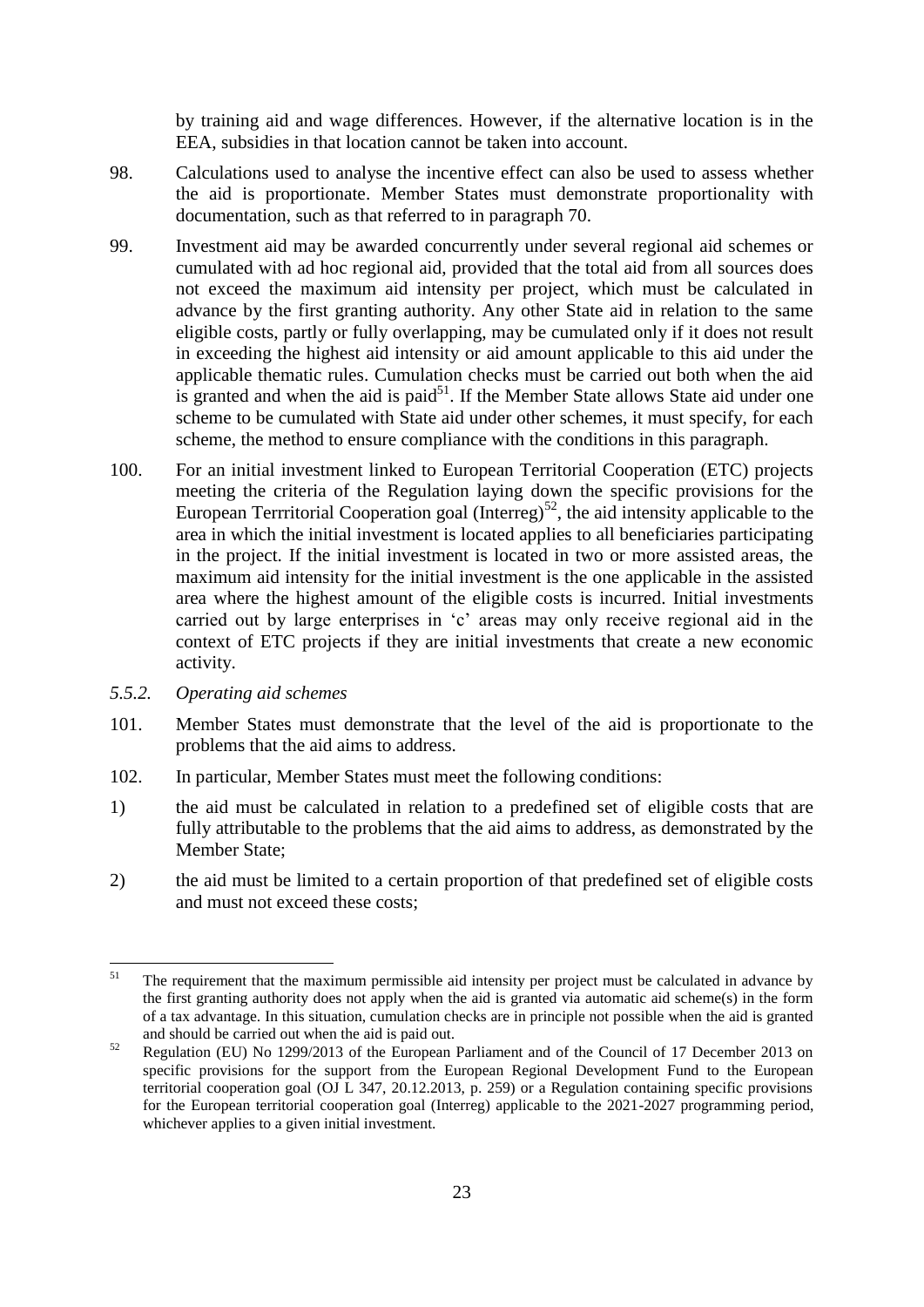- 3) the aid amount per aid beneficiary must be proportional to the level of the problems actually experienced by each aid beneficiary.
- 103. As regards aid to reduce certain specific difficulties faced by SMEs in 'a' areas, the level of the aid must be progressively reduced over the duration of the scheme<sup>53</sup>. This does not apply to schemes to prevent depopulation in sparsely and very sparsely populated areas and to schemes compensating for the additional operating costs incurred in outermost regions as a direct result of one or several permanent constraints referred to in Article 349 of the Treaty.

#### <span id="page-24-0"></span>**5.6. Avoiding undue negative effects on competition and trade**

104. For the aid to be compatible, the negative effects of the aid measure in terms of distortions of competition and impact on trade between Member States must be limited and must not outweigh the positive effects of the aid to an extent that would be contrary to the common interest.

#### <span id="page-24-1"></span>*5.6.1. General considerations*

- 105. In the overall balancing of the positive effects of the aid (section 5.1) against its negative effects on competition and trade, the Commission may take into account, where relevant, the circumstance that on top of its contribution to regional development and cohesion, the aid produces other positive effects. Such may be the case for instance where it is established that the initial investment, in addition to creating local jobs, introducing new activities and/or generating local revenues, contributes substantially in particular to the digital transition or transition towards environmentally sustainable activities, including low carbon, climate neutral or climate-resilient activities. The Commission will pay particular attention to Article 3 of the EU Taxonomy Regulation (EU)  $2020/852^{54}$ , including the "Do no significant harm" principle, or other comparable methodologies. Furthermore, as part of the assessment of negative effects on competition and trade, the Commission may take into account, where relevant, negative externalities of the aided activity where such externalities adversely affect competition and trade between Member States to an extent contrary to the common interest by creating or aggravating market inefficiencies<sup>55</sup>.
- 106. In terms of negative effects, regional aid can give rise to two main types of potential distortion of competition and trade. These are product market distortions and location effects. Both types of distortion can lead to allocative inefficiencies (undermining the economic performance of the internal market) and to distributional concerns (distribution of economic activity across areas).

<sup>53</sup>  $^{53}$  Including when operating aid schemes are notified to prolong existing aid measures.

<sup>54</sup> Regulation (EU) 2020/852 of the European Parliament and of the Council of 18 June 2020 on the establishment of a framework to facilitate sustainable investment, and amending Regulation (EU) 2019/2088, OJ L 198, 22.6.2020, p. 13–43.

<sup>&</sup>lt;sup>55</sup> This could also be the case where the aid distorts the operation of economic instruments put in place to internalise such negative externalities (e.g. by affecting price signals given by the EU Emissions Trading System or a similar instrument).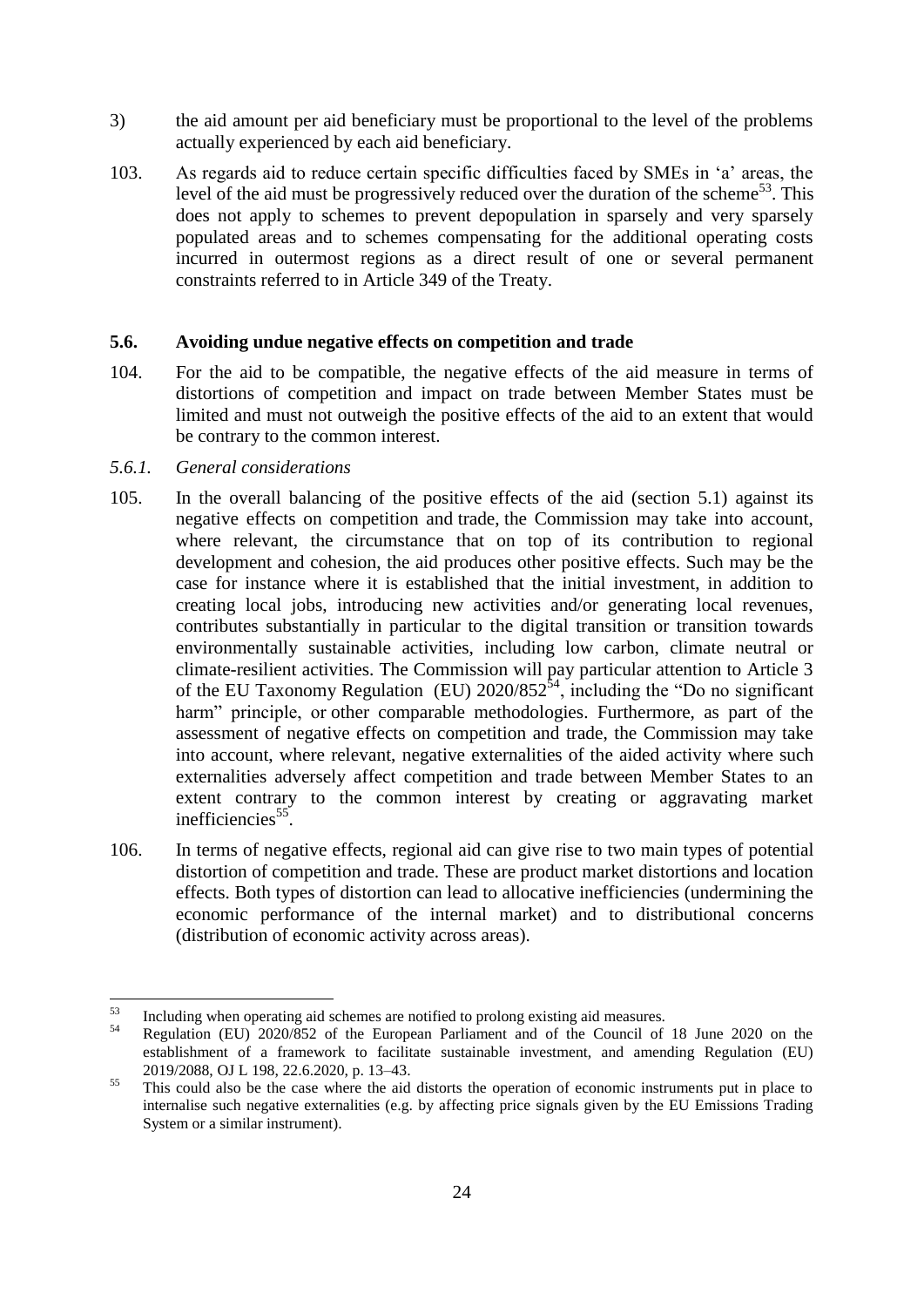- 107. One potentially harmful effect of State aid is that it prevents the market from delivering efficient outcomes by rewarding the most efficient producers and putting pressure on the least efficient to improve, restructure or exit the market. State aid that gives rise to a substantial capacity expansion in an underperforming market can unduly distort competition, as the creation or maintenance of overcapacity can squeeze profit margins, reduce competitors' investments or even result in competitors exiting the market. This can lead to a situation where competitors that would otherwise be able to compete on the market are forced out of the market. It may also prevent undertakings from entering or expanding in the market and it may weaken the incentives for competitors to innovate. This may result in inefficient market structures that are also detrimental to consumers in the long term. Making aid available may also encourage complacent or unduly risky behaviour on the part of potential beneficiaries. It is likely to have a negative long-term effect on the overall performance of the sector.
- 108. Aid may also have distortive effects in terms of increasing or maintaining substantial market power for the aid beneficiary. Even where aid does not strengthen substantial market power directly, it may do so indirectly by discouraging existing competitors from expanding, resulting in their exit from the market or discouraging the entry of new competitors.
- 109. Apart from distortions on the product markets, by its very nature, regional aid also affects the location of economic activity. If one area attracts investment due to the aid, another area loses out on that opportunity. These negative effects in the areas adversely affected by aid may be felt through lost economic activity and lost jobs, including jobs for subcontractors. Negative effects may also be felt in a loss of positive externalities (for example, the cluster effect, knowledge spillovers, education and training).
- 110. The geographical specificity of regional aid distinguishes it from other forms of horizontal aid. A specific characteristic of regional aid is that it aims to influence the choice made by investors about where to locate investment projects. When regional aid offsets the additional costs stemming from regional constraints and supports additional investment in assisted areas without attracting it away from other equally or less developed assisted areas, it contributes not only to the development of the area, but also to cohesion and ultimately benefits the whole EU. The potential negative location effects of regional aid are already limited to a certain degree by regional aid maps, which define the areas where regional aid may be granted, in line with the regional economic development and cohesion policy objectives, and the maximum permissible aid intensities. However, it remains important to understand what would happen in the absence of the aid to assess the impact of the aid on the development of the area and on territorial cohesion.
- <span id="page-25-0"></span>*5.6.2. Manifest negative effects on competition and trade*
- 111. The Commission identifies a number of situations where the negative effects of regional investment aid on competition and trade between Member States manifestly outweigh any positive effects, meaning that the aid is unlikely to be declared compatible with the internal market.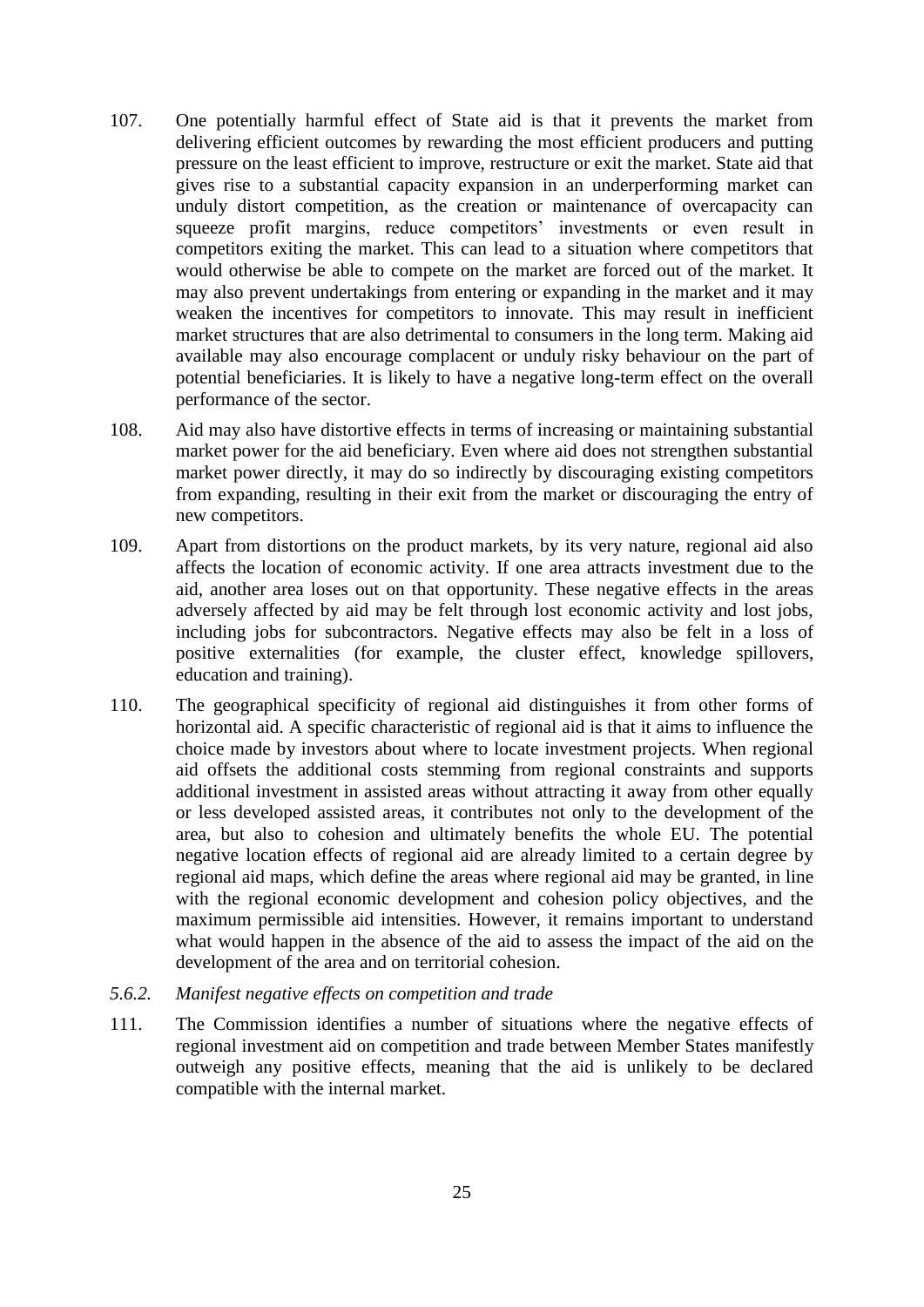- 5.6.2.1. Creating overcapacity in a market in absolute decline
- 112. As pointed out in paragraph 107, to assess the negative effects of aid, the Commission takes account of the additional production capacity created by the project when the market underperforms.
- 113. Where investments adding production capacity in a market are made possible because of State aid, there is a risk that production or investment in other areas of the EEA may be negatively affected. This is particularly likely if the capacity increase exceeds market growth or takes place in a market with overcapacity.
- 114. Therefore, where the investment leads to the creation or increase of overcapacity in a market that is structurally in absolute decline (i.e. the market is contracting)<sup>56</sup>, the Commission considers the aid to have a negative effect, which is unlikely to be compensated by any positive effect. This applies in particular to scenario 1 situations (investment decisions).
- 115. For scenario 2 situations (location decisions), where the investment would be made in any event in the same geographical market or, exceptionally, in a different geographical market, but where sales target the same geographical market, the aid provided it is limited to the minimum necessary to compensate for the locational disadvantage and does not give additional liquidity to the aid beneficiary - only influences the location decision. In this situation, the investment would add additional capacity on the given geographical market independently of the aid. Therefore, possible outcomes in terms of overcapacity would, in principle, be the same regardless of the aid. However, if the alternative investment location is in a different geographical market, and the aid leads to the creation of overcapacity on a market structurally in absolute decline, the conclusions of paragraph 114 apply.
- 5.6.2.2. Counter-cohesion effects
- 116. As stated in paragraphs 109 and 110, to assess the negative effects of the aid, the Commission must take account of the effects on the location of the economic activity.
- 117. In scenario 2 situations (location decisions), where without aid the investment would have been located in an area with a regional aid intensity<sup>57</sup> that is higher or the same as in the target area, this constitutes a negative effect that is unlikely to be compensated by any positive effect because it runs counter to the very rationale of regional aid.
- 5.6.2.3. Relocation
- 118. When evaluating the notifiable measures, the Commission will request all necessary information to consider whether the State aid is likely to result in a substantial loss of jobs in existing locations within the EEA. In this situation, and if the investment enables the aid beneficiary to relocate an activity to the target area, if there is a causal

<sup>56</sup> <sup>56</sup> The Commission will assess this both in terms of volume and value and will take into account the business cycle.

<sup>&</sup>lt;sup>57</sup> To verify this, the standard applicable aid ceiling in 'c' areas bordering 'a' areas should be used regardless of the increased aid intensities, in accordance with paragraph 184.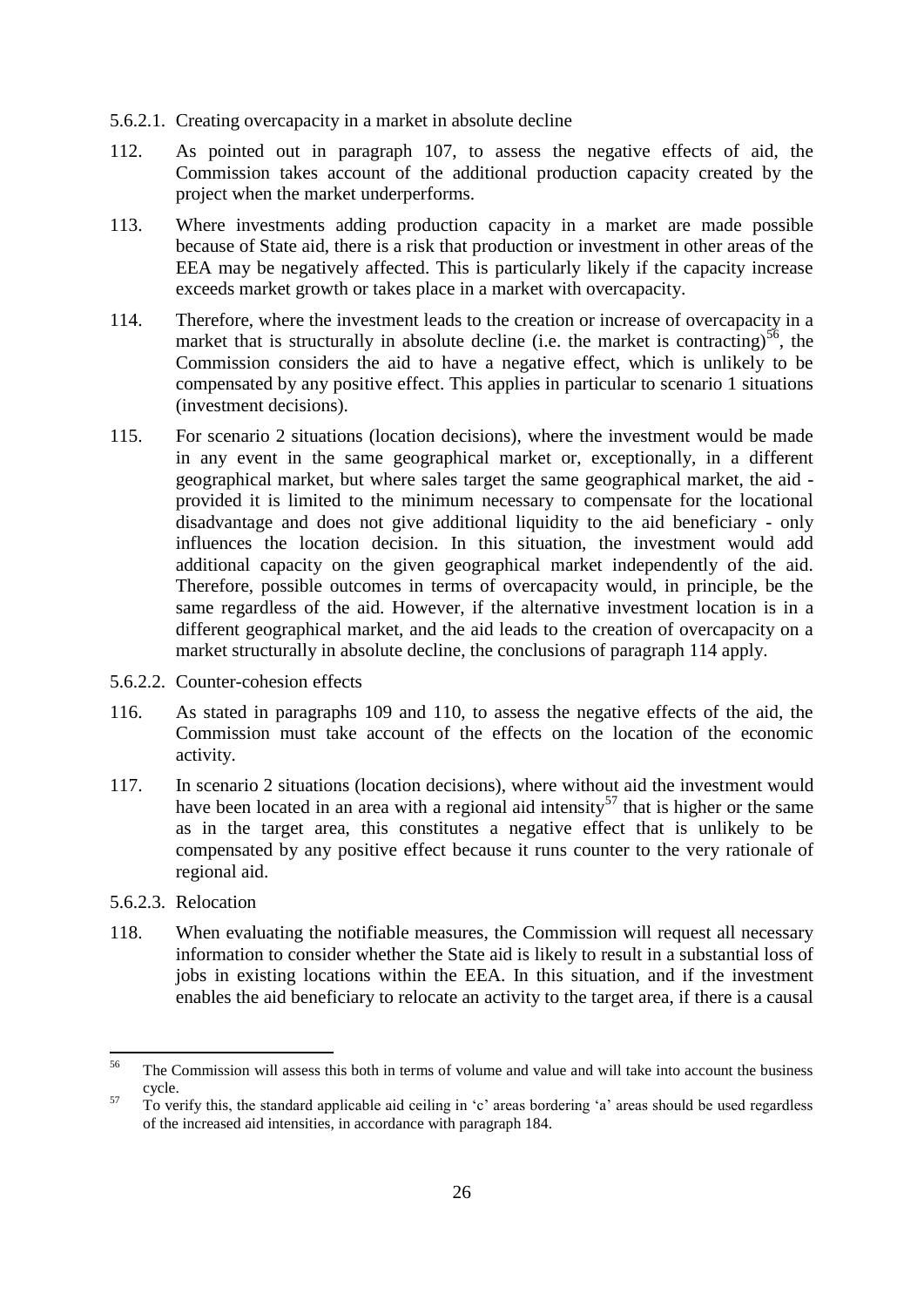link between the aid and the relocation, this constitutes a negative effect that is unlikely to be compensated by any positive effects.

- <span id="page-27-0"></span>*5.6.3. Investment aid schemes*
- 119. Investment aid schemes must not lead to significant distortions of competition and trade. In particular, even where distortions may be considered limited at an individual level (provided all conditions for investment aid are fulfilled), on a cumulative basis schemes might still lead to high levels of distortions. Such distortions could affect output markets by creating or aggravating a situation of overcapacity or creating, increasing or maintaining the substantial market power of some recipients in a way that negatively affects dynamic incentives. Aid available under schemes could also lead to a significant loss of economic activity in other areas of the EEA. If a scheme focuses on certain sectors, the risk of such distortions is even more pronounced.
- 120. Therefore, Member States must demonstrate that these negative effects will be limited to the minimum, taking into account, for example, the size of the projects, the individual and cumulative aid amounts, the expected beneficiaries and the characteristics of the targeted sectors. For the Commission to assess the likely negative effects, Member States can submit all available impact assessment and ex post evaluations carried out for similar predecessor schemes.
- 121. When awarding aid under a scheme to individual projects, the granting authority must verify and confirm that the aid does not result in manifest negative effects, as described in paragraphs 111 to 118. This verification can be based on the information received from the aid beneficiary when applying for aid and on the declaration made in the standard application form for aid, which should indicate the alternative location in the scenario that aid is not granted.
- <span id="page-27-1"></span>*5.6.4. Notifiable individual investment aid*
- 122. When evaluating the negative effects of individual aid, the Commission distinguishes between the two counterfactual scenarios described in paragraphs 96 and 97.
- 5.6.4.1. Scenario 1 situations (investment decision)
- 123. Under scenario 1 situations, the Commission places particular emphasis on the negative effects linked with the build-up of overcapacity in declining markets, the prevention of exit, and the concept of substantial market power. These negative effects are described in paragraphs 124 to 133 and must be counterbalanced with the positive effects of the aid. However, if it is established that the aid would result in the manifest negative effects described in paragraph 114, the aid is unlikely to be compensated by any positive effect and thus to be found compatible with the internal market.
- 124. To identify and assess potential distortion of competition and trade, Member States should provide evidence permitting the Commission to identify the product markets concerned (products affected by the change in behaviour of the aid beneficiary) and identify the competitors and customers/consumers affected. The product concerned is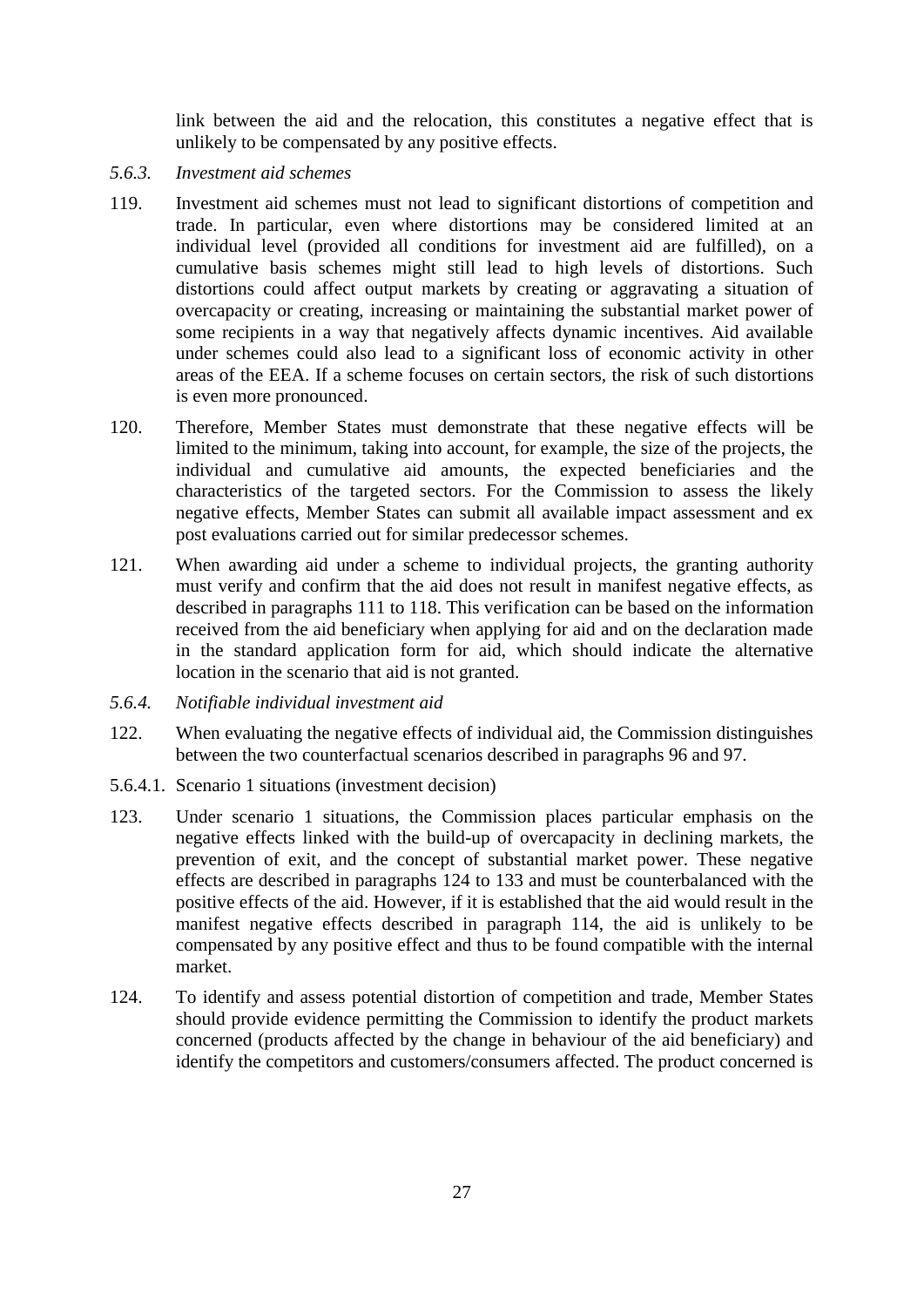typically the product covered by the investment project<sup>58</sup>. When the project concerns an intermediate product and a significant part of the output is not sold on the market, the product concerned may be the downstream product. The relevant product market includes the product concerned and its substitutes considered to be such, either by the consumer (by reason of the product's characteristics, prices, or intended use) or by the producer (by reason of flexibility of production installations).

- 125. The Commission will use multiple criteria to assess these potential distortions, such as market structure of the product concerned, performance of the market (declining or growing market), the process for selecting the aid beneficiary, entry and exit barriers and product differentiation.
- 126. A systematic reliance on State aid by an undertaking could indicate that the undertaking is unable to withstand competition on its own or that it derives undue advantages compared to its competitors.
- 127. The Commission distinguishes two main sources of potential negative effects on product markets:
- 1) cases of capacity expansion which leads to or deteriorates an existing situation of overcapacity, especially in a declining market;
- 2) cases where the aid beneficiary holds substantial market power.
- 128. To evaluate whether the aid serves to create or maintain inefficient market structures, the Commission will take into account the additional production capacity created by the project and whether the market is underperforming.
- 129. If the market in question is growing, there is typically less cause for concern that the aid will negatively affect dynamic incentives or will unduly impede market exit or entry.
- 130. More concern is warranted when markets are in decline. The Commission distinguishes between cases for which, with a long-term outlook, the market is structurally in decline (i.e. it is contracting), and cases for which the market is in relative decline (i.e. it is still growing, but does not exceed a benchmark growth rate).
- 131. Underperformance of the market is typically measured against the EEA gross domestic product (GDP) over the three years before the start of the project (benchmark rate). It can also be measured on the basis of projected growth rates for the next three to five years. Indicators may include the expected future growth of the market concerned, the resulting expected capacity utilisation rates, and the likely impact of the capacity increase on competitors in terms of prices and profit margins.
- 132. In certain cases, assessing the growth of the product market in the EEA may not be appropriate to assess all the effects of aid, in particular if the geographic market is global. In such cases, the Commission will consider the effect of the aid on the market structures concerned, in particular, its potential to crowd out producers in the EEA.

 $58$ <sup>58</sup> For investment projects that involve the production of several different products, each product must be assessed.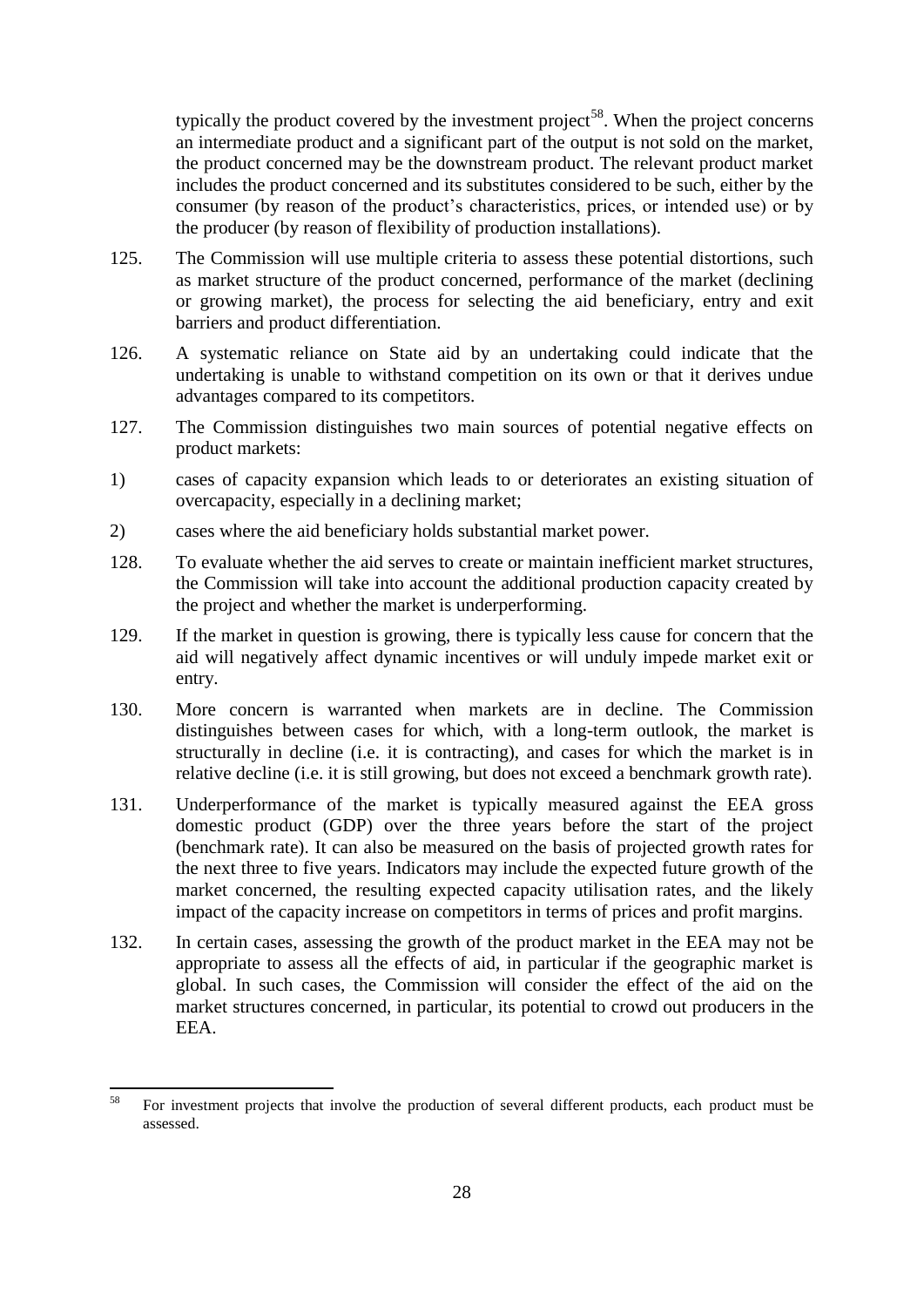- 133. To evaluate the existence of substantial market power, the Commission will take into account the position of the aid beneficiary over a period of time before receiving the aid and the expected market position after finalising the investment. The Commission will take account of market shares of the aid beneficiary, as well as of market shares of its competitors and other relevant factors. For example, it will assess the market structure by looking at market concentration, potential barriers to entry<sup>59</sup>, buyer power<sup>60</sup> and barriers to expansion or exit.
- 5.6.4.2. Scenario 2 situations (location decision)
- 134. If the counterfactual analysis suggests that without the aid the investment would have gone ahead in another location (scenario 2) in the same geographical market for the product concerned, and if the aid is proportional, the outcome in terms of overcapacity or substantial market power is in principle likely to be the same regardless of the aid. In such cases, the positive effects of the aid are likely to outweigh the limited negative effects on competition. However, if the alternative location is in the EEA, the Commission is particularly concerned with negative effects linked with the alternative location. Therefore, if the aid results in a manifest negative effect as described in paragraphs 117 and 118, it is unlikely to be compensated by any positive effects and thus is unlikely to be found compatible with the internal market.
- <span id="page-29-0"></span>*5.6.5. Operating aid schemes*
- 135. If the aid is necessary and proportional to achieve the contribution to regional development and territorial cohesion described in subsection 5.1.3, the negative effects of the aid on competition and trade between Member States are likely to be compensated by positive effects. However, in some cases, the aid may result in changes to the structure of the market or to the characteristics of a sector or industry which could significantly distort competition through barriers to market entry or exit, substitution effects, or displacement of trade flows. In those cases, the negative effects are unlikely to be compensated by any positive effects.

#### <span id="page-29-1"></span>**5.7. Transparency**

- 136. Member States must publish the following information in the European Commission's transparency award module<sup>61</sup> or on a comprehensive State aid website, at national or regional level:
- 1) the full text of the individual aid granting decision or the approved aid scheme and its implementing provisions, or a link to it;

 $59$ <sup>59</sup> These entry barriers include legal barriers (in particular intellectual property rights), economies of scale and scope, and access barriers to networks and infrastructure. If the aid concerns a market where the aid beneficiary is an incumbent, potential barriers to entry may exacerbate the potential substantial market power wielded by the aid beneficiary and thus the possible negative effects of that market power.

<sup>&</sup>lt;sup>60</sup> Where there are strong buyers in the market, it is less likely that an aid beneficiary can increase prices vis-

à-vis these strong buyers. <sup>61</sup> "State Aid Transparency Public Search", available at the following website: [https://webgate.ec.europa.eu/competition/transparency/public?lang=en.](https://webgate.ec.europa.eu/competition/transparency/public?lang=en)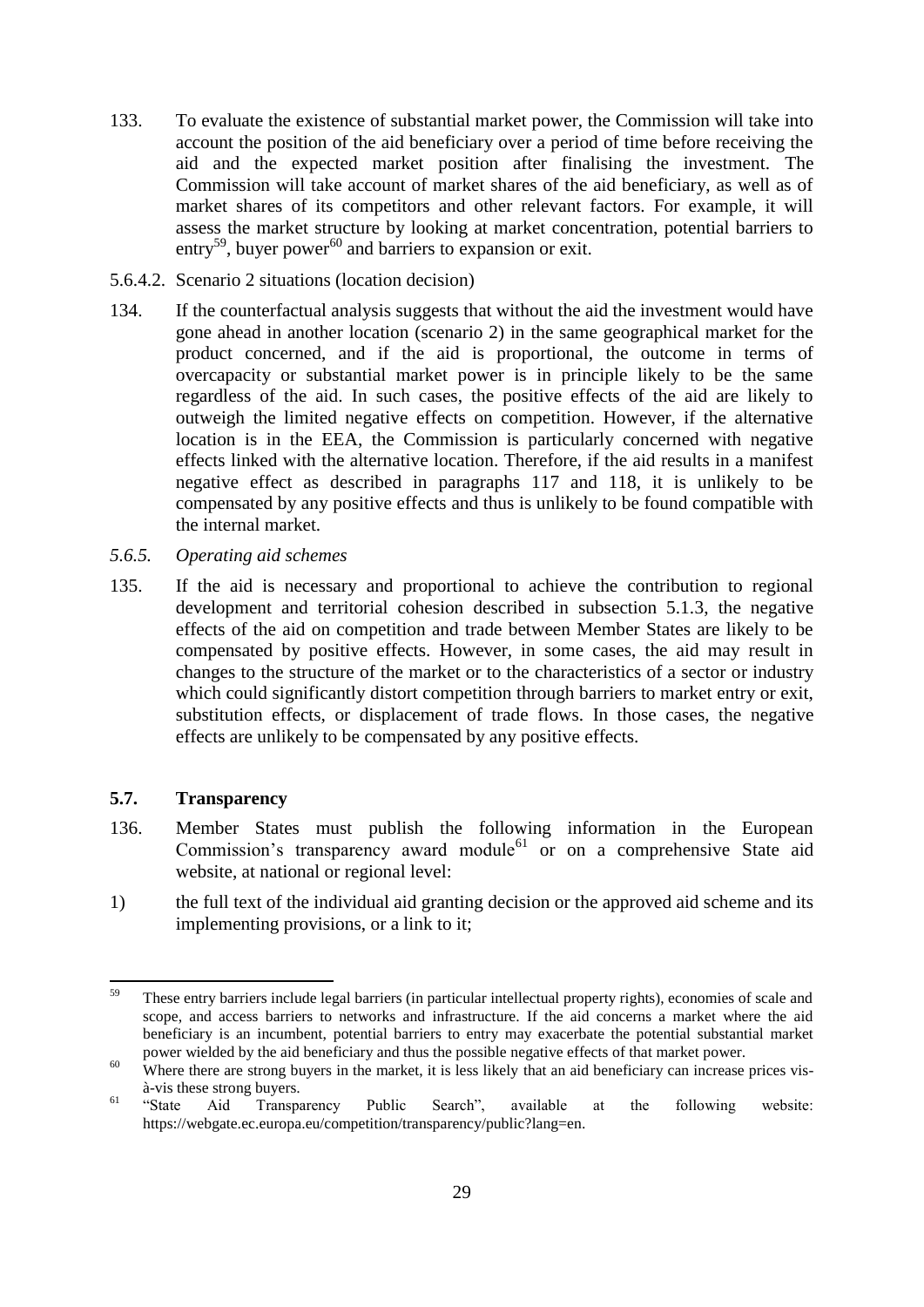- 2) information on each individual aid award exceeding EUR 100 000, using the structure in Annex VIII.
- 137. As regards aid granted to ETC projects, the information referred to in paragraph 136 must be placed on the website of the Member State in which the Managing Authority<sup>62</sup> concerned is located. Alternatively, the participating Member States may decide that each of them is to provide the information relating to the aid measures within their territory on the respective websites.
- 138. Member States must organise their comprehensive State aid websites, as referred to in paragraph 136, in such a way as to allow easy access to the information. Information must be published in a non-proprietary spreadsheet data format, which allows data to be effectively searched, extracted, downloaded and easily published on the internet, for instance in CSV or XML format. The general public must be allowed to access the website without any restrictions, including prior user registration.
- 139. For schemes in the form of tax advantages, the conditions set out in paragraph 136.2 will be considered to be fulfilled if Member States publish the required information on individual aid amounts in the following ranges (in EUR million):

 $0.1 - 0.5$ ;  $0.5 - 1$ : 1-2;  $2 - 5$ ; 5-10; 10-30; 30-60; 60-100; 100-250; and 250 and over.

- 140. The information referred to in paragraph 136.2 must be published within six months from the date of award of the aid, or, for aid in the form of tax advantages, within one year from the date the tax declaration is due $^{63}$ . For aid that is unlawful but subsequently found to be compatible, Member States must publish this information within six months from the date of the Commission's decision declaring the aid compatible. To enable the enforcement of State aid rules under the Treaty, the information must be available for at least 10 years from the date on which the aid was granted.
- 141. The Commission will publish on its website the link to the State aid website referred to in paragraph 136.

 $62$  $^{62}$  As defined in Article 21 of Regulation (EC) No 1299/2013.

If there is no formal requirement for an annual declaration, 31 December of the year for which the aid was granted will be considered as the granting date for encoding purposes.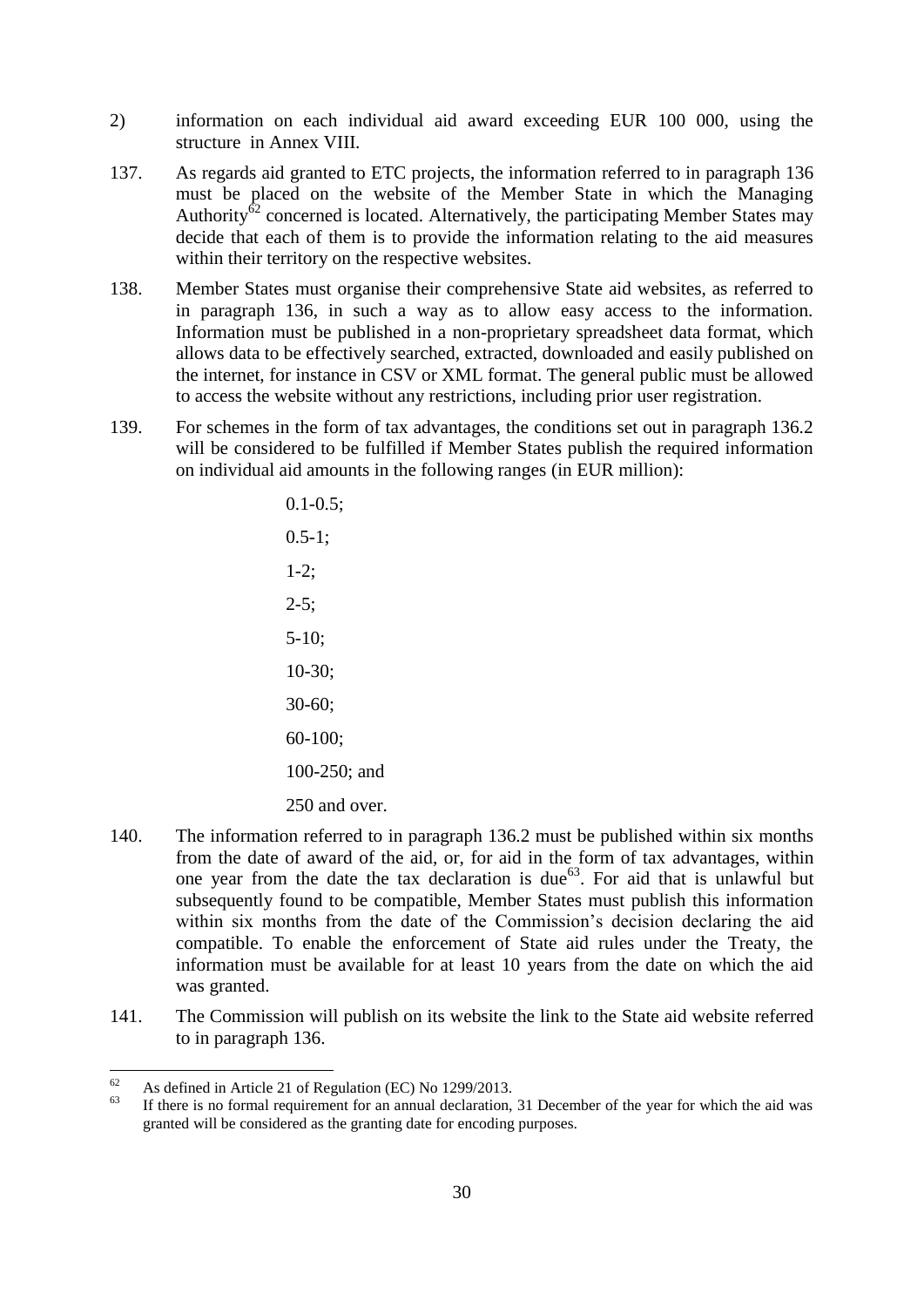#### <span id="page-31-0"></span>**6. EVALUATION**

- 142. To further ensure that distortion of competition and trade is limited, the Commission may require that aid schemes as referred to in paragraph 143 are subject to an *ex post* evaluation. Evaluations will be carried out for schemes where the potential distortion of competition and trade is particularly high, i.e. that may risk significantly restricting or distorting competition if implementation is not reviewed in due time.
- 143. *Ex post* evaluation may be required for schemes with large aid budgets, or containing novel characteristics, or when significant market, technology or regulatory changes are foreseen. In any case, evaluation will be required for schemes with a State aid budget or accounted expenditure over EUR 150 million in any given year or EUR 750 million over their total duration, i.e. the combined duration of the scheme and any predecessor scheme covering a similar objective and geographical area, starting from 1 January 2022. Given the objectives of the evaluation, and to avoid putting a disproportionate burden on Member States, *ex post* evaluations are only required for aid schemes the total duration of which exceeds three years, starting from 1 January 2022.
- 144. The *ex post* evaluation requirement may be waived for aid schemes that are an immediate successor of a scheme covering a similar objective and geographical area that has been subject to an evaluation, delivered a final evaluation report in compliance with the evaluation plan approved by the Commission and has not generated any negative findings. Where the final evaluation report of a scheme is not in compliance with the approved evaluation plan, that scheme must be suspended with immediate effect.
- 145. The aim of the evaluation should be to verify whether the assumptions and conditions underlying the compatibility of the scheme have been achieved, in particular the necessity and the effectiveness of the aid measure in the light of its general and specific objectives. It should also assess the impact of the scheme on competition and trade.
- 146. For aid schemes subject to the evaluation requirement according to paragraph 143, Member States must notify a draft evaluation plan, which will form an integral part of the Commission's assessment of the scheme, as follows:
	- 1) together with the aid scheme, if the State aid budget of the scheme exceeds EUR 150 million in any given year or EUR 750 million over its total duration;
	- 2) within 30 working days following a significant change that increases the budget of the scheme to over EUR 150 million in any given year or EUR 750 million over the total duration of the scheme;
	- 3) within 30 working days following the recording in official accounts of expenditure under the scheme in excess of EUR 150 million in any year.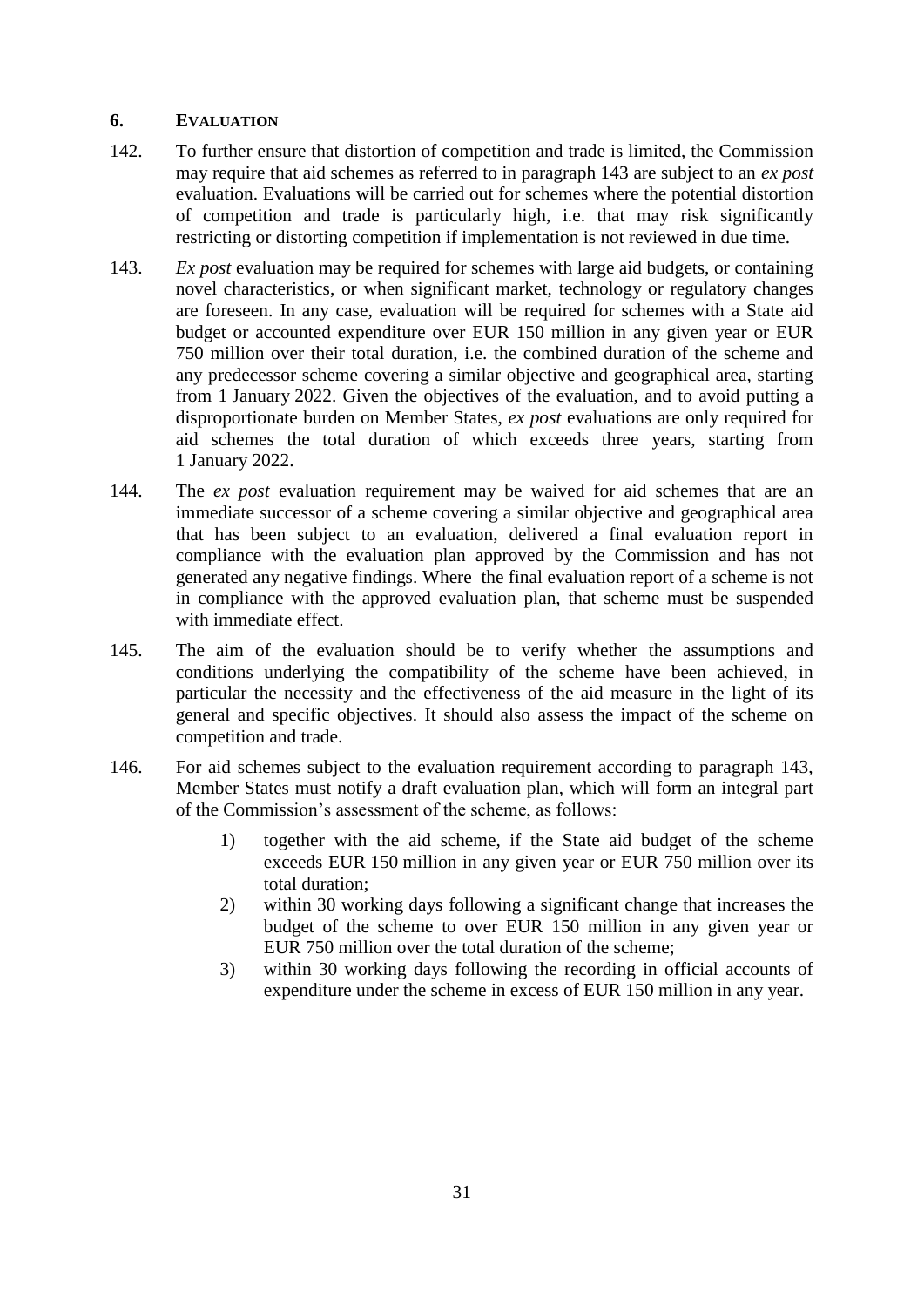- 147. The draft evaluation plan must be in line with the common methodological principles provided by the Commission<sup>64</sup>. Member States must publish the evaluation plan approved by the Commission.
- 148. The ex post evaluation must be carried out by an expert independent from the aid granting authority on the basis of the evaluation plan. Each evaluation must include at least one interim and one final evaluation report. Member States must publish both reports.
- 149. The final evaluation report must be submitted to the Commission in due time to assess any prolongation of the aid scheme and at the latest nine months before its expiry. That period may be reduced for schemes triggering the evaluation requirement in their last two years of implementation. The precise scope and arrangements for each evaluation will be set out in the decision approving the aid scheme. The notification of any subsequent aid measure with a similar objective must describe how the results of the evaluation have been taken into account.

#### <span id="page-32-0"></span>**7. REGIONAL AID MAPS**

- 150. In this section, the Commission lays down criteria for identifying the areas that fulfil the conditions of Article 107(3)(a) and (c) of the Treaty. The areas that fulfil those conditions and which Member States wish to designate as 'a' or 'c' areas<sup>65</sup> must be identified in a regional aid map which must be notified to and approved by the Commission before regional aid can be awarded to undertakings located in the designated areas.
- 151. The maps must also specify the maximum aid intensities that apply in those areas during the period of validity of the approved map.
- 152. To maintain the incentive effect of the aid, where aid applications for discretionary aid measures were introduced already before the start of the period of validity of the map, the "aid amount deemed necessary" identified in the original aid application must not be amended retroactively after the start of works on the project to justify a higher aid intensity that might be available under these Guidelines.
- 153. For automatic aid schemes in the form of a tax advantage, the maximum aid intensities available under these Guidelines may only be applied to projects started on or after the date on which the increase of the relevant maximum aid intensity became applicable under the relevant national rules. For projects started before that date, the maximum aid intensity approved under the previous regional aid map will continue to apply.

#### <span id="page-32-1"></span>**7.1. Population coverage eligible for regional aid**

154. Given that the award of regional State aid derogates from the general prohibition of State aid laid down in Article 107(1) of the Treaty, the Commission considers that the combined population of 'a' and 'c' areas in the EU27 must be lower than that in

<sup>64</sup> <sup>64</sup> Commission staff working document, Common methodology for State aid evaluation, Brussels, 28.5.2014, SWD(2014) 179 final, or any of its successors.

<sup>&</sup>lt;sup>65</sup> Sparsely populated and very sparsely populated areas should also be identified on the regional aid map.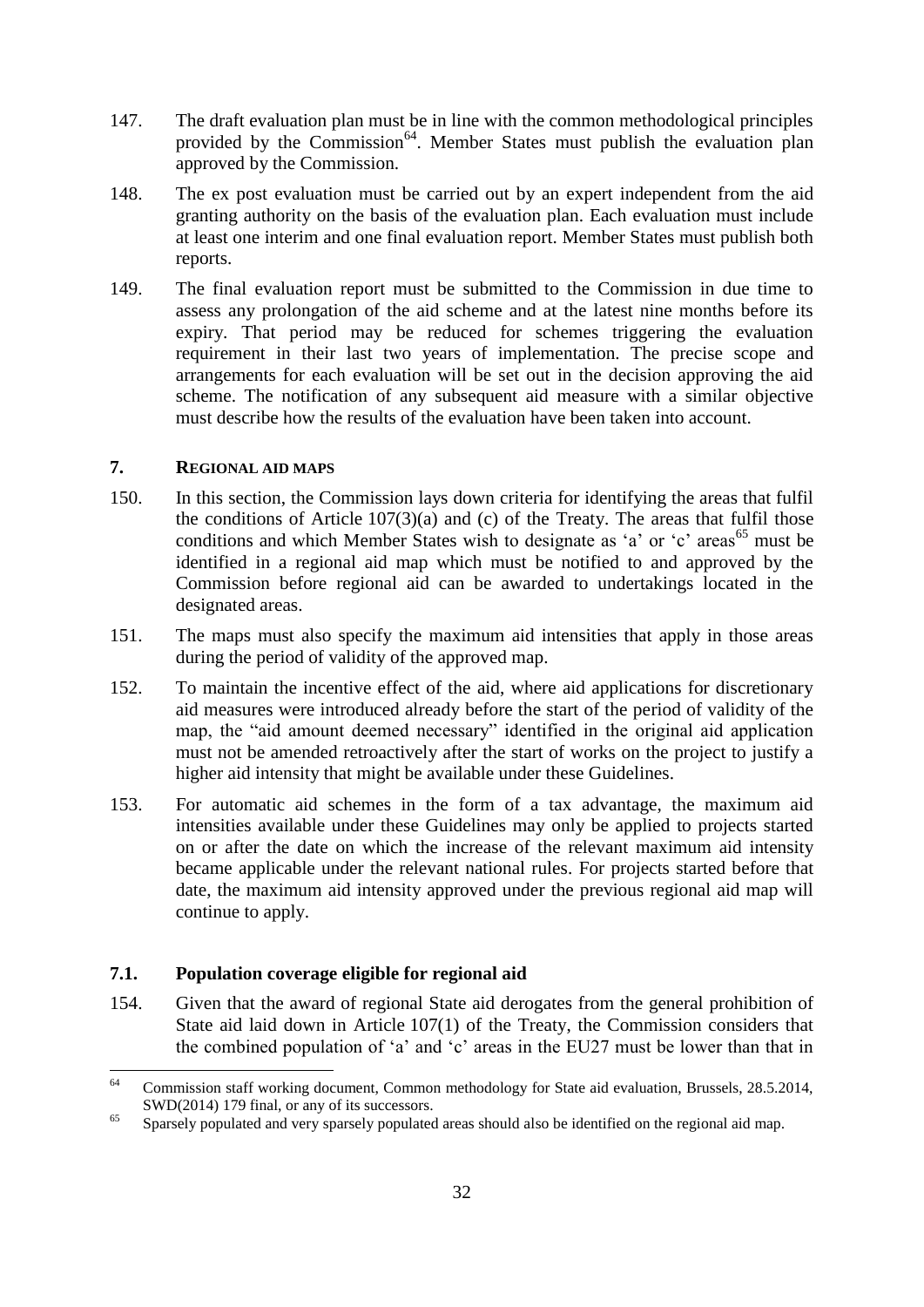non-designated areas. The total coverage of designated areas should therefore be less than 50% of the EU27's population.

- 155. In the Guidelines on regional State aid for 2014-2020<sup>66</sup> the overall coverage of 'a' and 'c' areas was set at 47% of the EU28 population. Given the withdrawal of the United Kingdom of Great Britain and Northern Ireland from the EU, the Commission considers that an increase to 48% of the overall EU27 population coverage is appropriate.
- 156. Accordingly, the overall maximum coverage of 'a' and 'c' areas should be set at 48% of the EU27 population<sup>67</sup>.

#### <span id="page-33-0"></span>**7.2. The derogation in Article 107(3)(a)**

- 157. Article 107(3)(a) of the Treaty provides that 'aid to promote the economic development of areas where the standard of living is abnormally low or where there is serious underemployment, and of the regions referred to in Article 349, in view of their structural, economic and social situation' may be considered to be compatible with the internal market. According to the Court of Justice, 'the use of the words "abnormally" and "serious" in Article (107)(3)(a) shows that the exemption concerns only areas where the economic situation is extremely unfavourable in relation to the [Union] as a whole<sup> $68$ </sup>.
- 158. The Commission considers that the conditions of Article 107(3)(a) of the Treaty are fulfilled in NUTS 2 regions that have a gross domestic product (GDP) per capita below or equal to 75 % of the EU27 average<sup>69</sup>.
- 159. Therefore Member States may designate the following areas as 'a' areas:
- 1) NUTS 2 regions whose GDP per capita in purchasing power standard<sup>70</sup> is below or equal to 75% of the EU27 average (based on the average of the last three years for which Eurostat data are available<sup>71</sup>);
- 2) the outermost regions.
- 160. Annex I sets out the eligible 'a' areas by Member State. Some of those 'a' areas, at the level of NUTS 3, also qualify as sparsely populated areas under paragraph 166.2).

<sup>66</sup>  $^{66}$  OJ C 209, 23.7.2013, p. 1.

<sup>67</sup> This ceiling is set using Eurostat population data for 2018. The ceiling will correspond to 48.00% of the EU27  $2020$  – (European Union - 27 countries (from 2020)).

<sup>68</sup> Judgment of 14 October 1987, *Germany* v *Commission*, Case 248/84, EU:C:1987:437, paragraph 19; judgment of 14 January 1997, *Spain* v *Commission*, C-169/95, EU:C:1997:10, paragraph 15; and judgment of 7 March 2002, *Italy* v *Commission*, C-310/99, EU:C:2002:143, paragraph 77.

<sup>&</sup>lt;sup>69</sup> The reference to regions with a GDP per capita below 75% of the EU27 average was made in the Commission communication on the method for the application of Article 92(3)(a) and (c) to regional aid (OJ C 212, 12.8.1988, p. 2).

 $^{70}$  In all subsequent references to GDP per capita, GDP is measured in PPS.

The data cover the period 2016-2018. In all subsequent references to GDP per capita in relation to the EU27 average, data are based on the average of Eurostat regional data for 2016-2018 (as updated on 23.3.2020).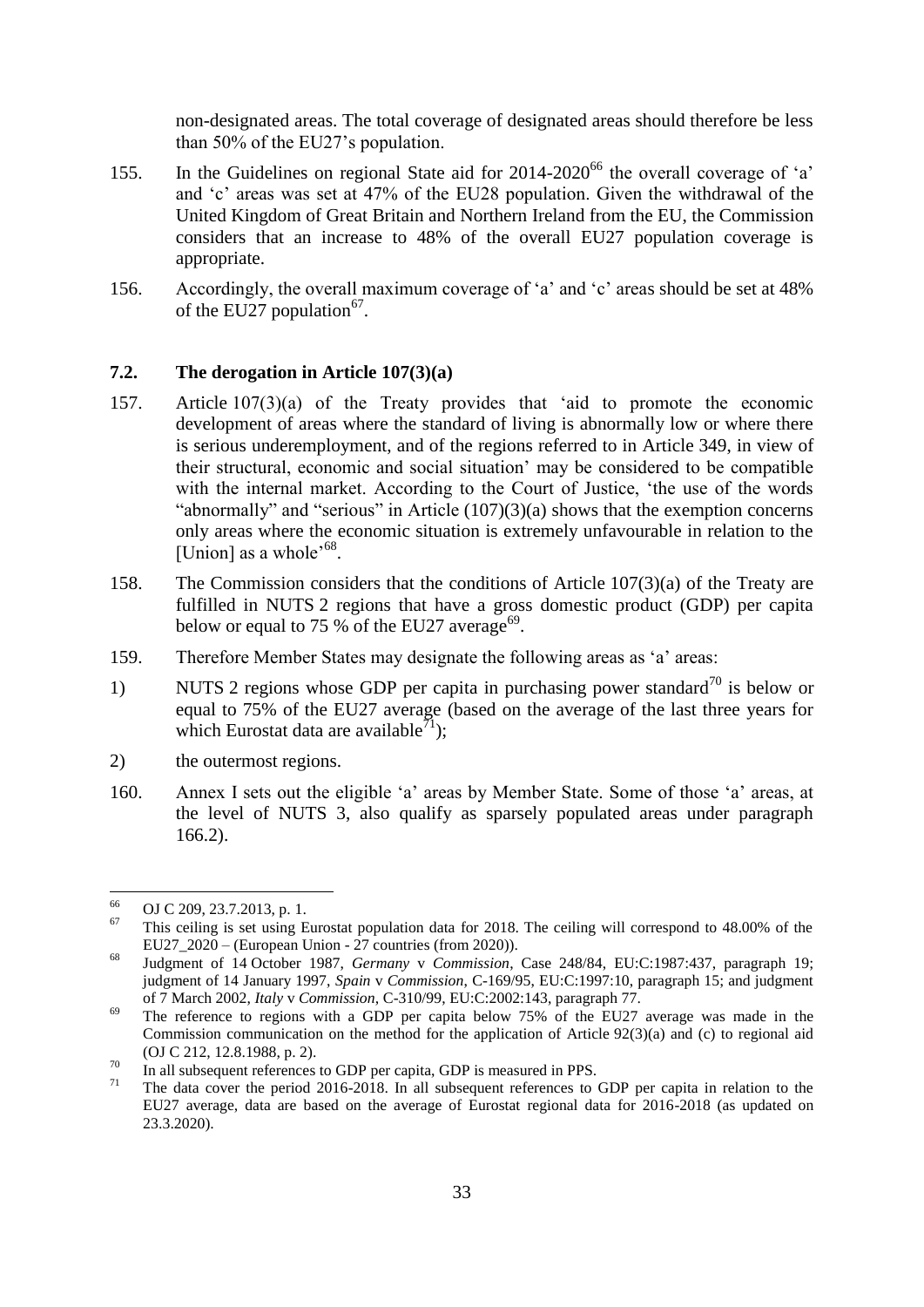# <span id="page-34-0"></span>**7.3. The derogation in Article 107(3)(c)**

- 161. Article 107(3)(c) of the Treaty provides that 'aid to facilitate the development of certain economic activities or of certain economic areas, where such aid does not adversely affect trading conditions to an extent contrary to the common interest' may be considered to be compatible with the internal market. According to the Court of Justice, '[t]he exemption in Article  $(107)(3)(c)$  [...] permits the development of certain areas without being restricted by the economic conditions laid down in Article [107](3)(a), provided such aid "does not adversely affect trading conditions to an extent contrary to the common interest. That provision gives the Commission power to authorise aid intended to further the economic development of areas of a Member State which are disadvantaged in relation to the national average"<sup>72</sup>.
- 162. The maximum coverage for 'c' areas in the EU27 ('c' coverage') is obtained by subtracting the population of the eligible 'a' areas in the EU27 from the overall maximum coverage laid down in paragraph 156.
- 163. There are two categories of 'c' areas:
- 1) areas that fulfil certain set conditions and that a Member State may therefore designate as 'c' areas without any further justification ('predefined 'c' areas');
- 2) areas that a Member State may, at its own discretion, designate as 'c' areas provided that the Member State demonstrates that such areas fulfil certain socioeconomic criteria ('non-predefined 'c' areas').
- <span id="page-34-1"></span>*7.3.1. Predefined 'c' areas*
- 7.3.1.1. Specific allocation of 'c' coverage for predefined 'c' areas
- 164. The Commission considers that Member States must have sufficient 'c' coverage to be able to designate as 'c' areas the areas which had 'a' status in the regional aid map in 2017-2020<sup>73</sup> but that no longer qualify as an 'a' area.
- 165. The Commission also considers that Member States must have sufficient 'c' coverage to be able to designate as 'c' areas the areas with low population density.
- 166. The following areas are considered as predefined 'c' areas:
- 1) former 'a' areas: NUTS 2 regions designated as 'a' areas in 2017-2020;
- 2) sparsely populated areas: NUTS 2 regions with fewer than 8 inhabitants per km² or NUTS 3 regions with fewer than 12.5 inhabitants per km² (based on Eurostat data on population density for 2018).
- 167. Annex I sets out the specific allocation of predefined 'c' coverage by Member State. This population allocation may only be used to designate predefined 'c' areas.

 $72$ <sup>72</sup> *Germany* v *Commission*, Case 248/84, *op. cit.*, paragraph 19.

The list of 'a' areas was amended in 2016. See Communication from the Commission amending Annex I to the Guidelines on regional State aid for 2014-2020) (Mid-term review of the regional aid maps) (OJ C 231, 25.6.2016, p. 1).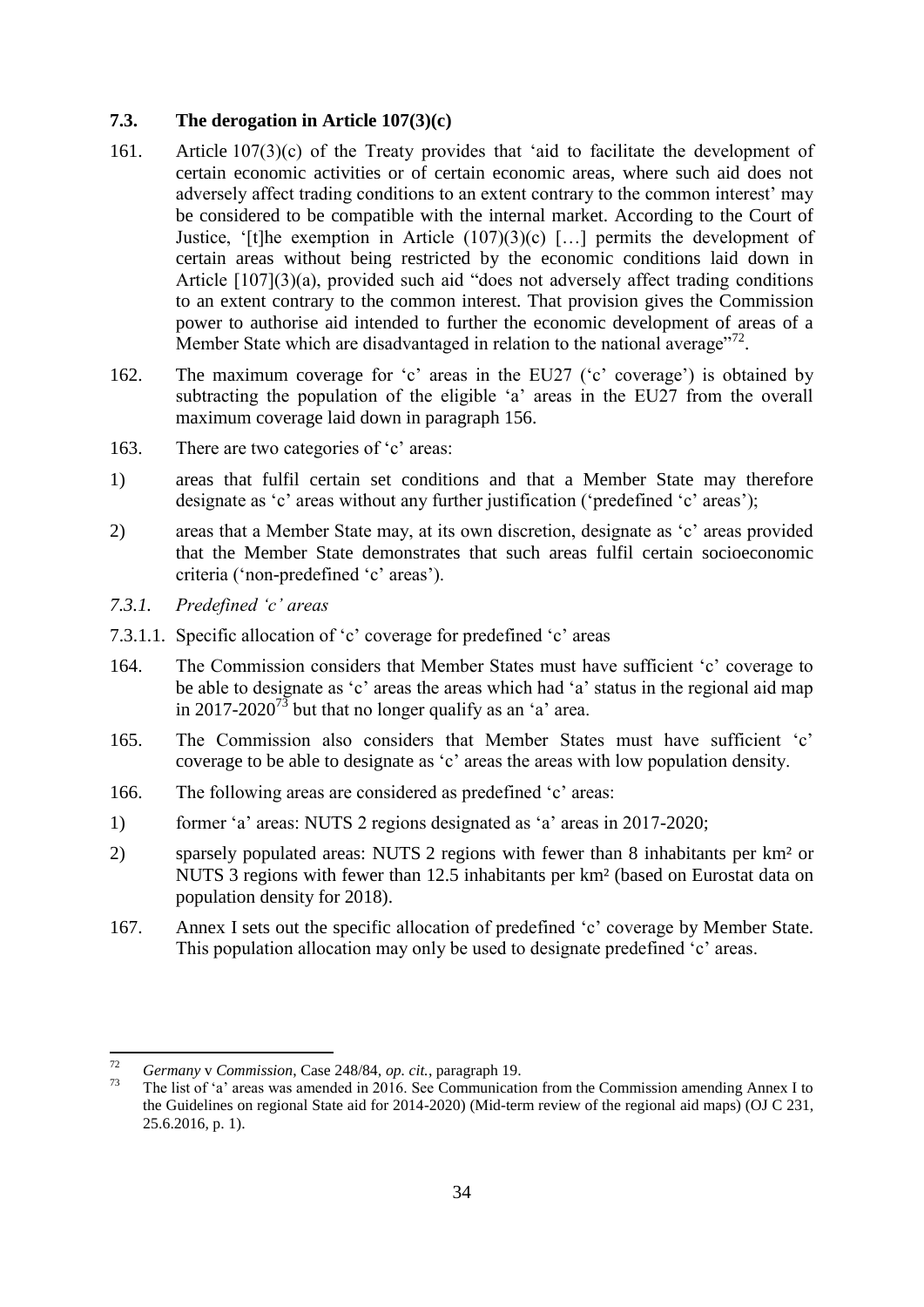- 7.3.1.2. Designation of predefined 'c' areas
- 168. Member States may designate as 'c' areas the predefined 'c' areas referred to in paragraph 166.
- 169. For sparsely populated areas, Member States should in principle designate NUTS 2 regions with fewer than 8 inhabitants per km² or NUTS 3 regions with fewer than 12.5 inhabitants per km². However, Member States may designate parts of NUTS 3 regions with fewer than 12.5 inhabitants per km² or other contiguous areas adjacent to those NUTS 3 regions, provided that these areas have fewer than 12.5 inhabitants per km². For very sparsely populated areas, Member States may designate NUTS 2 regions with fewer than 8 inhabitants per km² or other smaller contiguous areas adjacent to those NUTS 2 regions, provided that these areas have fewer than 8 inhabitants per km² and that the population of the very sparsely populated areas taken together with the sparsely populated areas does not exceed the specific allocation of 'c' coverage referred to in paragraph 167.
- <span id="page-35-0"></span>*7.3.2. Non-predefined 'c' areas*
- 7.3.2.1. Method for allocating non-predefined 'c' coverage among Member States
- 170. The maximum coverage for non-predefined 'c' areas in the EU27 is obtained by subtracting the population of the eligible 'a' areas and of the predefined 'c' areas from the overall maximum coverage laid down in paragraph 156. The nonpredefined 'c' coverage is allocated among the EU27 by applying the method set out in Annex III.
- 7.3.2.2. Safety net and minimum population coverage
- 171. To ensure continuity in the regional aid maps and a minimum scope of action for all Member States, the Commission considers that no Member State should lose more than 30% of its total coverage compared to the period 2017-2020 and that all Member States should have a minimum population coverage.
- 172. Therefore, by way of derogation from the overall maximum coverage laid down in paragraph 156, the 'c' coverage for each Member State is increased as necessary so that:
- 1) the total 'a' and 'c' coverage of each Member State concerned is not reduced by more than 30% compared to the period  $2017-2020^{74}$ ;
- 2) all Member States have a population coverage of at least 7.5% of the national population<sup>75</sup>.
- 173. Annex I and II set out the non-predefined 'c' coverage, including the safety net and the minimum population coverage, by Member State.
- 7.3.2.3. Designation of non-predefined 'c' areas
- 174. The Commission considers that the criteria used by Member States for designating 'c' areas should reflect the range of situations in which granting regional aid may be justified. The criteria should therefore address the socioeconomic, geographical or

 $74$ <sup>74</sup> This aspect of the safety net applies to Germany, Ireland, Malta, and Slovenia.

This minimum population coverage applies to Denmark and Luxembourg.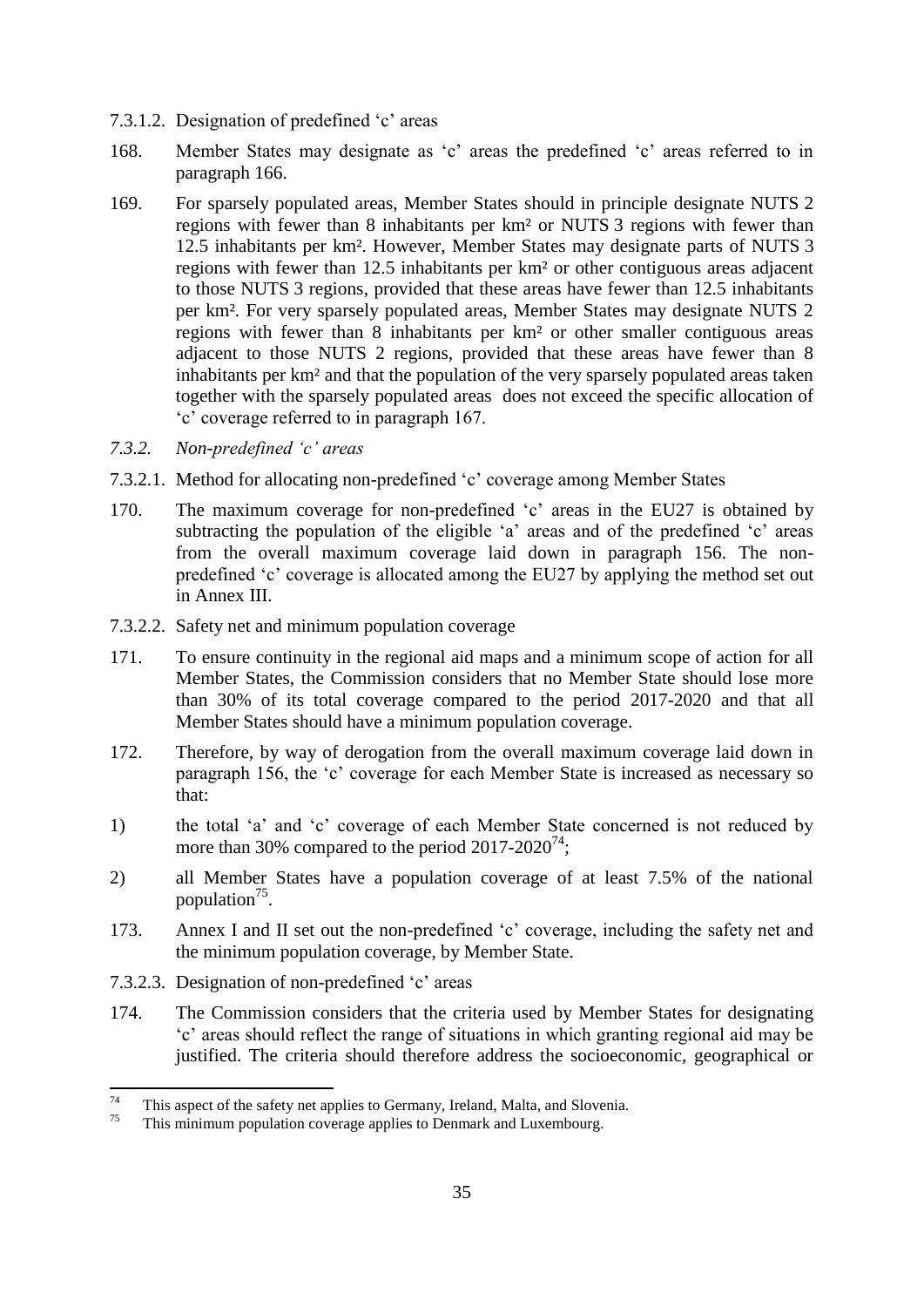structural problems likely to be encountered in 'c' areas and should provide sufficient safeguards that granting regional State aid will not affect trading conditions to an extent contrary to the common interest.

- 175. Therefore, Member States may designate as 'c' areas the non-predefined 'c' areas defined on the basis of the following criteria:
- 1) Criterion 1: contiguous areas of at least 100 000 inhabitants<sup>76</sup>. These are to be located in NUTS 2 or NUTS 3 regions that have:
	- (i) a GDP per capita below or equal to the EU27 average, or;
	- (ii) an unemployment rate above or equal to 115% of the national average<sup>77</sup>.
- 2) Criterion 2: NUTS 3 regions of fewer than 100 000 inhabitants that have:
	- (i) a GDP per capita below or equal to the EU27 average, or;
	- (ii) an unemployment rate above or equal to 115% of the national average.
- 3) Criterion 3: islands or contiguous areas characterised by similar geographical isolation (for example, peninsulas or mountain areas) that have:
	- (i) a GDP per capita below or equal to the EU27 average<sup>78</sup>, or;
	- (ii) an unemployment rate above or equal to 115% of the national average<sup>79</sup>, or:
	- (iii) fewer than 5 000 inhabitants.
- 4) Criterion 4: NUTS 3 regions, or parts of NUTS 3 regions that form contiguous areas, that are adjacent to an 'a' area or that share a land border with a country outside the EEA or the European Free Trade Association (EFTA).
- 5) Criterion 5: contiguous areas of at least 50 000 inhabitants<sup>80</sup> that are undergoing major structural change or are in serious relative decline, provided that such areas are

<sup>76</sup> This population threshold will be reduced to 50 000 inhabitants for Member States that have a nonpredefined 'c' coverage of less than 1 million inhabitants or to 10 000 inhabitants for Member States whose national population is below 1 million inhabitants.

<sup>&</sup>lt;sup>77</sup> For unemployment, calculations should be based on regional data published by the national statistical office, using the average of the last three years for which such data are available (at the moment of the notification of the regional aid map). Except as otherwise indicated in these Guidelines, the unemployment rate in relation to the national average is calculated on this basis.

<sup>&</sup>lt;sup>78</sup> To calculate whether such islands or contiguous areas have a GDP per capita below or equal to the EU27 average, the Member State may use data provided by their national statistical office or other recognised sources.

 $79$  To calculate whether such islands or contiguous areas have an unemployment rate above or equal to 115% of the national average, Member States may use data provided by their national statistical office or other recognised sources.

<sup>&</sup>lt;sup>80</sup> This population threshold will be reduced to 25 000 inhabitants for Member States that have a nonpredefined 'c' coverage of fewer than 1 million inhabitants, to 10 000 inhabitants for Member States whose total population is below 1 million inhabitants, or to 5 000 inhabitants for islands or contiguous areas characterised by similar geographical isolation.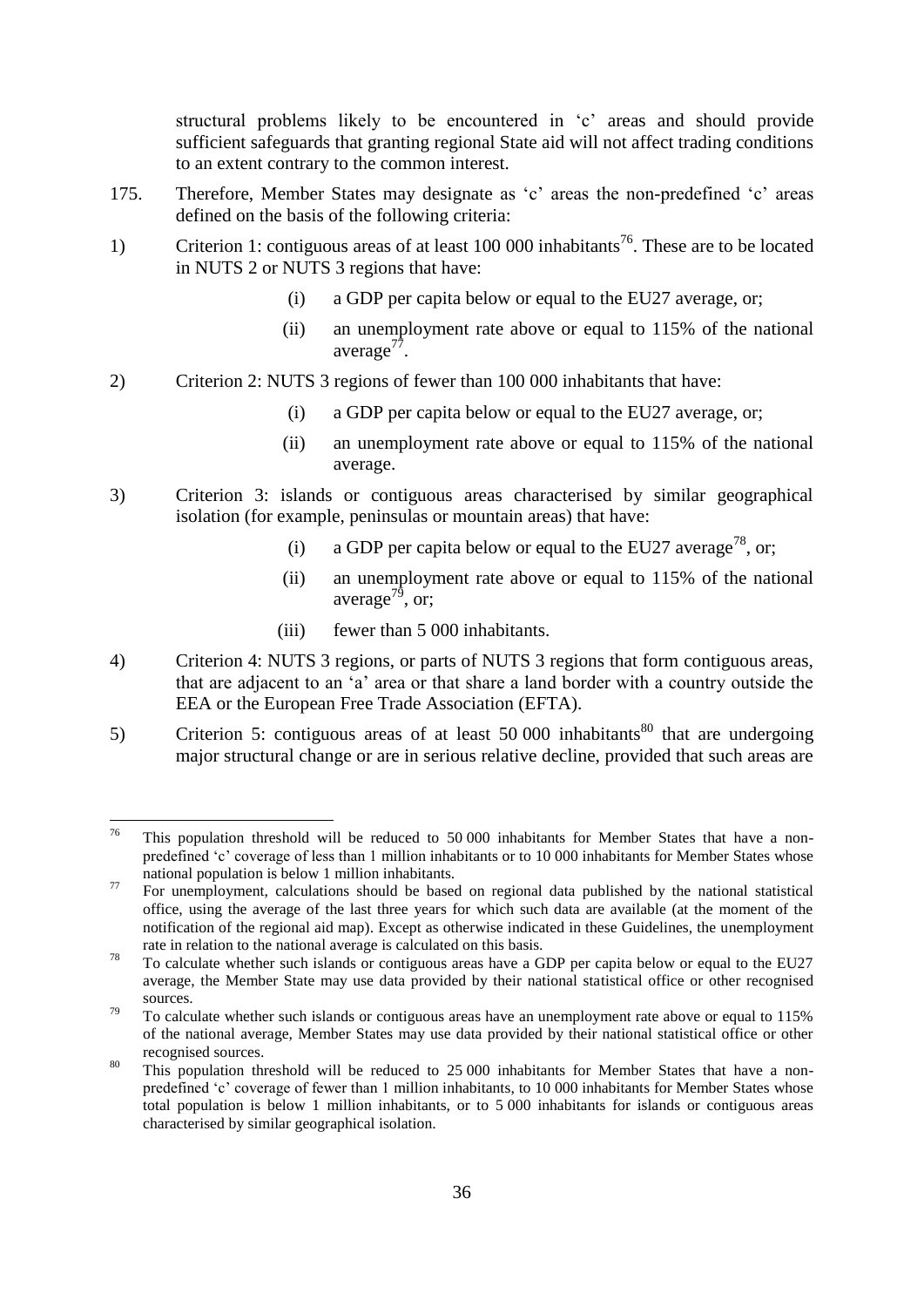not located in NUTS 3 regions or contiguous areas that fulfil the conditions to be designated as predefined areas or under Criteria 1 to  $4^{81}$ .

- 176. For the purpose of applying the criteria set out in paragraph 175, the concept of contiguous areas refers to whole local administrative units  $(LAU)^{82}$  or to a group of LAU<sup>83</sup>. A group of LAU will be considered to form a contiguous area if each area in the group shares an administrative border with another area in the group<sup>84</sup>.
- 177. Compliance with the population coverage allowed for each Member State will be assessed on the basis of the most recent data on the total resident population of the areas concerned, as published by the national statistical office.

#### <span id="page-37-0"></span>**7.4. Maximum aid intensities applicable to regional investment aid**

- 178. The Commission considers that the maximum aid intensities applicable to regional investment aid must take into account the nature and scope of the disparities between the levels of development of the different areas in the EU. The aid intensities should therefore be higher in 'a' areas than in 'c' areas.
- <span id="page-37-1"></span>*7.4.1. Maximum aid intensities in 'a' areas*
- 179. The aid intensity for large enterprises in 'a' areas must not exceed:
- 1) 50% in NUTS 2 regions whose GDP per capita is below or equal to 55% of the EU27 average;
- 2) 40% in NUTS 2 regions whose GDP per capita is above 55% and below or equal to 65% of the EU27 average;
- 3) 30% in NUTS 2 regions with a GDP per capita above 65% of the EU27 average.
- 180. The aid intensities set in paragraph 179 may be increased by up to 20 percentage points in outermost regions that have a GDP per capita below or equal to 75% of the EU27 average or by up to 10 percentage points in other outermost regions.

 $81$ <sup>81</sup> For the purpose of applying Criterion 5, Member States must demonstrate that the area is undergoing major structural change or is in serious relative decline by comparing the areas concerned with the situation of other areas in the same Member State or in other Member States on the basis of socioeconomic indicators concerning structural business statistics, labour markets, household accounts, education, or other similar indicators. For this purpose, Member States may use data provided by their national statistical office or other recognised sources. For territorities identified for support from the JTF in a territorial just transition plan of a Member State approved by the Commission, this justification is not required as the structural change is considered to be demonstrated as part of the just transition plan.

<sup>&</sup>lt;sup>82</sup> The Local Administrative Units (LAU) are defined in Annex III of Regulation (EC) No 1059/2003 of the European Parliament and of the Council on the establishment of a common classification of territorial units for statistics (NUTS) as amended by the [Commission Delegated Regulation 2019/1755 of 8 August 2019](https://eur-lex.europa.eu/legal-content/EN/TXT/?qid=1571919890809&uri=CELEX:32019R1755) (OJ L 270, 24.10.2019).

<sup>&</sup>lt;sup>83</sup> The Member State may nevertheless designate parts of a LAU, provided that the population of the LAU concerned exceeds the minimum population required for contiguous areas under Criteria 1 or 5 (including the reduced population thresholds for those criteria) and that the population of the parts of that LAU is at least 50% of the minimum population required under the applicable criterion.

<sup>&</sup>lt;sup>84</sup> For islands, administrative borders include maritime borders with other administrative units of the Member State concerned.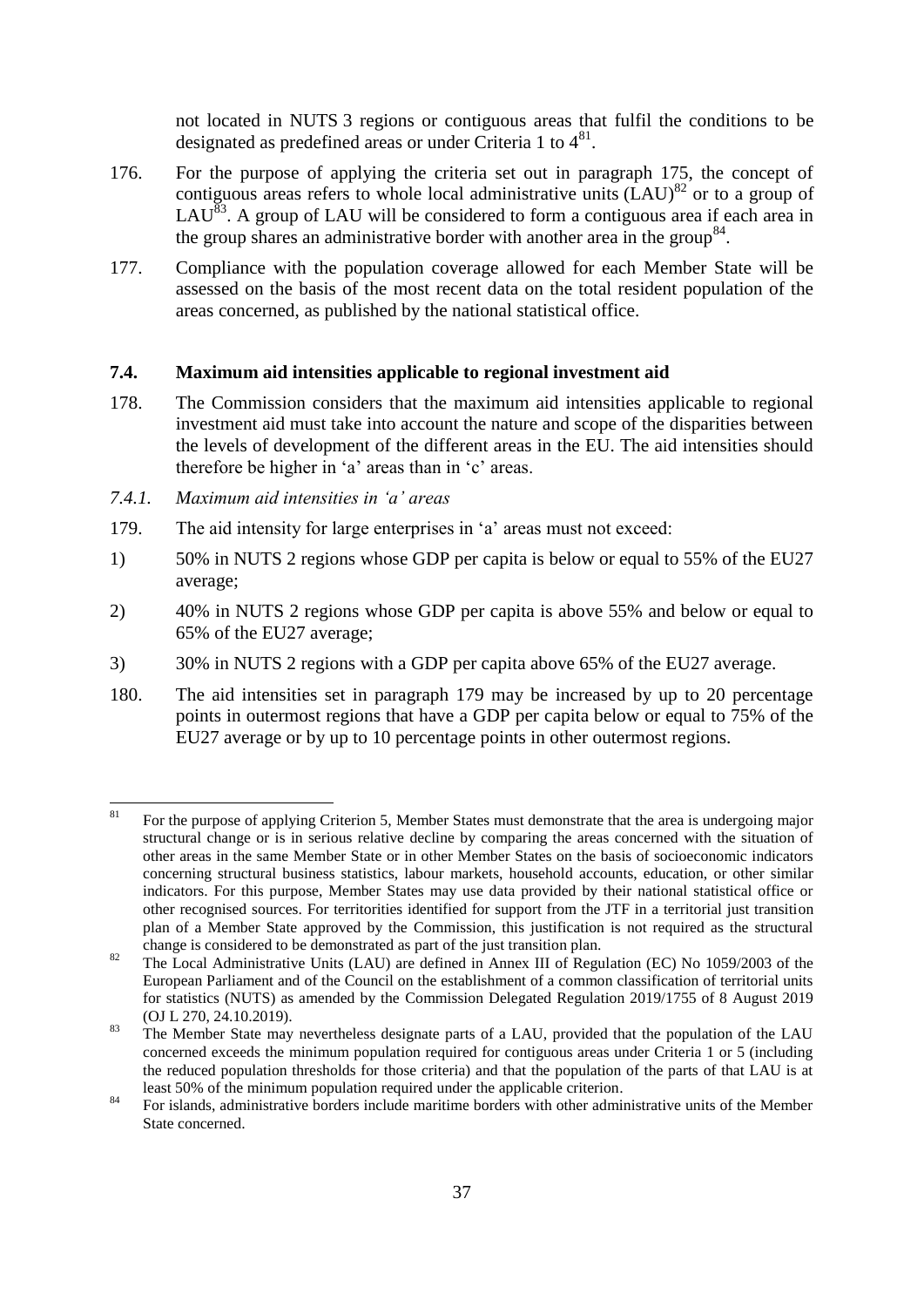- 181. The aid intensities set in paragraph 179 may also be increased in the areas referred to in sections 7.4.4 and 7.4.5 to the extent that the aid intensity for large enterprises in the area concerned does not exceed 70%.
- <span id="page-38-0"></span>*7.4.2. Maximum aid intensities in 'c' areas*
- 182. The aid intensity for large enterprises must not exceed:
- 1) 20% in sparsely populated areas and in areas (NUTS 3 regions or parts of NUTS 3 regions) that share a land border with a country outside the EEA or the EFTA;
- 2)  $15\%$  in former 'a' areas;
- 3) 10% in non-predefined 'c' areas that have a GDP per capita above 100% of the EU27 average and an unemployment rate below 100% of the EU27 average.
- 4) 15% in other non-predefined 'c' areas;
- 183. In former 'a' areas, the aid intensity of 15% set in paragraph 182.2) may be increased by up to 5 percentage points until 31 December 2024.
- 184. If a 'c' area is adjacent to an 'a' area, the aid intensities set in paragraph 182 in the NUTS 3 regions or parts of NUTS 3 regions within that 'c' area which are adjacent to the 'a' area may be increased as necessary so that the difference in aid intensity between the two areas does not exceed 15 percentage points.
- 185. The aid intensities set in paragraph 182 may also be increased in the areas referred to in section 7.4.5.
- <span id="page-38-1"></span>*7.4.3. Increased aid intensities for SMEs*
- 186. The aid intensities laid down in subsections 7.4.1 and 7.4.2 may be increased by up to 20 percentage points for small enterprises or by up to 10 percentage points for medium-sized enterprises<sup>85</sup>.
- <span id="page-38-2"></span>*7.4.4. Increased aid intensities for territories identified for support from the JTF<sup>86</sup>*
- 187. The maximum aid intensities laid down in subsection 7.4.1 may be increased by 10 percentage points for territories identified for support from the JTF in a territorial just transition plan of a Member State approved by the Commission on the condition that those territories are located in assisted areas according to Article 107(3)(a) of the Treaty $87$ .
- <span id="page-38-3"></span>*7.4.5. Increased aid intensities for regions experiencing population loss*
- 188. The maximum aid intensities laid down in subsection 7.4.1 may be increased by 10 percentage points and the maximum aid intensities laid down in subsection 7.4.2 may be increased by 5 percentage points for NUTS 3 regions experiencing population loss of more than  $10\%$  over the period 2009-2018 $^{88}$ .

 $85$ <sup>85</sup> The increased aid intensities for SMEs will not apply to aid awarded for large investment projects.

This section will only apply if a regulation is adopted following the Commission's proposal referred to in footnote 12.

<sup>&</sup>lt;sup>87</sup> The regional aid maps can be updated on that basis if the areas are not yet known when the map is adopted.

See Annex IV.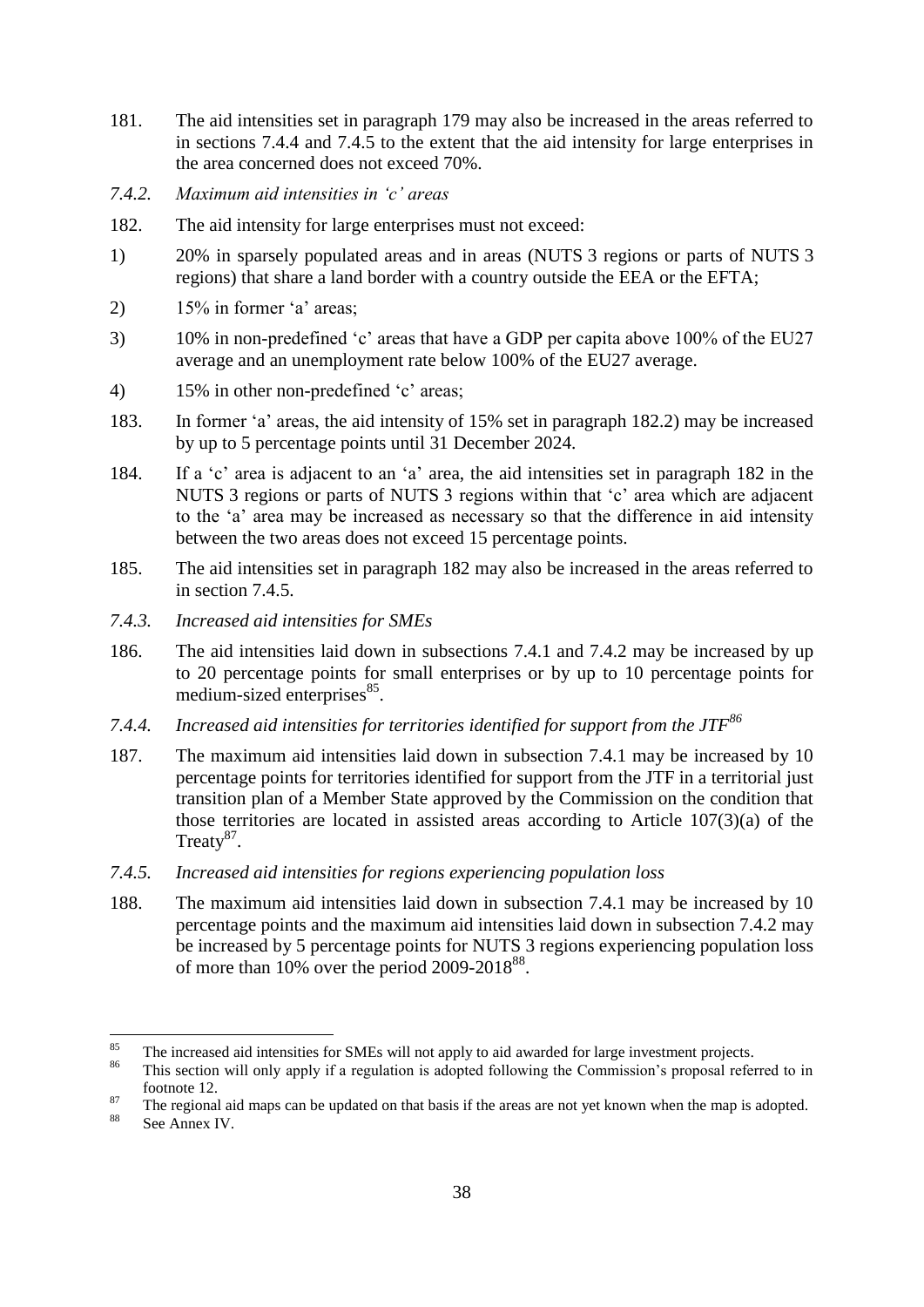#### <span id="page-39-0"></span>**7.5. Notification of regional aid maps and their assessment**

- 189. Following the publication of these Guidelines in the *Official Journal of the European Union*, each Member State should notify to the Commission a single regional aid map applicable from 1 January 2022 to 31 December 2027. Each notification should include the information specified in Annex V.
- 190. The Commission will examine for each Member State its notified regional aid map and, if the map meets the conditions laid down in these Guidelines, it will adopt a decision approving it. All regional aid maps will be published in the *Official Journal*  and will constitute an integral part of these Guidelines.

#### <span id="page-39-1"></span>**7.6. Amendments**

#### <span id="page-39-2"></span>*7.6.1. Population reserve*

- 191. On its own initiative, a Member State may decide to establish a reserve of national population coverage consisting of the difference between the maximum population coverage for that Member State, as allocated by the Commission $89$ , and the coverage used for the 'a' and 'c' areas designated in its regional aid map.
- 192. If a Member State decides to create this reserve, it may, at any time, use the reserve to add new 'c' areas in its map until it reaches the national maximum coverage. For this purpose, the Member State may use the most recent socioeconomic data provided by Eurostat or by its national statistical office or other recognised sources. The population of the 'c' areas concerned should be calculated on the basis of the population data used to draw up the initial map.
- 193. The Member State must notify the Commission each time it intends to use its population reserve to add new 'c' areas before making such amendments.
- <span id="page-39-3"></span>*7.6.2. Mid-term review*
- 194. A mid-term review of the regional aid maps, taking into account updated statistics, will be carried out in 2023. By June 2023, the Commission will communicate the details on that mid-term review.

#### <span id="page-39-4"></span>**8. AMENDMENT OF THE GUIDELINES ON REGIONAL STATE AID FOR 2014-2020**

195. In its notification under paragraph 189, a Member State may also include an amendment to its regional aid map for  $2014-2021<sup>90</sup>$  to replace the areas eligible for aid under the Guidelines on regional State aid for 2014-2020 with the areas eligible for aid in the map to be approved by the Commission under paragraph 190 of these Guidelines. The reviewed regional aid map will be valid from the date of adoption of the Commission decision on the notified amendment of the regional aid map for 2014-2021 until 31 December 2021. That decision will also indicate the maximum aid intensities applicable in the areas eligible for aid under the amended regional aid map for 2014-2021, corresponding to the maximum aid intensities set out in the

<sup>89</sup>  $\frac{89}{90}$  See Annex I.

The regional aid map approved by the Commission under the Guidelines on regional State aid for 2014-2020 that is applicable for the period 1 July 2014 to 31 December 2021.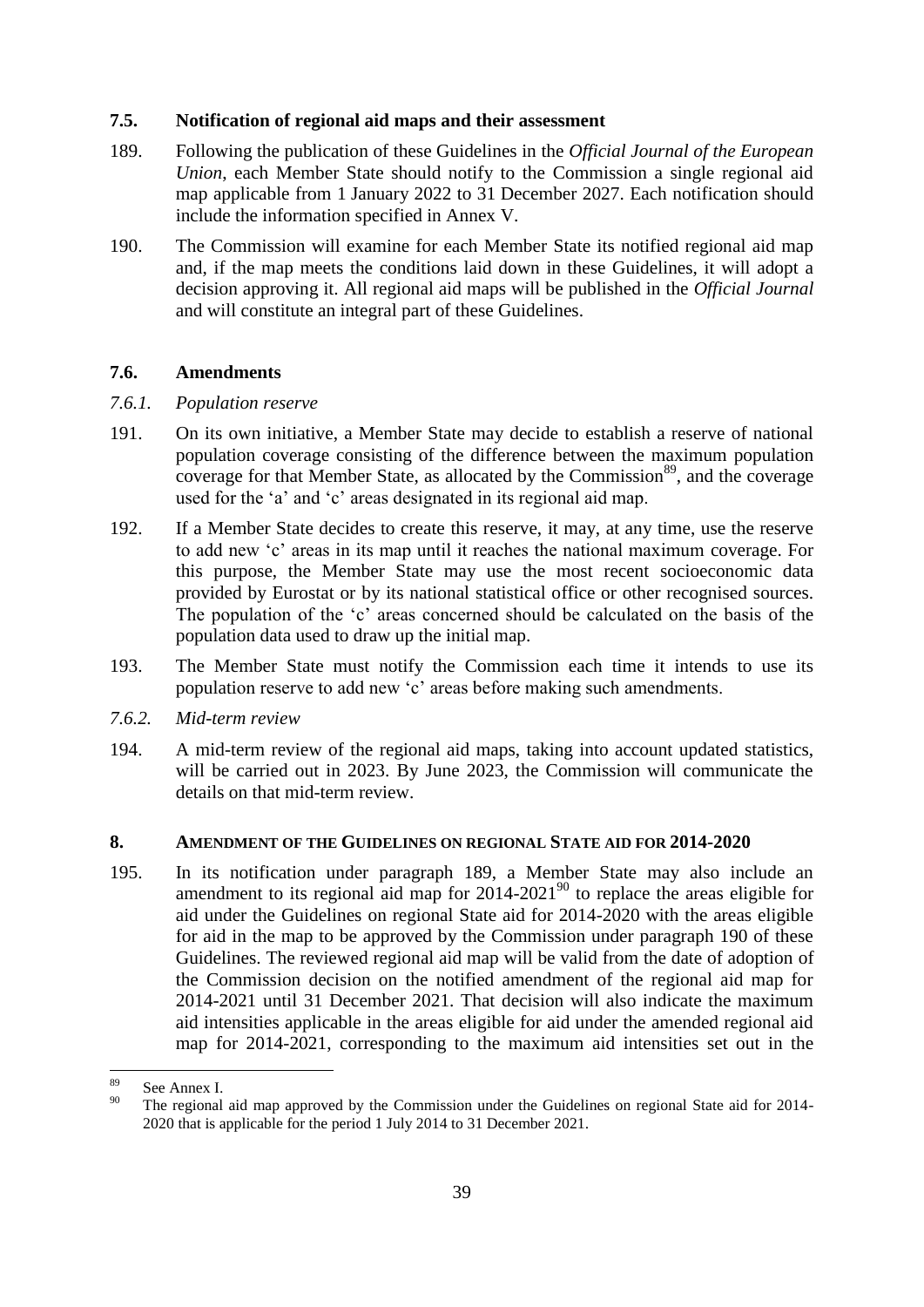Guidelines on regional State aid for 2014-2020. The amended map will constitute an integral part of the Guidelines on regional State aid for 2014-2020, in line with paragraph 179 of those Guidelines.

- 196. The Guidelines on regional State aid for 2014-2020 are amended as follows:
	- 1) Paragraph  $20(r)$  is replaced with the following:

"'regional aid map' means the list of areas designated by a Member State in line with the conditions laid down in these Guidelines, or the Guidelines on regional State aid applicable as from 1 January 2022, and approved by the Commission;"

2) The following paragraph 185a is inserted after paragraph 185:

# "**5.6.3.** *Amendment following the Guidelines on regional State aid applicable as from 1 January 2022*

185a. A Member State may request an amendment to its regional aid map in line with Section 7.6 of the Guidelines on regional State aid applicable as from 1 January 2022."

# <span id="page-40-0"></span>**9. APPLICABILITY OF REGIONAL AID RULES**

1

- 197. The Commission will apply the principles set out in these Guidelines to assess the compatibility of all notifiable regional aid awarded or intended to be awarded after 31 December 2021.
- 198. Notifications of regional aid schemes or of aid measures to be awarded after 31 December 2021 cannot be considered complete until the Commission has adopted a decision approving the regional aid map for the Member State concerned, in line with the arrangements described in subsection 7.5.
- 199. The implementation of these Guidelines will lead to some changes in the rules applicable to regional aid in the EU. Therefore, it is necessary to review the continuing justification for and effectiveness of all existing $91$  regional aid schemes, including investment aid and operating aid schemes, that are due to extend beyond 2021.
- 200. For these reasons, the Commission proposes the following appropriate measures to Member States, under Article 108(1) of the Treaty:
- 1) Member States must limit the application of all existing regional aid schemes to aid intended to be awarded by 31 December 2021 at the latest;
- 2) Member States must amend other existing horizontal aid schemes that give specific treatment for aid to projects in assisted areas in order to ensure that aid to be awarded after 31 December 2021 is in line with the regional aid map applicable on the date the aid is awarded;

Aid measures put into effect under the GBER do not qualify as existing aid schemes. Aid schemes put into effect in breach of Article 108(3) of the Treaty do not qualify as existing aid schemes except when they are deemed to be existing aid under Article 17(3) of Council Regulation (EU) 2015/1589 of 13 July 2015 laying down detailed rules for the application of Article 108 of the Treaty on the Functioning of the European Union (OJ L 248, 24.9.2015, p. 9–29).